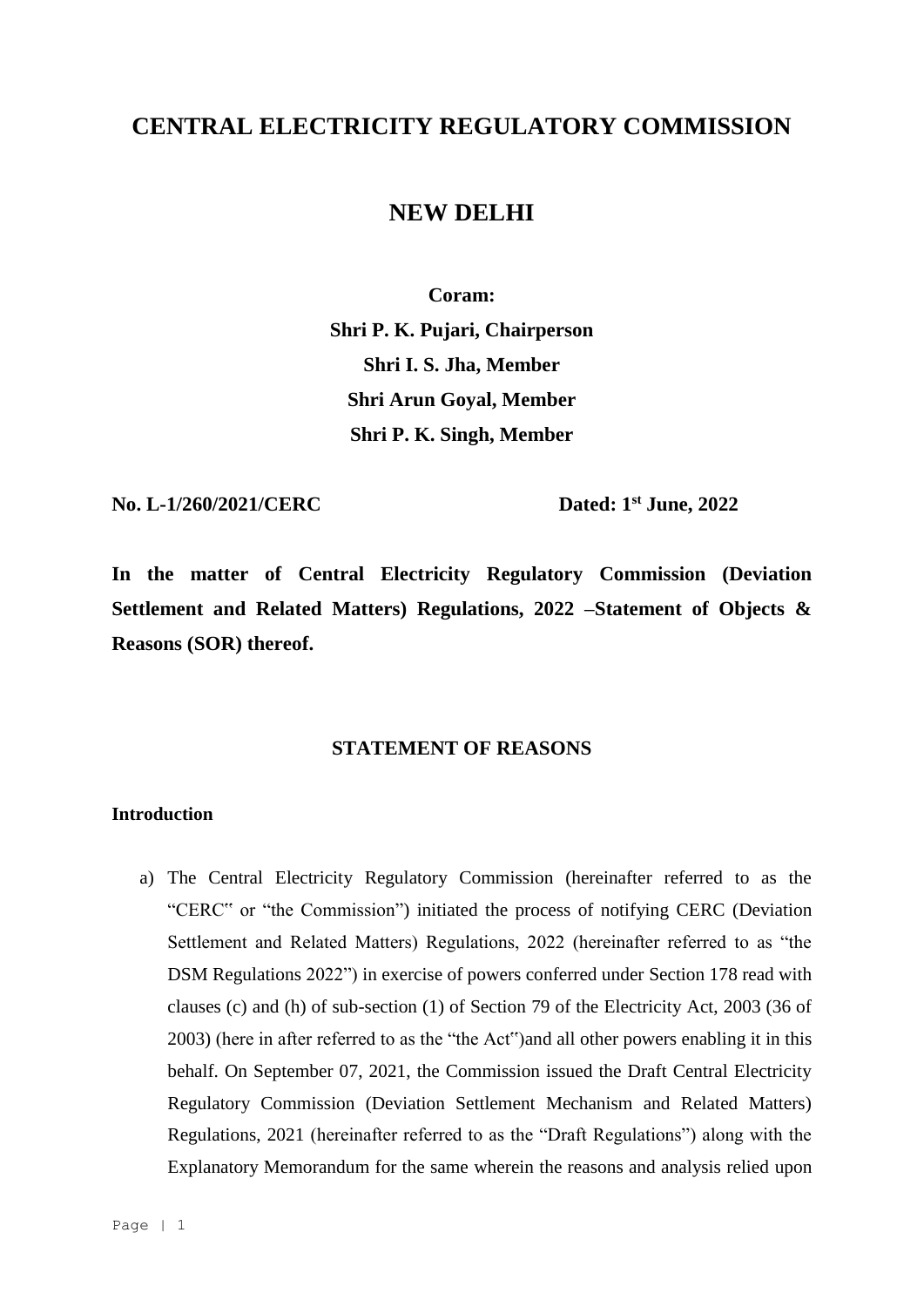for framing the Draft Regulations were explained.

- b) **Comments/suggestions/objections** from the stakeholders and interested persons on the Draft Regulations were sought by October 08, 2021, which was extended till October 22, 2021 based on the request of stakeholders. In response, the Commission received submissions from eighty seven (87) stakeholders. The list of stakeholders is attached as **Annexure I** to this document. Subsequently, Public Hearing on the Draft Regulations was conducted on November 24, 2021 through video conferencing. The list of stakeholders who presented during the Public Hearing is attached as **Annexure II.**
- c) The Commission, complying with the provisions of the Act and the Electricity (Procedure for Previous Publication) Rules, 2005 proceeded to finalize the DSM Regulations 2022. The Commission considered the comments of the stakeholders on the Draft Regulations, views of the participants in the Public Hearing as well as their written submissions received during and after the Public Hearing. The Regulations have been finalized after due consideration of various issues raised. The analysis of the issues and findings of the Commission thereon are discussed in the subsequent paragraphs.
- d) On March 14, 2022, the Commission has notified the DSM Regulations 2022, keeping in view the mandate of the Act and the submissions of the stakeholders. However, the Commission will notify separately the date from which these Regulations will come into force.
- e) It may be noted that all the suggestions given by the stakeholders have been considered, and the Commission has attempted to elaborate all the suggestions as well as the Commission's decisions on each suggestion in the Statement of Reasons. However, in case any suggestion is not specifically elaborated, it does not mean that the same has not been considered. Wherever possible, the comments and suggestions have been summarised clause-wise, along with the Commission's analysis and ruling on the same. However, in some cases, due to overlapping of the issues/comments, two clauses have been combined in order to minimise repetition. The Commission has also made certain suo-motu consequential changes in order to ensure consistency among clauses.
- f) The main issues raised during the public consultation process, and the Commission's analysis and decisions on the issues, which underlie the Regulations as finally notified, are given in the subsequent paragraphs.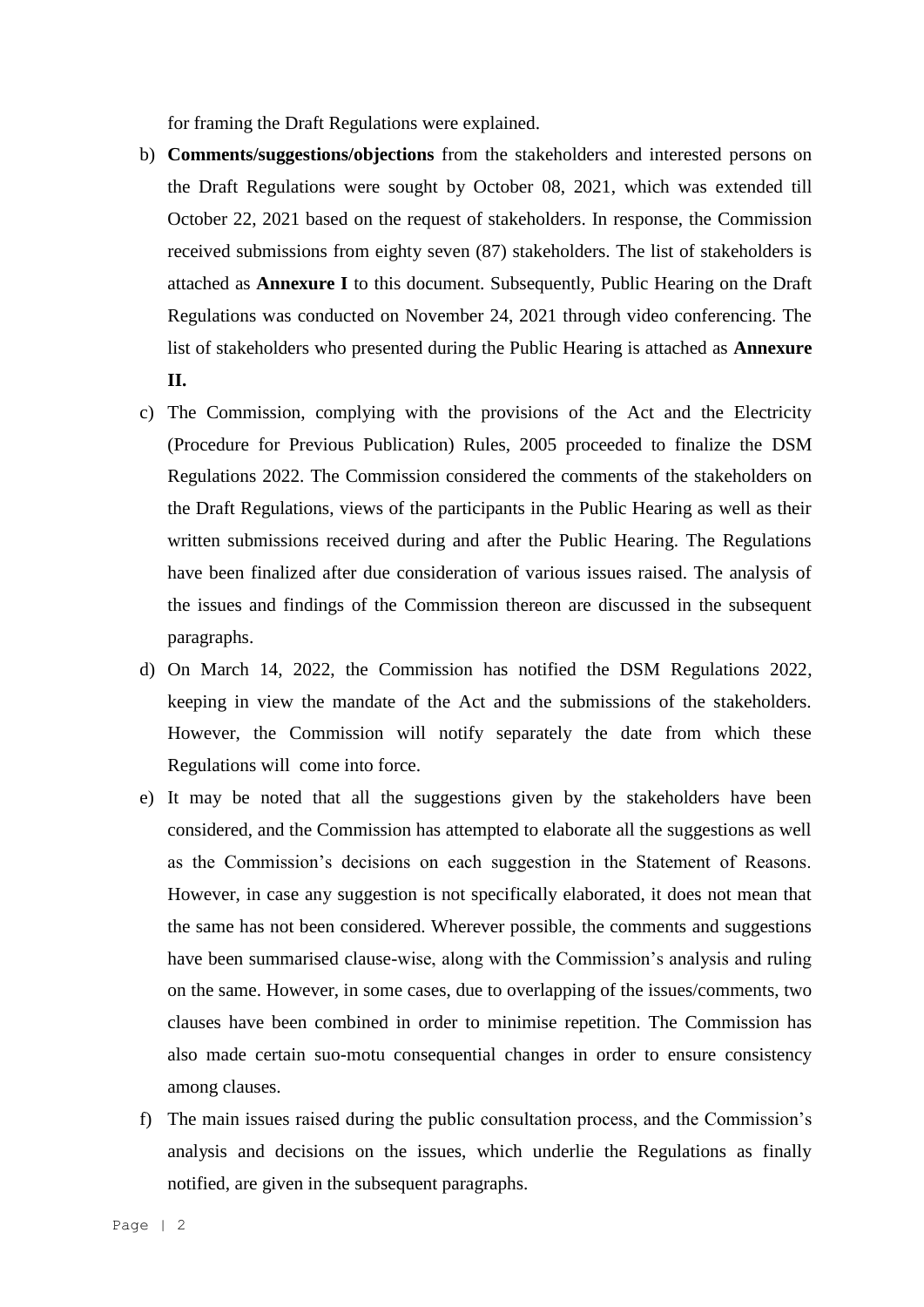## **1. Short title and commencement**

### **1.1. Short title and commencement [Regulation 1 (2)]**

The Commission had proposed the following in Clause 2 of Regulation 1 of the Draft Regulations:

#### *Commission's Proposal*

*(2) These regulations shall come into force on such date as may be notified by the Commission separately.*

### **Comments received**

UPERC, IIT-K suggested that as the Ancillary Service (in short "AS") Regulations 2021 shall have a bearing on the DSM Regulations, the AS Regulations should be published first along with methodology and computations.

TSTRANSCO, APPrequested to postpone the implementation of the draft Regulations till the full implementation/ maturity of the AS market as the introduction of draft Regulations would deprive the DSCOMS from the receivables of hundreds of crores for under drawal and would place penalty for over drawal which in turn will impact consumer tariff.

Various stakeholders (Adani Power (Mundra), APP, BASK Research and RE Connect) suggested a trial run period for 6 months after 1 year from the date of finalization of AS Regulations 2021 on various grounds including smooth transition of linking 'Normal Deviation Charges' to 'Weighted Average Ancillary Service Charges' methodology; development of better understanding of the market; deviation bands and energy settlement etc.

#### **Analysis and Decisions**

The Commission has gone through the suggestions made by various stakeholders. Some of the stakeholders have suggested to implement the AS regulations before finalising the draft Regulations, while others have suggested to postpone the implementation of draft Regulations till the full implementation/ maturity of the AS market. Some stakeholdersalso suggested to undertake trial run of the draft Regulations.The Commission reiterates that the provision enabling notification of the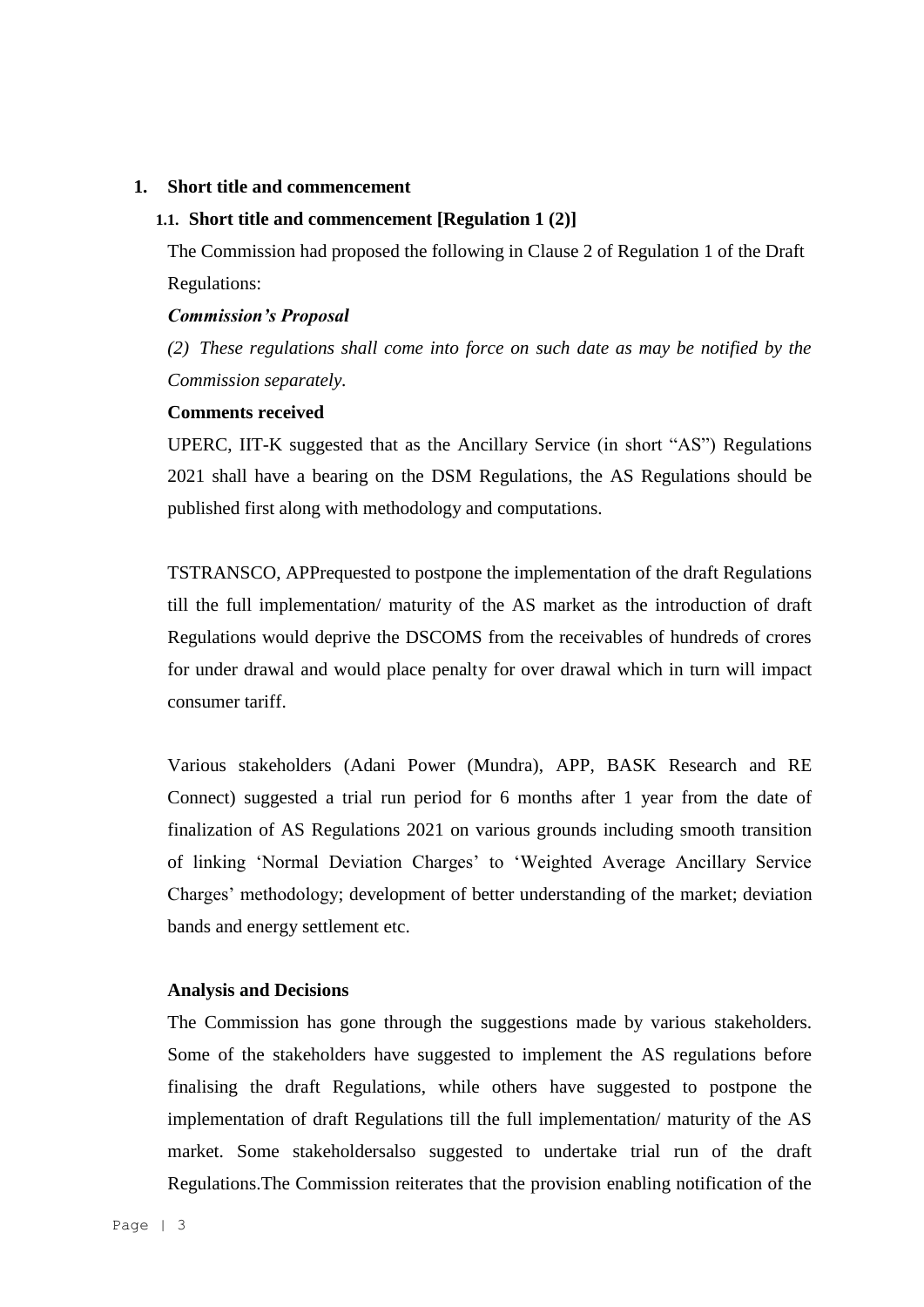date of effect of these regulations as decided by the Commission is aimed at ensuring that implementation aspects are duly taken care of, before bringing the regulations into effect. As such, no change is required in the clause regarding 'Short title and commencement'.

## **2. Definitions and Interpretation**

## **2.1. Definition of Available Capacity (Regulation 3(1)(g))**

### **Commission's Proposal**

The Commission had proposed the following definition of Available Capacity in Regulation  $3(1)(g)$  of the Draft Regulations:

*(g) 'Available Capacity' for power projects based on wind or solar which are regional entities, is the cumulative capacity rating of wind turbines or solar inverters that are capable of generating power in a given time block* 

#### **Comments received**

PCKL suggested that the available capacity should be the cumulative capacity rating of the wind turbine or solar inverter or hybrid capable of generating power in a given time block.

Vector Green suggested that the definition should be broadened to include and align it with changing technologies such as hybrid Solar and Wind with or without storage.

#### **Analysis and Decisions**

The Commission has noted the suggestion(s) and made suitable change in the definition of "Available Capacity" in the final regulations (DSM Regulations 2022) to provide for wind or solar or hybrid of wind-solar resources.

## **2.2. Definition of Contract rate (Regulation 3(1)(j))**

# **Commission's Proposal**

The Commission had proposed the following definition of Contract rate in Regulation 3(1)(j) of the Draft DSM:

*(j) 'Contract rate' means the tariff for sale or purchase of power, as determined under Section 62 or adopted under Section 63 or approved under Section 86(1)(b) of the Act by the Appropriate Commission or the price as discovered in the Power Exchange, as the case may be.*

# **Comments received**

Tata Power suggested to include price as indicated under Bilateral Power Purchase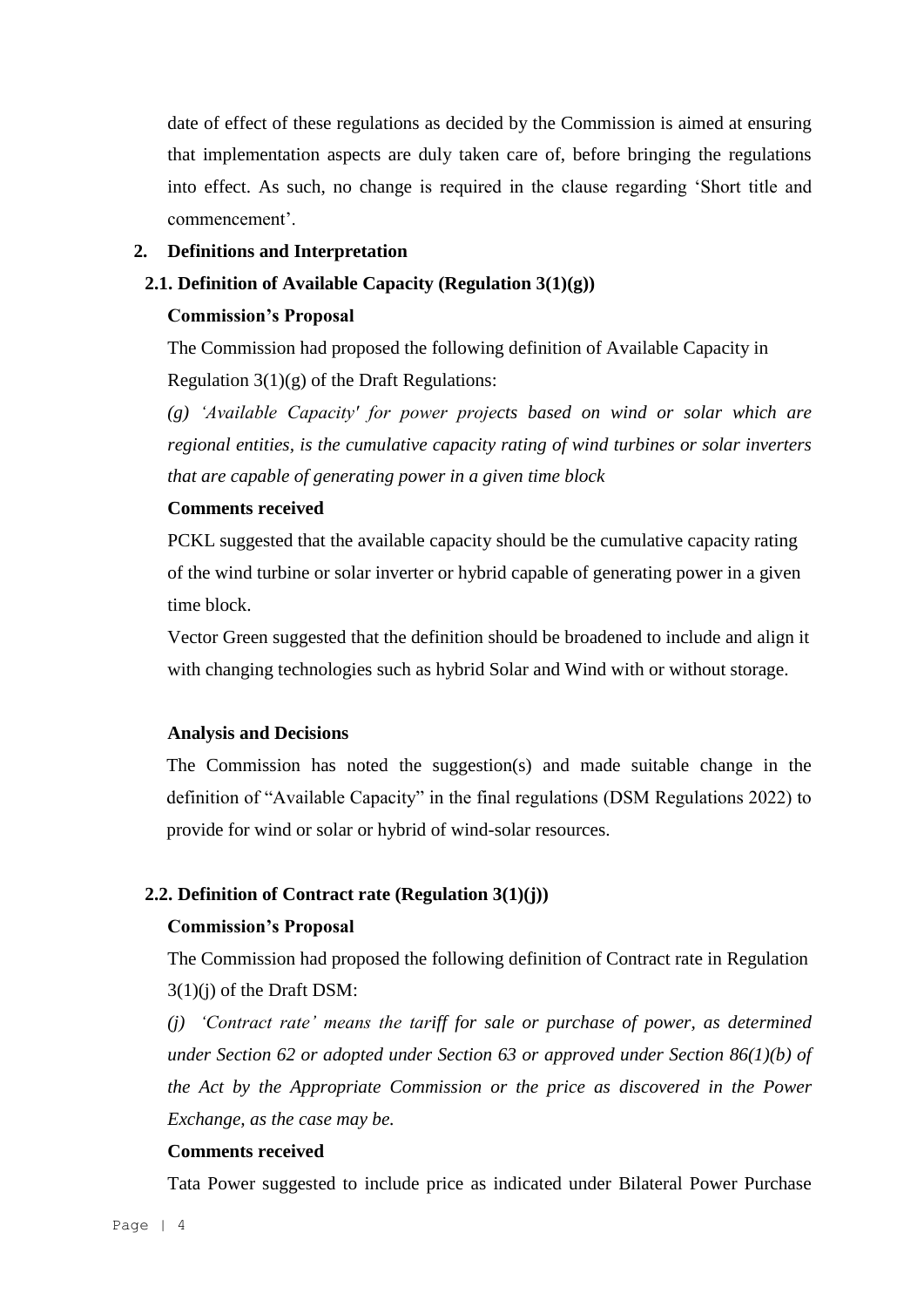Agreements, signedbetween Consumers (including group captive and captive consumers) and generators in the definition.

PCKL suggested to include the phrase "or the rate declared by the AS provider" in the definition.

## **Analysis and Decisions**

The Commission has gone through the comments and is of the view that the definition is adequate and needs no change. Bilateral contracts between discoms and generators are generally approved under section 86(1) (b) of the Act and hence covered under the definition. The cases where contract rates are not available (for instance, in respect of captive consumers, etc.) are also suitably dealt with, at appropriate places in the regulations. The suggestion relating to the 'rate as declared by the AS provider' is not relevant in the context of the definition of'contract rate.'

# **2.3. Definition of Renewable Rich State (Regulation 3(1)(t))**

# **Commission's Proposal**

The Commission had proposed the following definition of Renewable Rich State in Regulation 3(1)(t) of the Draft Regulations:

*(t) 'Renewable Rich State' or 'RE-rich State' means a State whose combined installed capacity of solar and wind power projects under the control area of the State is 1,000 MW or more.*

# **Comments received**

SLDC (Gujarat) suggested to define 'Rich RE States' as the State with combined installed capacity of wind and solar projects to be above 10,000 MW and to define States with installed capacity between 1,000 MW and 10,000 MW as 'Reasonable Rich RE state' and that with less than 1,000 MW combined installed capacity as 'Less RE penetration state'. IWPA suggested to differentiate between Renewable Rich State (1,000 MW and 10,000 MW installed capacity) and Renewable Super Rich state (more than 10,000 MW installed capacity) for differentiating the treatment of infirm power being handled by them. They contested that it wouldbe a real discrimination if 1,000 MW of infirm power is treated in the same manner as 10,000MW of infirm power as far as grid safety and stability is concerned.

Greenko Group suggested that a State should be termed as RE rich State only if 1000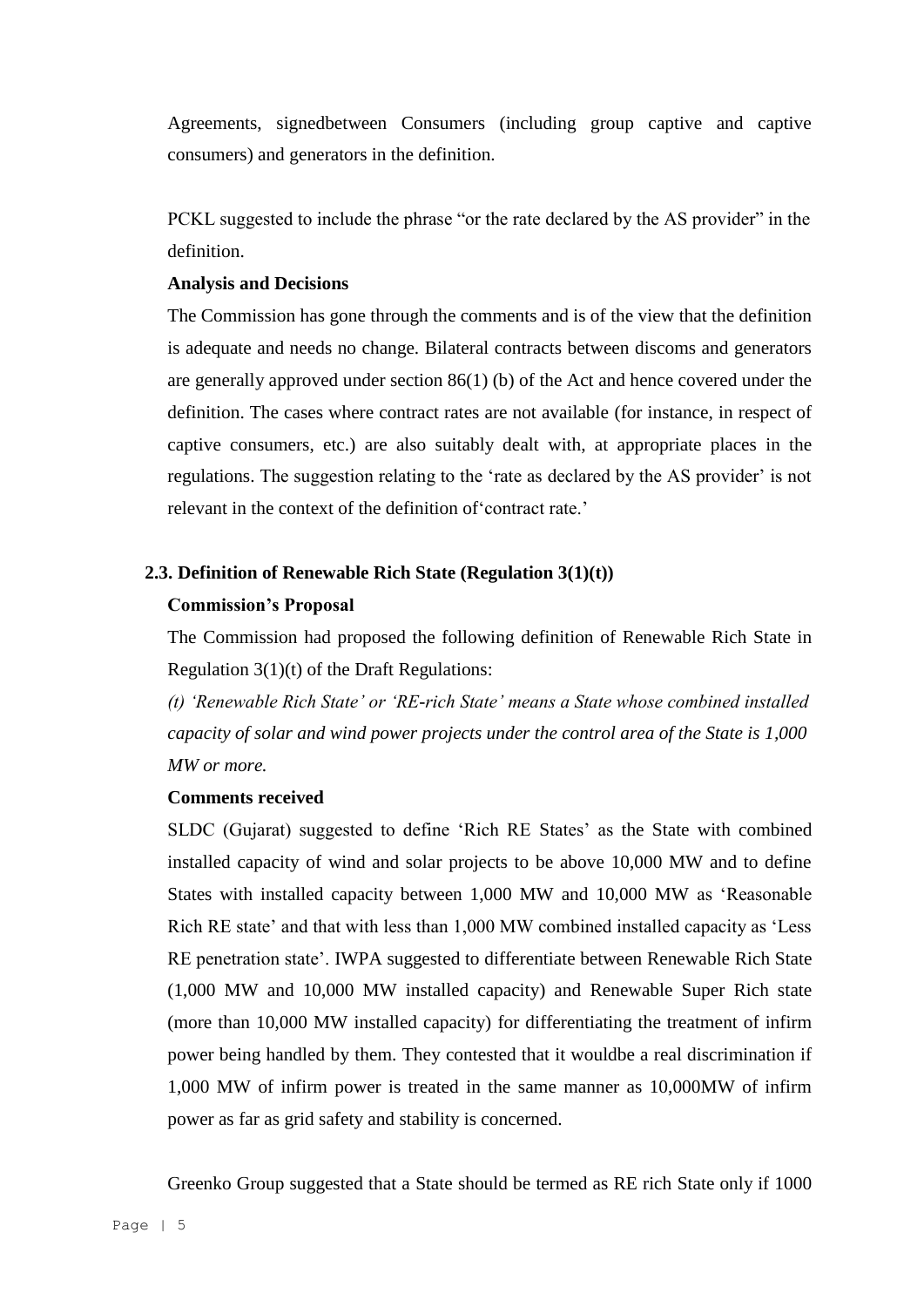MW and more of RE generation is connected with the transmission network of the State. This is because the RE generators connected with CTU may be selling power to other States and thus not contributing in the consumption of the State in which they are generated.

Jhabua Power suggested to define a State as RE rich if the RE installed capacity for the State is greater than 20% of its total installed capacity plus central sector drawal.

PCKL suggested to link the definition with an installed capacity of 5,000 MW or more in order to meet the goal of GoI to achieve 450 GW of renewable energy target by 2030. EAL – IIT(Kanpur) suggested to defined Renewable Rich with reference to the contracted capacity of variable renewable energy (VRE) by all entities connected to the 'control area of the State' as variability and uncertainty associated with the schedule of a State depends on the 'contracts that it handles for consumption within the state.'

Prayas Energy Group suggested to link the definition of Renewable Rich State as a percentage (i.e. 10% or 20%) of the total installed capacity in the State. Mahindra

Susten suggested to link the definition to percentage of total consumption in previous financial year and hence it should be dynamic based on yearly basis.

HPSEBL suggested that States with installed capacity of hydro above a certain limit should also be classified as RE rich state.

PCKL suggested that states with installed capacity for WS power of 5000 MW or more should be termed as RE rich state.

#### **Analysis and Decisions**

Various stakeholders have suggested that the definition of the RE rich State should be revisited. New categories such as 'Reasonable Rich RE State', RE super rich States etc. have been suggested depending upon the installed capacity of RE. Some of the stakeholders have suggested that the definition of RE should be made dynamic and should be linked to the percentage of installed capacity of the State or with reference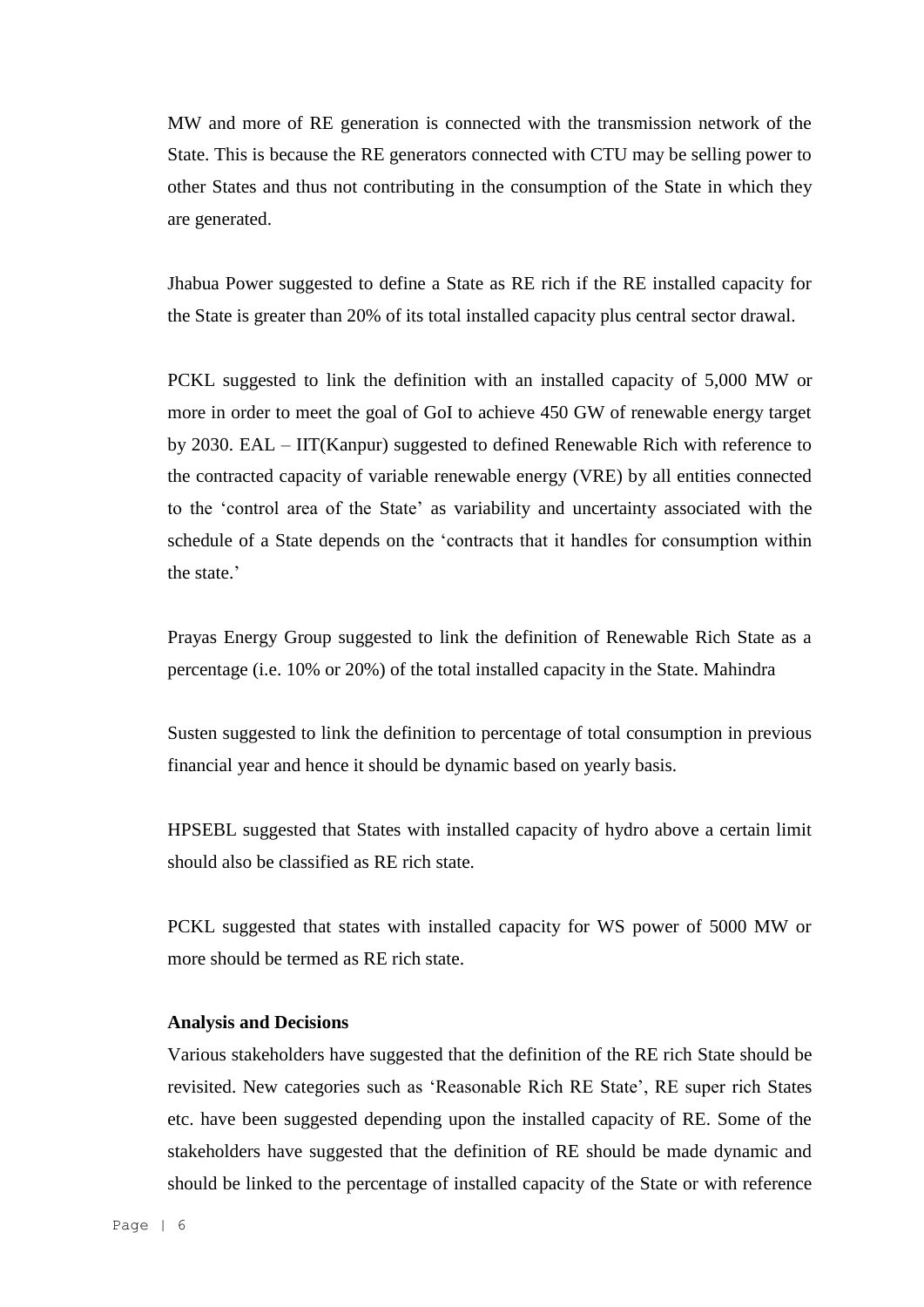to the contracted capacity ofVRE by all the entities connected to the 'control area of the State' to capture variability and uncertainty associated with the schedule of a State demand or with percentage of total consumption in previous financial year. It was also suggested to include hydro projects in the computation of RE installed capacity.

The Commission introduced the concept of RE rich states through the  $3<sup>rd</sup>$  Amendment of the DSM Regulations, 2014 to enable such states tomanage higher capacity of variable RE sources like wind and solar. However, the Commission had, in the SoR for the said Amendment Regulations, also highlighted the importance of better forecasting, scheduling and balancing capability for handling the intermittent nature of RE. To this end the Commission introduced the Framework on Forecasting, Scheduling and Deviation Settlement of Wind and Solar projects (regional entities) in 2015.

The Commission also laid the ground for the introduction of spinning reserves and ancillary services for the management of RE integration. The introduction of AS Regulations is a step towards operationalisation of market for reserves. The Commission is of the view that the introduction of AS framework and maintenance of reserves at the State level would help in better management of the grid in the wake of addition of infirm RE capacity in the system. The Real Time Market will also go a long way in managing the variability of RE.

The Commission would like to reiterate that these measures and not the relaxation of DSM band is the way forward for RE integration. However, to manage the transition to large scale penetration of infirm RE, the special dispensation for RE rich States has been provided. Further, given the fact that the country has set the target of RE capacity addition to the tune of 450 GW by 2030, most of the States having potential for RE would far outreach the threshold level of 1000 MW and as such, the Commission does not find any rationale behind further sub-categorisation of States based on different levels of RE penetration. The Commission would also like to clarify that the definition of RE rich State or for that matter the special dispensation for RE rich States, has been provided with due regard to the variability of these resources and as such the Commission is not inclined to consider any resource other than wind and solar for the purpose of definition of RE rich State.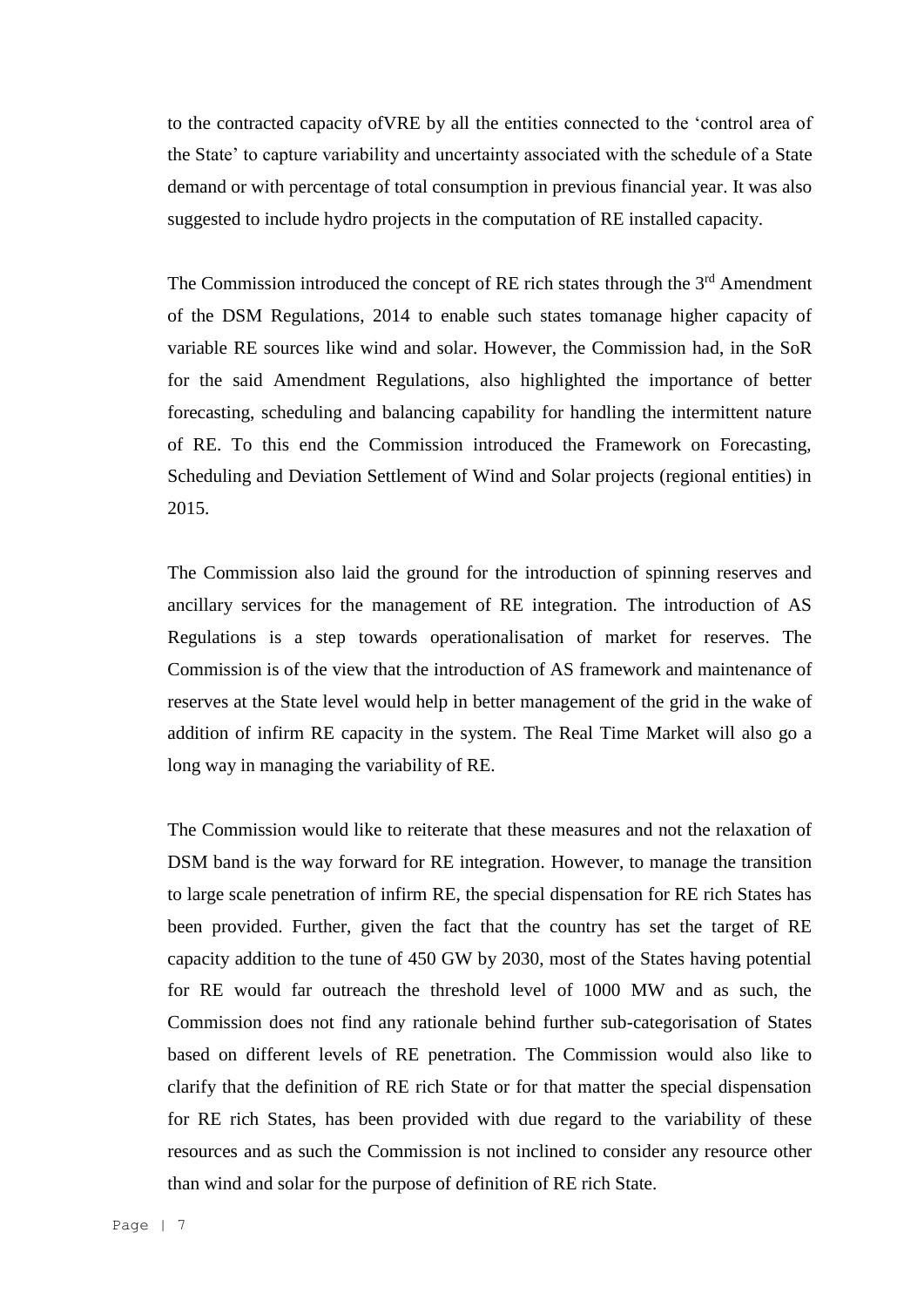Thus, the Commission feels there is no need for revisiting the definition of RE rich State.

## **2.4. Definition of Run-of-River Generating Station (Regulation 3(1)(v))**

#### **Commission's Proposal**

The Commission had proposed the following definition of Run-of-River Generating Station in Regulation  $3(1)(v)$  of the Draft Regulations:

*(v)'Run-of-River Generating Station' or 'RoR generating station' means a hydro generating station which does not have upstream pondage.*

#### **Comments received**

AD Hydro suggested to include small hydro projects with pondage of about 3 hours as RoR projects as generation from such small hydro project is completely governed by the upstream projects and the impact of pondage is insignificant. It is thus suggested to include such projects under Wind and Solar or to introduce separate section for RoR projects having an immediate downstream project.

EAL (IIT- K) suggested to rename the RoR seller as "Constrained Dispatchable seller".

### **Analysis and Decisions**

The Commission has examined the suggestions and would like to clarify that the definition of RoR generating station has been adopted from the CERC Regulations on Terms and Conditions of Tariff. Further, special dispensation has been carved out in the DSM Regulations for these generating stations with due regard to their constraints arising out of absence of upstream pondage. Accordingly, the Commission does not find any need for revisiting this definition or renaming this term.

# **2.5. Definition of Area Clearing Price (Regulation 3(1)(f))**

### **Commission's Proposal**

The Commission had proposed the following definition of 'Area Clearing Price'in Regulation 3(1) (f) of the Draft Regulations:

*(f) 'Area Clearing Price' or 'ACP' means the price of electricity contract for a*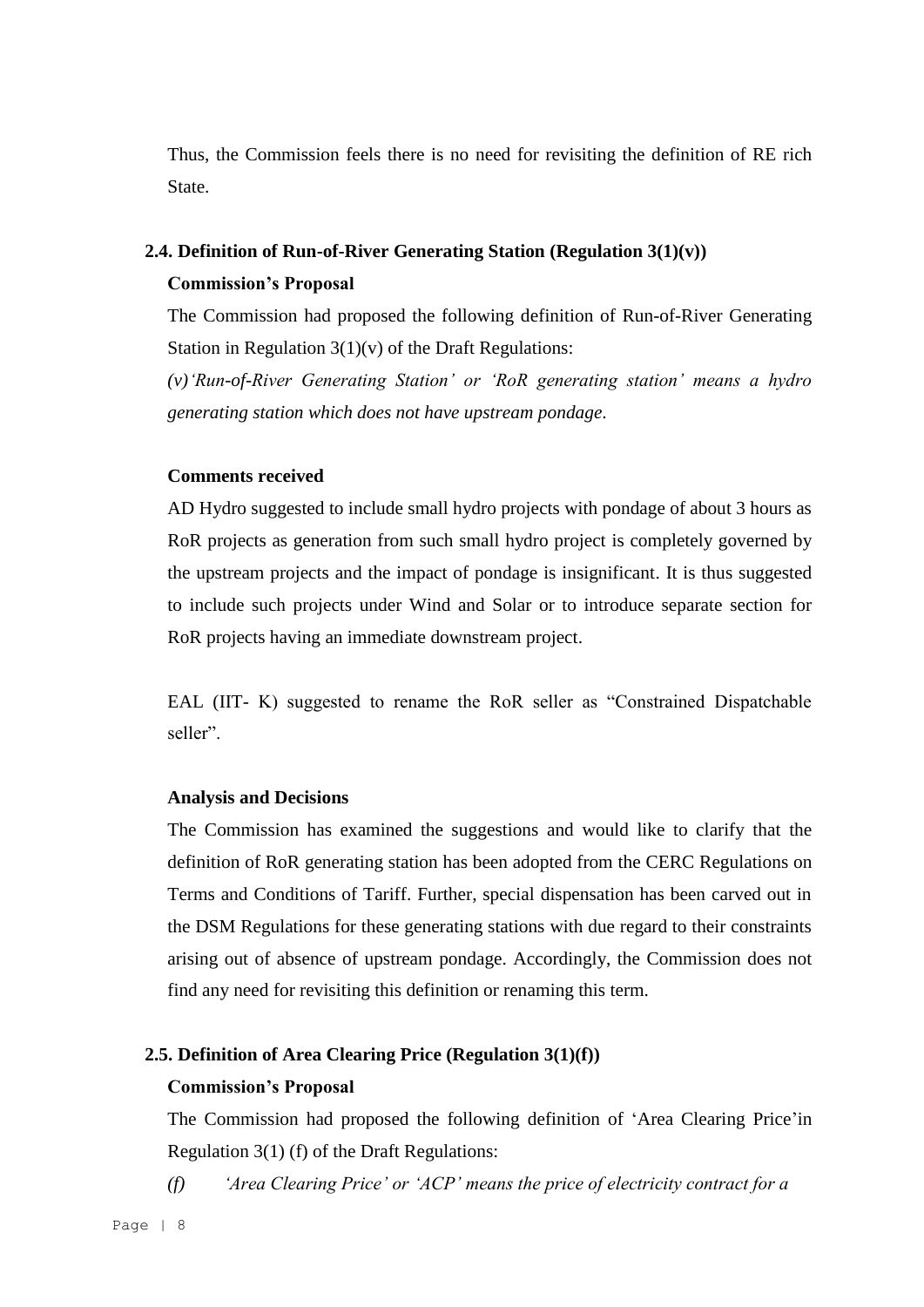*time-block transacted on a Power Exchange after considering all valid buy and sale bids in particular area(s) after market-splitting.*

### **Comments received**

O2 Power suggested to link the ACP with in Real Time Market (RTM) or any other contract which is closerto the delivery.

## **Analysis and Decisions**

The Commission is of the view that the definition of ACP is adequate and does not need any change. At appropriate places in the DSM Regulations 2022, the term ACP has been used with reference to DAM or RTM, as the case may be.

# **2.6. Definition of Seller (Regulation 3(1)(y))**

## **Commission's Proposal**

The Commission had proposed the following definition of Seller as proposedin Regulation 3(1) (y) of the Draft Regulationsis extracted below:

*(y) ''Seller" means a person, including a generating station, supplying electricity through a transaction scheduled in accordance with the Grid Code;*

# **Comments received**

IWPA suggested to provide clarity whether "captive wind and solar generators" have been included under the definition of seller.

#### **Analysis and Decisions**

The Commission would like to clarify that as per the provisions of the Act read with the Electricity Rules, 2005, a power plant qualifies to be a captive generating plant if at least 51% of the electricity generated from the plant is consumed for the captive use. Beyond this limit of 51% of generation, the said captive generation plant can sell electricity like any other generating station. The definition of "Seller" in the DSM Regulations 2022 need be interpreted in the light of these provisions of the Act and the Rules.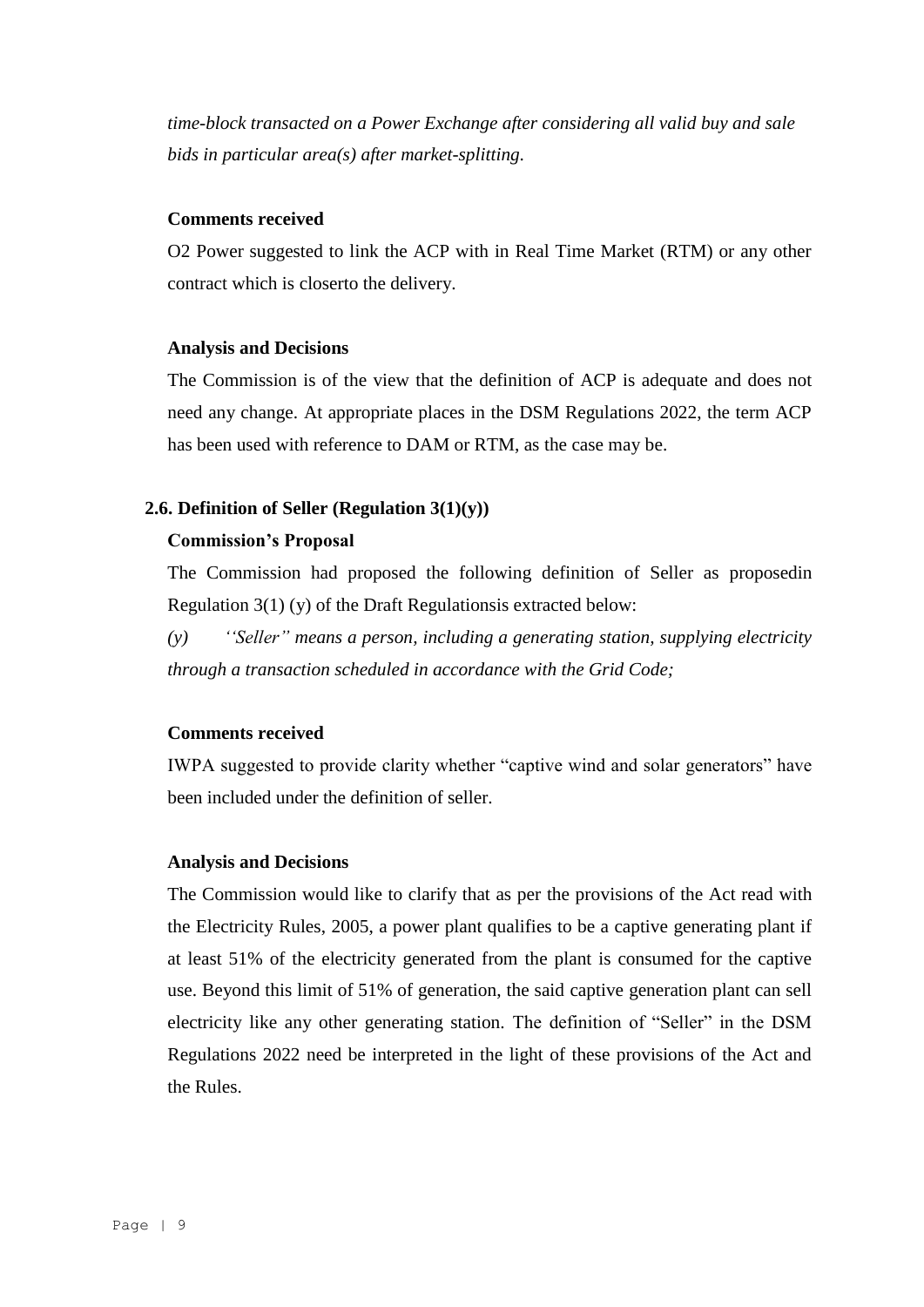# **2.7. Definition of General seller (Regulation 3(1)(m))**

# **Commission's Proposal**

The Commission had proposed the following definition of "General seller"in Regulation 39(1) (m) of the Draft Regulations:

*(m) 'General seller' means a seller in case of a power project based on other than wind or solar resources.*

# **Comments received**

SRPC suggested to include, under the definition of General seller, the thermal generators participating under the scheme for Flexibility in Generation and Scheduling of Thermal Power Stations to reduce emissions as per MoP letter dated 05.04.2018 as these thermal generators may sell the solar generation from the plants being installed at their premises under STOA/PX.

EAL (IIT- K) suggested to rename General Seller as "Dispatchable seller"

PCKLsuggested to redefine general seller as "a seller in case of a power project based on other than wind or solar resources or hybrid of wind and solar."

# **Analysis and Decisions**

The Commission noted the suggestions of the stakeholders and has decided to include the expression "hybrid of wind-solar" in the definition of General seller and has modified the definition accordingly in the final Regulations as under:-

*"(m) 'General seller' means a seller in case of a generating station based on other than wind or solar or hybrid of wind-solar resources;"*

However, the Commission is of the view that there is no need for re-naming the term "General Seller".

# **2.8. Definition of Buyer (Regulation 3(1)(h))**

# **Commission's Proposal**

The Commission had proposed the following definition of Buyer in Regulation 3(1) (h)of the Draft Regulations:

*(h) 'Buyer' means a person purchasing electricity through a transaction*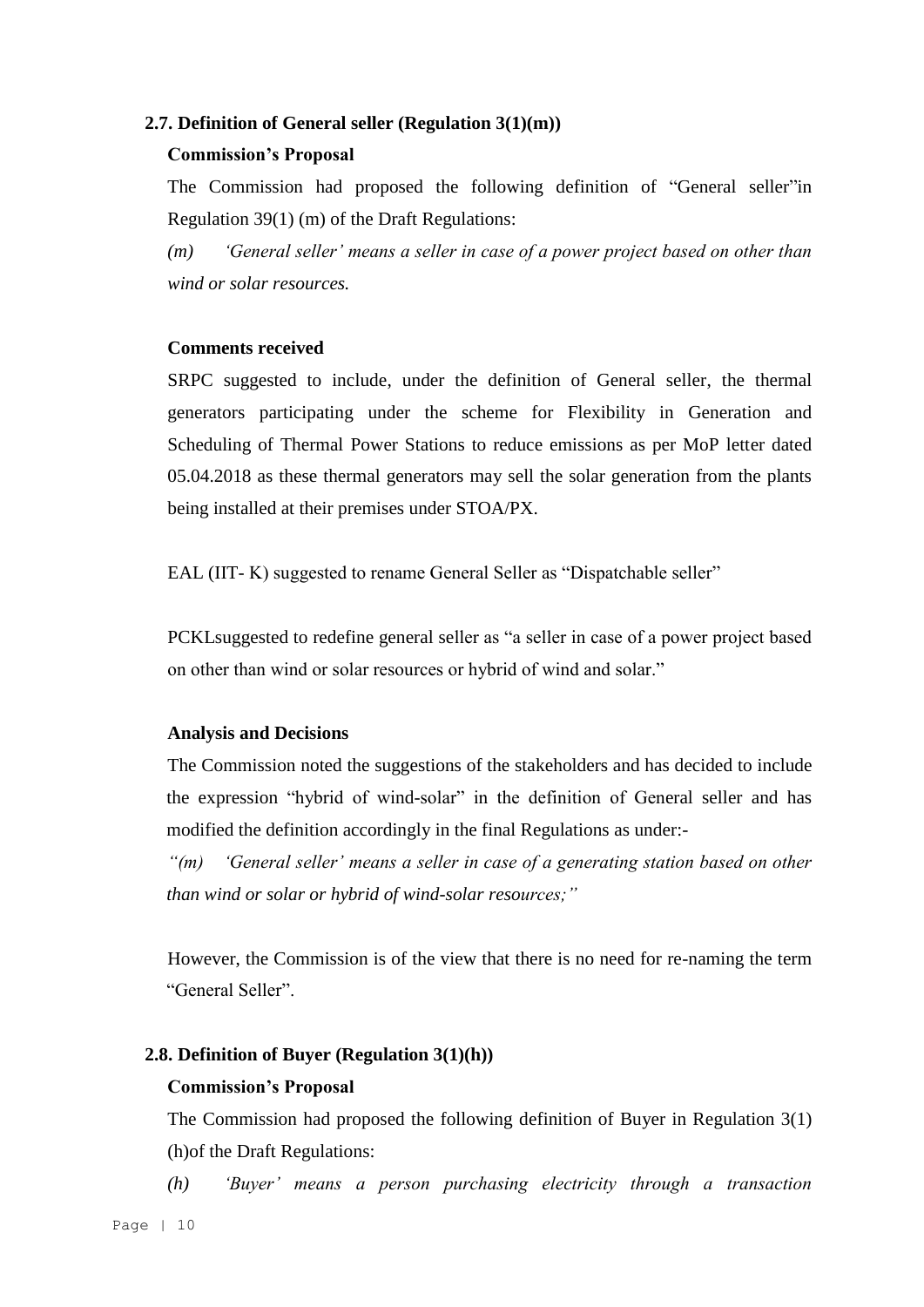*scheduled in accordance with the Grid Code.*

#### **Comments received**

BRPL suggested to clarify whether buyer would include a Distribution Licensee or the SLDC.

## **Analysis and Decisions**

The Commission has examined the comments and is of the view that the definition of "Buyer" is amply clear. Buyer includes any person purchasing electricity as per the Act. SLDC does not engage in purchase and sale of electricity as per the Act.

# **2.9. Definition of WS seller (Regulation 3(1) (aa))**

## **Commission's Proposal**

The Commission had proposed the following definition of WS seller in Regulation 3(1) (aa) of the Draft Regulations:

*(aa) 'WS seller' means a seller in case of a power project based on wind or solar energy.*

#### **Comments received**

SRPC suggested to include, hybrid wind-solar projects under the definition of WS seller. EAL (IIT-K) suggested to rename the WS seller as "Non-Dispatchable Seller" and also suggested to provide clarity on the deviation charges applicable for hybrid projects (based on wind, solar and MSW).

PCKL suggested to redefine WS seller as 'a seller in case of a power project based on wind or solar energy or hybrid of wind and solar.'

#### **Analysis and Decisions**

The Commission has gone through the suggestions and is of the view that there is no need to re-name the term "WS Seller." However, the Commission has accepted the suggestion of including the expression "hybrid of wind-solar resources", and the definition has thus been modified as under:-

*"(bb) 'WS seller' means a seller in case of a generating station based on wind or solar or hybrid of wind-solar resources"*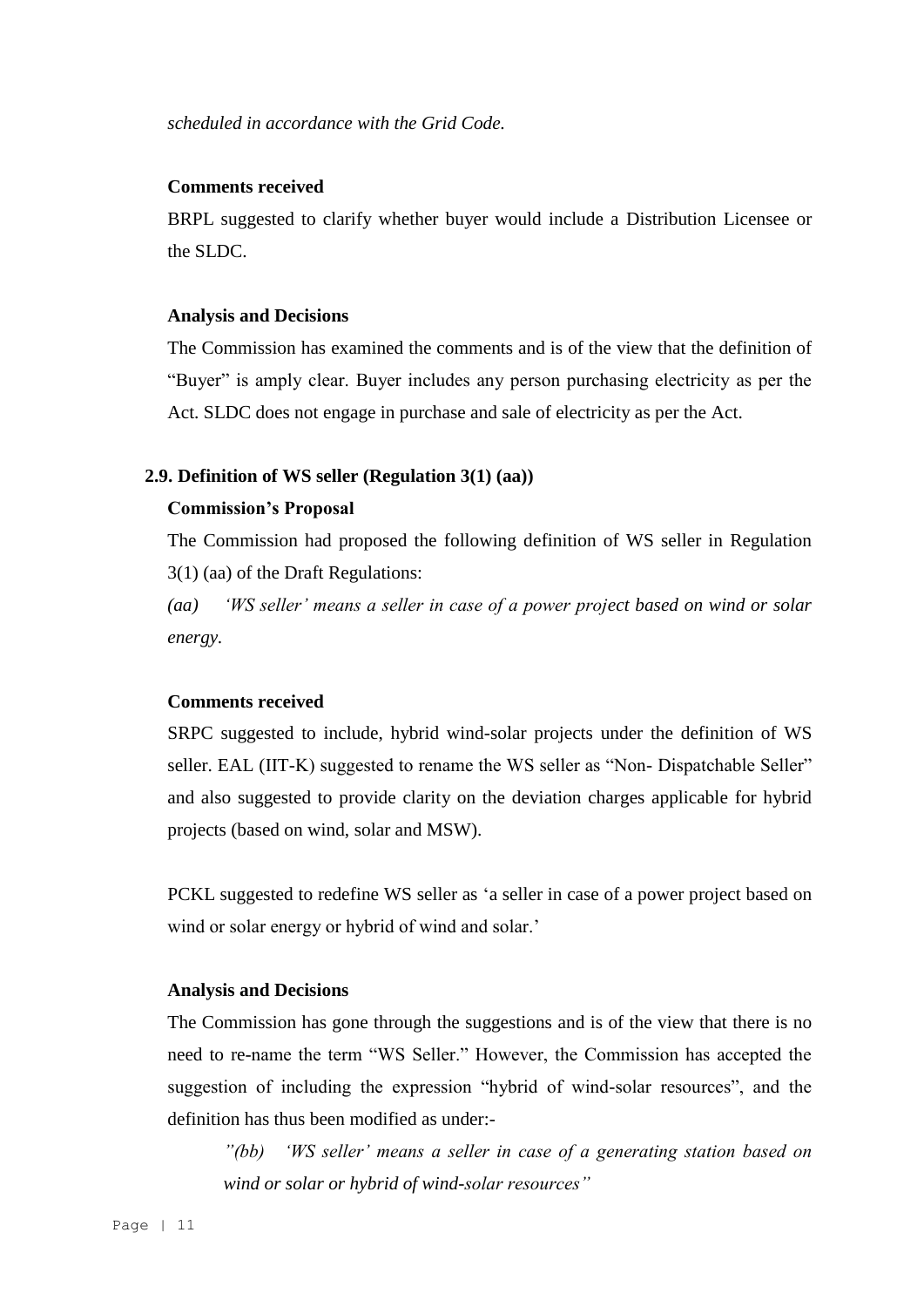### **2.10. Definition of Deviation (Regulation 3(1)(k))**

### **Commission's Proposal**

The Commission had proposed the following definition of Deviation in Regulation 3(1) (k) of the Draft Regulations:

*(k) Deviation' in a time block for a seller of electricity means its total actual injection minus its total scheduled generation including the schedule for Ancillary Services; and for a buyer of electricity means its total actual drawal minus its total scheduled drawal including the schedule for Ancillary Services, and shall be computed as per Regulation 6 of these regulations;*

#### **Comments received**

Adani Power, APP suggested that deviation due to grid disturbance should not be considered as deviation by the entity.

SRPC suggested to exclude the reference "including the schedule for Ancillary Service" in the definition of "Deviation" as the definition of "Scheduled Generation" & "Scheduled Drawal" have explicitly taken care of schedule for Ancillary Services.

#### **Analysis and Decisions**

The Commission has analysed the suggestions of the stakeholders. Adani Power and APP suggested that deviation due to grid disturbance should not be considered as deviation by the entity. The Commission would like to clarify that grid disturbance is an exceptional situation and the treatment of schedule revision in case of grid disturbance is dealt with in the Grid Code. Deviation is computed with reference to schedule after factoring in the revision in schedule, if any, as per the provisions of the Grid Code.

SRPC has suggested to exclude the reference "including the schedule for Ancillary Service" in the definition of "Deviation". The Commission has accepted the suggestion of the SRPC and has modified the definition of Deviation in the final Regulations as under:-

*"(k) 'Deviation' in a time block for a seller of electricity means its total actual injection minus its total scheduled generation; and for a buyer of electricity means its total actual drawal minus its total scheduled drawal, and shall be*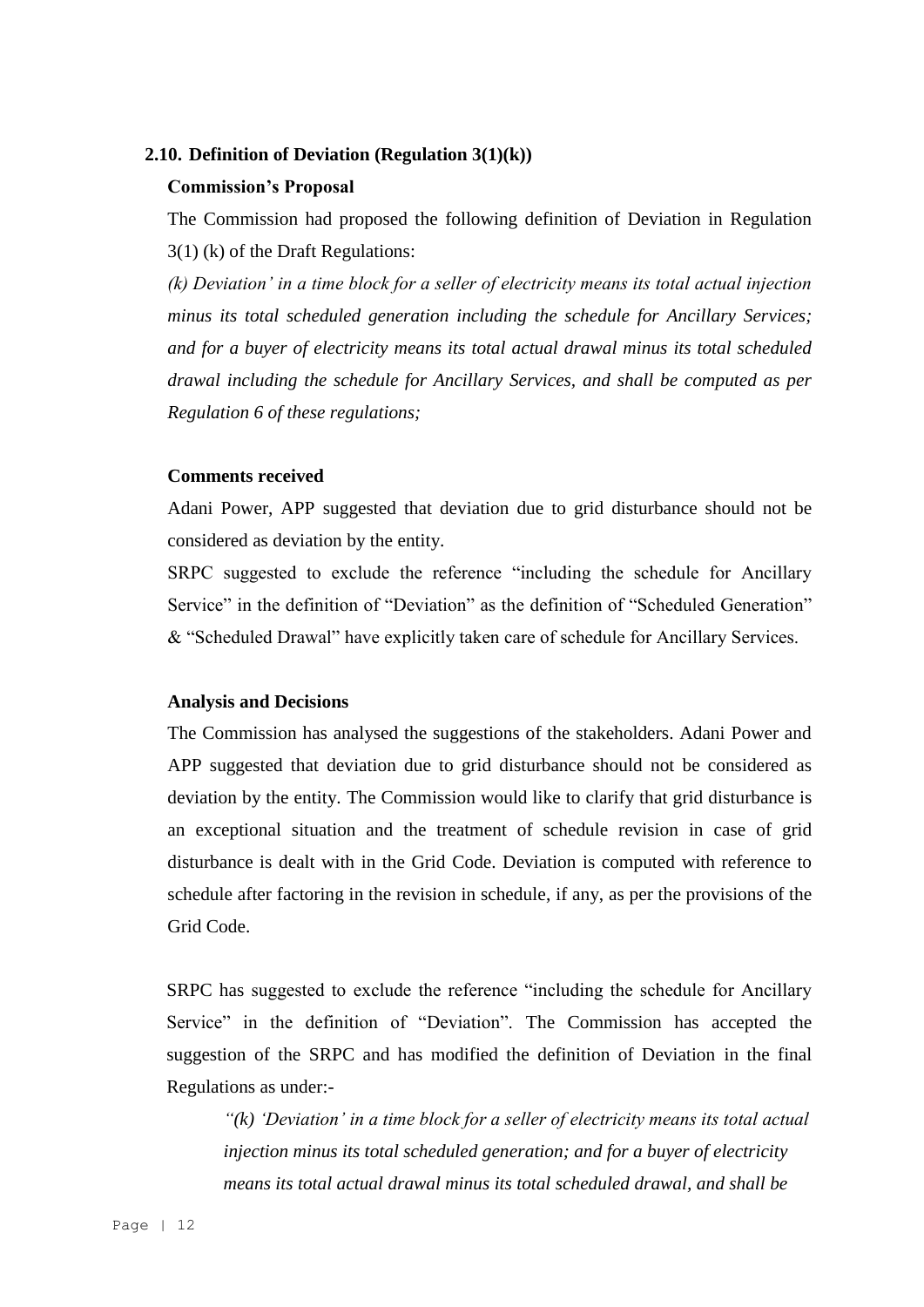#### **2.11. Definition of Regional Entity**

#### **Commission's Proposal**

The Commission had proposed the definition of 'Regional Entity' in the draft Regulations as under:-

'*Regional Entity' means a person whose metering and energy accounting are done at the regional level by Regional Load Despatch Centre*;

#### **Comments received**

UPCL suggested that definition of Regional Entity should be retained as per CERC (Fees and Charges of Regional Load Despatch Centre and other related matters) Regulations 2019.

#### **Analysis and Decisions**

The Commission has examined the comment and would like to clarify that the definition of Regional Entity has been taken from the Grid Code and is in consonance with that in the CERC (Fees) and Charges of Regional Load Despatch Centre and other related matters) Regulations, 2019.

# **3. Scope**

### **3.1. Scope (Regulation 4)**

The Commission had proposed the following in Regulation 4 of the Draft Regulations:

#### **Commission's Proposal**

*These regulations shall be applicable to all grid connected regional entities and other entities engaged in inter-State purchase and sale of electricity.* 

#### **Comments received**

BRPL suggested to make effective the proposed Regulations after one year of implementation of AS Regulations.

APP, Azure Power, FICCI, APRAAVA Energy, Hero Future Group, Mytrah suggested that the proposed Regulations should be applied prospectively to new RE projects only as the existing RE projects have submitted their bids after working out a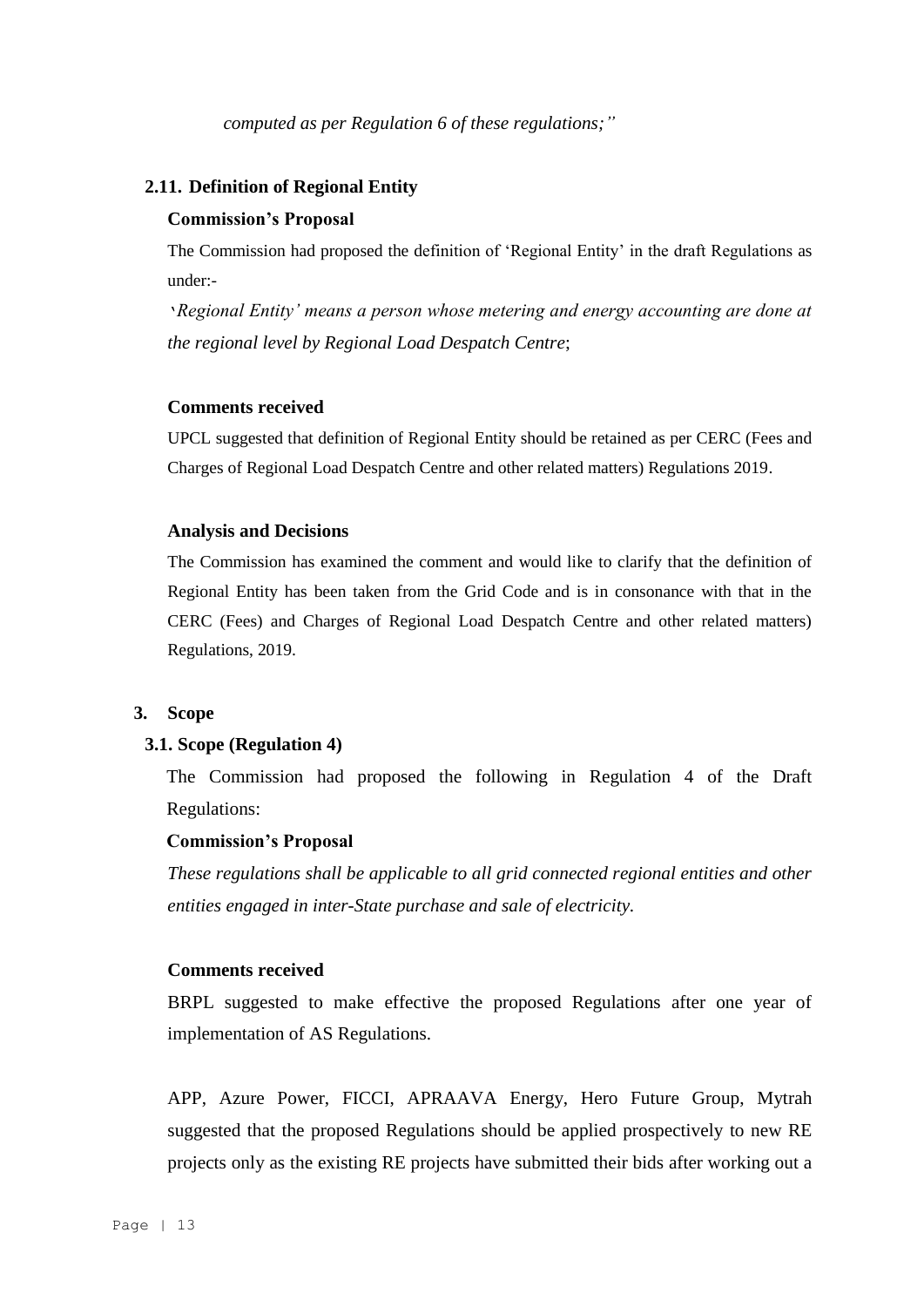threshold tariff considering penalties as per the existing DSM framework. If the existing projects are brought under the proposed Regulations there would a situation of policy uncertainty resulting from the breach of the doctrine of promissory estoppel and almost 60,000 MW of WS projects are going to be adversely impacted. Further, FICCI suggested that upcoming RE projects should be allowed to buy/sell power from power markets (using real time/ancillary markets) so as to correct their position on real time basis and to reduce the impact of deviations on grid and optimize their portfolio.

ERPC suggested to include the phrase *"and cross border"* after the word 'purchase' in the scope as Eastern Region is connected with other countries and Deviation Accounts are also issued for these cross-border transactions.

CEEW suggested to expedite the implementation of SAMAST to bring in uniformity and automation in energy accounting for successful implementation of these DSM regulations.

CEEW suggested to clarify the process of accounting for deviations of SRAS and TRAS providers who are connected to the ISTS because as per the Draft Regulations, the deviation accounting of such SRAS and TRAS providers shall be done by the RLDC but they are also subject to the state level deviation settlement regulations where accounting is done by the SLDCs.

DNS GL Energy suggested to introduce frequency linked DSM rates beyond IEGC range for SLDC also so they can also support during contingency.

IEXpointed out that the proposed mechanism will work properly only if there is enough deterrent in terms of higher deviation charges for the entities to not deviate from their schedule. The proposal to levy deviation charges at 110% of the normal rate may not act as a strong deterrent for the entities. The deviation charges should be at higher level, say at 150% -200% of the normal rate.

#### **Analysis and Decisions**

The Commission has gone through the suggestions. Some of the stakeholders (APP,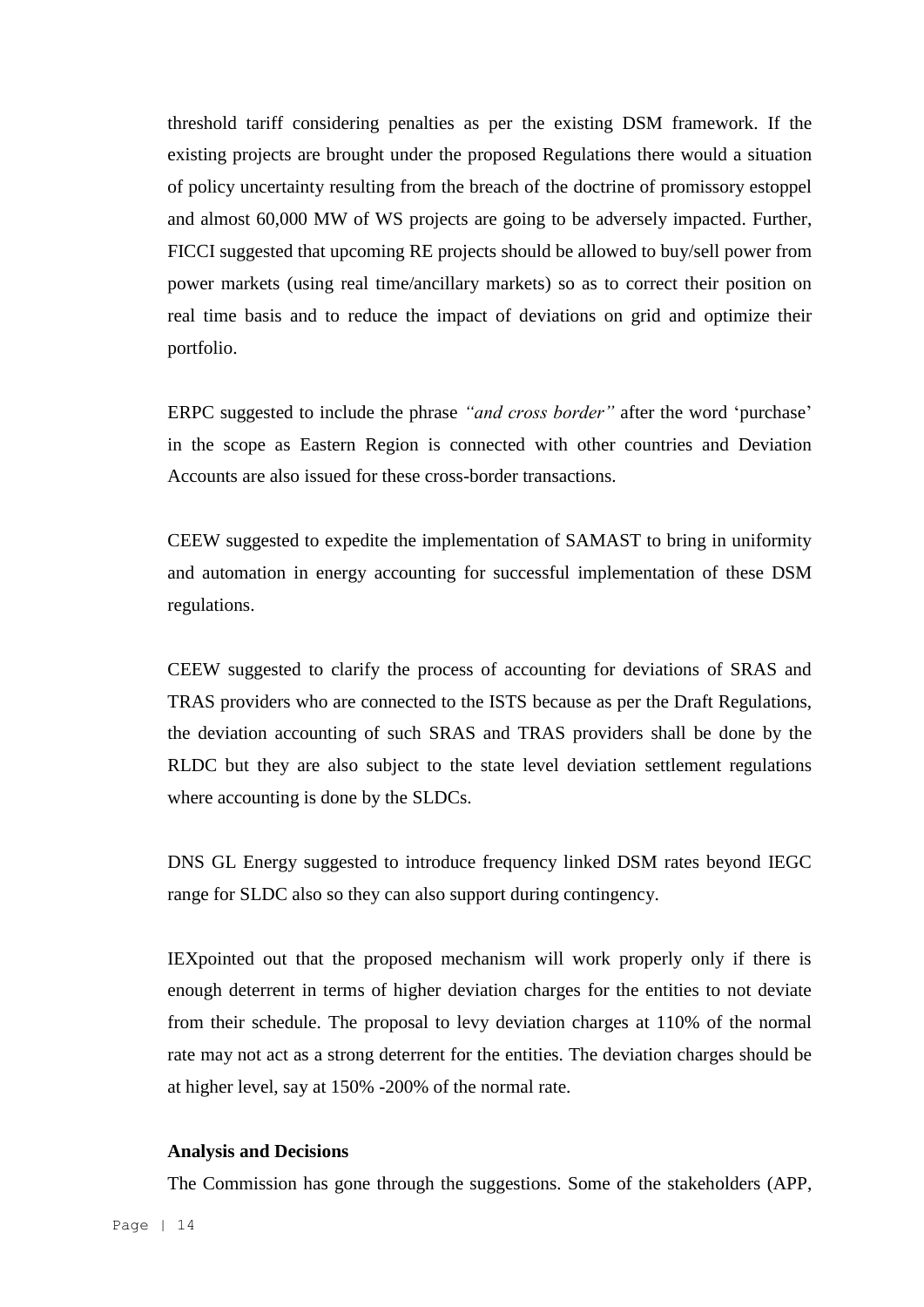Azure Power, FICCI, APRAAVA Energy, Hero Future Group, and Mytrah etc.) suggested that the proposed Regulations should be applied prospectively to the new RE projects only, else this will be against the doctrine of promissory estoppel*.* The Commission is of the view that this contention does not sustain as it does not apply against legislative action. The principles of estoppel cannot override the provisions of a statute or law. Where a statute imposes a duty by positive action, estoppel cannot prevent it. In the instant case, DSM is in the nature of a deterrent charge against violation of grid discipline and special dispensation in regard to payment of DSM charges cannot be claimed to be a promise or a right in perpetuity. Furthermore, by these regulations any substantive rights of the stakeholders are not getting infringed. The Regulations are subject to periodic change and the investors are expected to factor in these realities before making any investment.

CEEW suggested to clarify the process of accounting for deviations of ISTS connected SRAS and TRASproviders where accounting of such SRAS and TRAS services rendered shall be done by the RLDC but they, being connected by ISTSare subject to accounting done by the SLDCs. The Commission would like to clarify that these procedural aspects shall be suitably addressed in the detailed procedure of the nodal agency designated for Ancillary Services.

ERPC suggested to include the phrase *"and cross border"* after the word purchase in the scope. The Commission would like to clarify that the treatment of deviation in respect of cross-border transactions is already covered under clause (4) of Regulation 8 of the DSM Regulations 2022.

DNS GL Energy suggested to introduce frequency linked DSM rates beyond IEGC range for SLDC also so they can also support during contingency. CEEW suggested to expedite the implementation of SAMAST to bring in uniformity and automation in energy accounting for successful implementation of these DSM regulations. The Commission feels, these are under the jurisdiction of the State Commissions and the Commission has been sensitising the State Commissions through the Forum of Regulators, on the need for matching mechanism at the State level in the larger interest of grid security.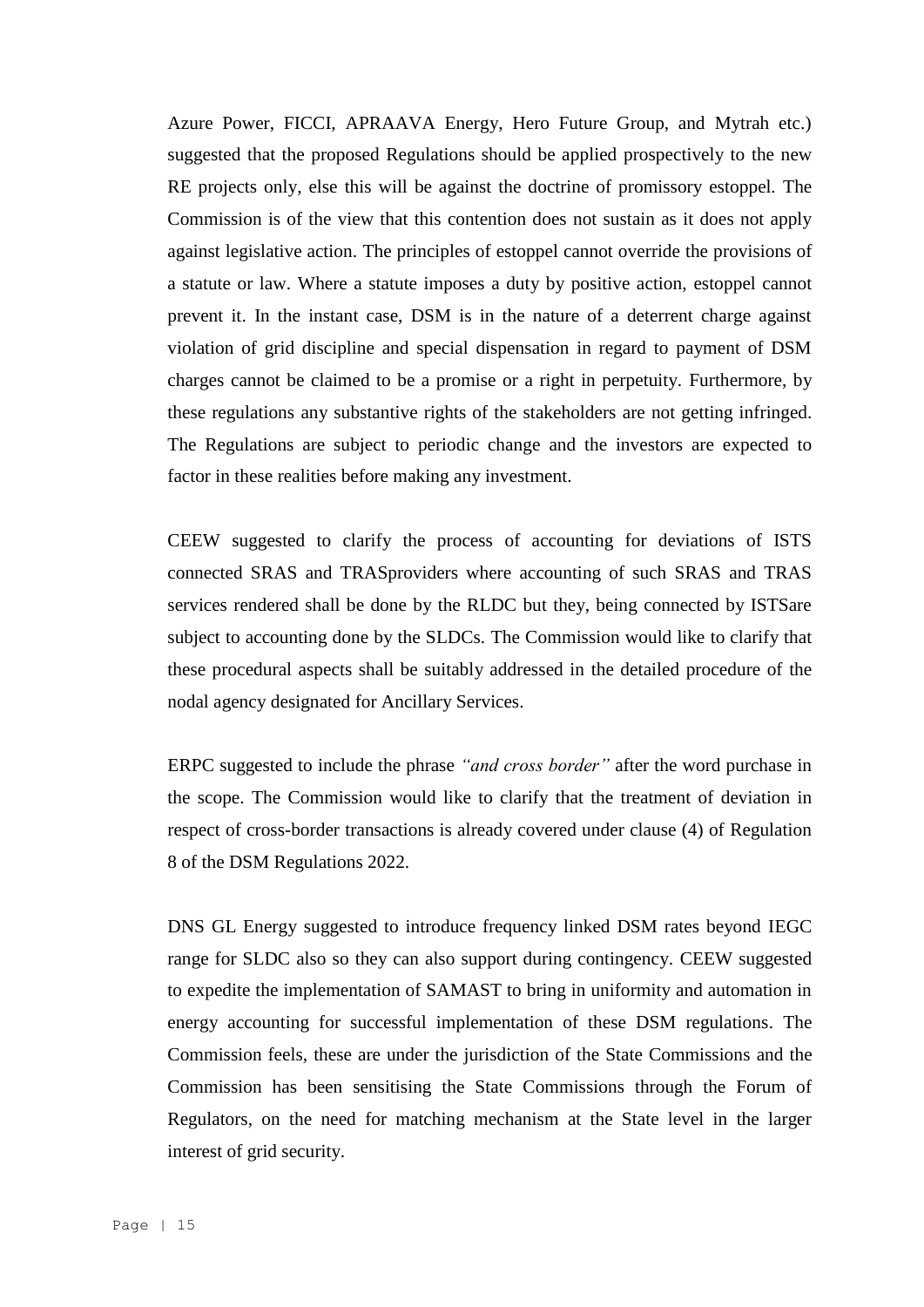The Commission also feels that there must be a balance between the wrong doing and the penalty imposed against such wrong doing, and the Commission feels the deterrent charges stipulated under the DSM Regulations 2022 would be sufficient to ensure grid discipline.

# **4. Adherence to Schedule and Deviation**

# **4.1. Adherence to Schedule and Deviation (Regulation 5)**

The Commission had proposed the following under Regulation 5 of the Draft DSM:

# **Commission's Proposal**

- (1) Every grid connected regional entity shall adhere to its schedule as per the Grid Code and shall not deviate from its schedule, thereby adversely affecting the secure and stable operation of the grid.
- (2) Any deviation shall be managed by the Load Despatch Centre as per the Ancillary Service Regulations, and the computation, charges and related matters in respect of such deviation shall be dealt with as per the following provisions of these regulations.

# **Comments received**

NTPC submitted that "No Deviations" from the Scheduled Generation, is neither technically possible nor operationally feasible as inadvertent and natural deviations are part of operation of thermal power plants.

DVC suggested that there should be more clarity on areas covered under the AS Regulations and computation of various charges for entities like DVC which has an integrated business operation in power generation, transmission & distribution.

PGCIL requested that power allocation for HVDC sub-stations of POWERGRID may be exempted from proposed DSM Regulations and billing for HVDC sub-station may be considered based on actual consumption of electricity.

SLDC Odissa suggested that charges for under drawl/ over injection at 50.10 and above should be continued.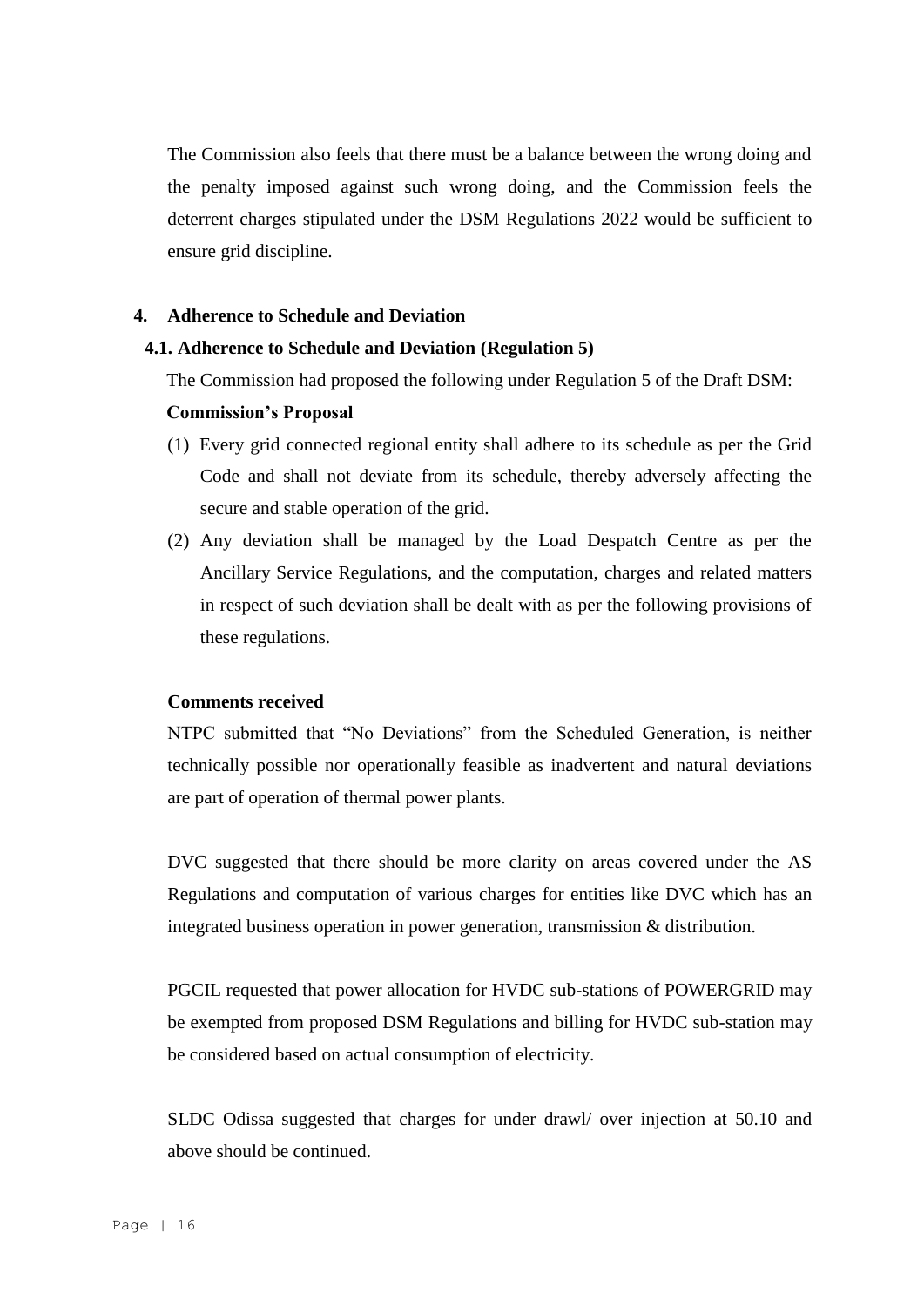Torrent Power suggested that the existing market price‐linked mechanism for DSM should continue. Further, Ancillary service market should not be considered as a reference point for Normal Rate.

#### **Analysis and Decisions**

The Commission has considered the submissions of the stakeholders. The Commission does share the understanding that it may not be technically or operationally feasible for the generators to ensure zero deviation all the time, and has accordingly made suitable provisions in the DSM Regulations 2022 to address this concern. However, the effort of all the grid connected entities should be to adhere to and not deviate from the schedule.

In the context of the comment of DVC, the Commission would to clarify that the status of DVC being an integrated entity is already defined in the Grid Code and its scheduling as a regional entity is also governed as per the provisions of the Grid Code. As such, deviation for DVC would be treated with reference to the schedule finalised as per the Grid Code.

As regards the comments of PGCIL in relation to its HVDC sub-stations, the Commission would like to reiterate that the requirement of consumption by these substations has to be anticipated in advance and contractual arrangements for scheduled transaction should be entered into, to avoid reliance on the DSM for meeting such consumption requirement.

In reference to the suggestion of Odissa SLDC that charges for under drawl /over injection at 50.10 and above should be continued, the Commission would like to clarify that this suggestion no longer remains relevant in view of the fact that the DSM Regulations 2022 do away with the linkage of DSM Charges from the frequency.

Torrent Power suggested that Ancillary service market should not be considered as a reference point for Normal Rate, and instead the existing market price‐linked mechanism for DSM should continue. In this context, the Commission would like to reiterate that the basic philosophy of the DSM Regulations 2022 is that all grid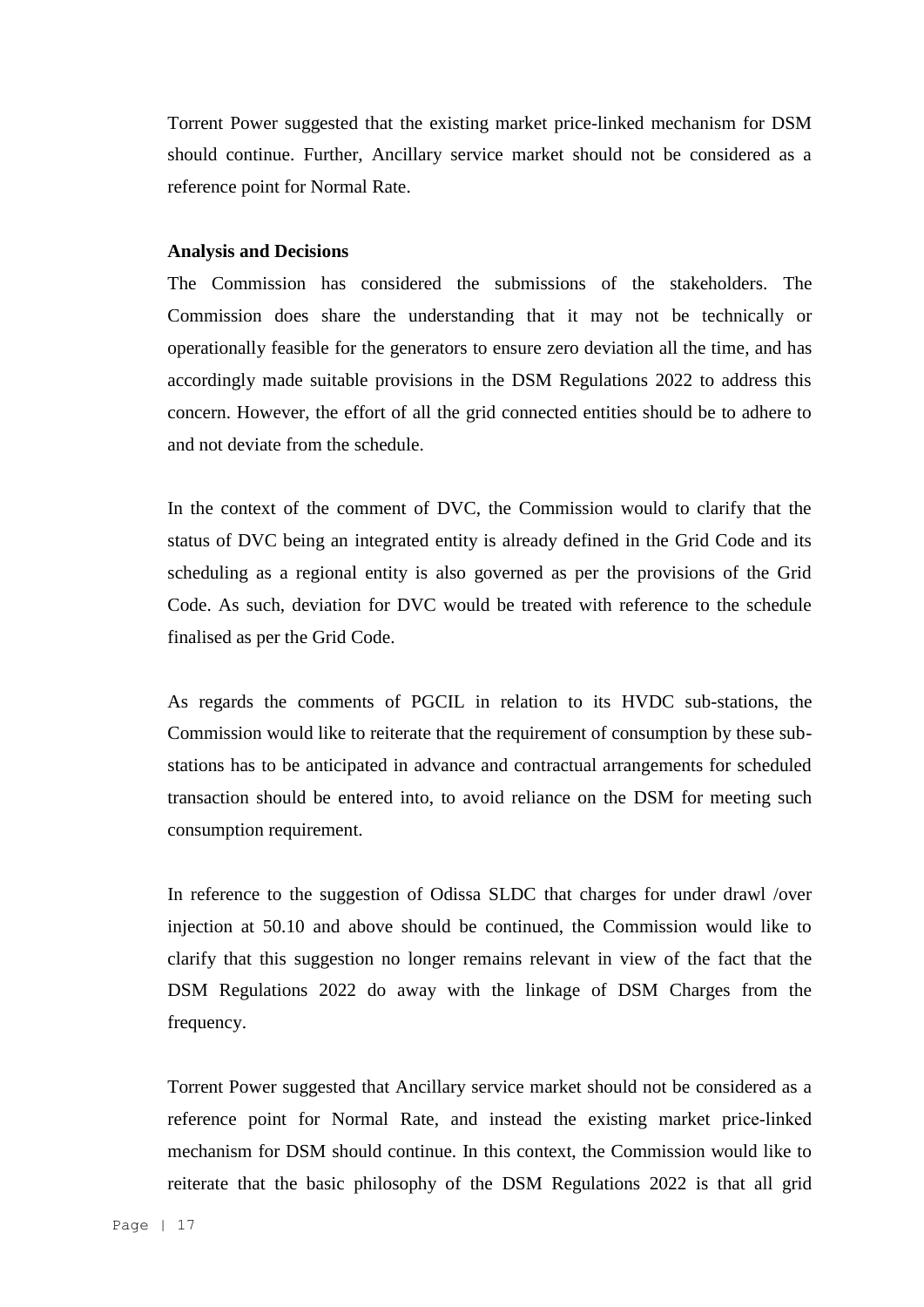connected entities shall adhere to their schedules and deviation, if any, shall be managed by the system operator through ancillary services and charges for such deviation shall be governed by the DSM Regulations. When the grid is managed by the operator through the deployment of Ancillary Services, it becomes incumbent on the operator to pay for the AS procured from the Deviation and Ancillary Service Pool Account. However, during the transition period the DSM charge is already linked to the market price.

#### **5. Computation of Deviation**

#### **5.1. Computation of Deviation (Regulation 6)**

The Commission had proposed the following under Regulation 6 of the Draft Regulations:

#### **Commission's Proposal**

*(1)Deviation in a time block for general sellers shall be computed as follows:*

*Deviation-general seller (in MWh) = [(Actual injection in MWh) – (Scheduled generation in MWh)].*

*Deviation-general seller (in %) = 100 x [(Actual injection in MWh) – (Scheduled generation in MWh)] / [(Scheduled generation in MWh)].*

*(2)Deviation in a time block for WS sellers shall be computed as follows:*

*Deviation-WS seller (in MWh) = [(Actual Injection in MWh) – (Scheduled generation in MWh)].*

*Deviation-WS seller (in %) = 100 x [(Actual Injection in MWh) – (Scheduled generation in MWh)] / [(Available Capacity)]* 

*(3)Deviation in a time block for buyers shall be computed as follows:* 

*Deviation- buyer (in MWh) = [(Actual drawal in MWh) – (Scheduled drawal in MWh)].*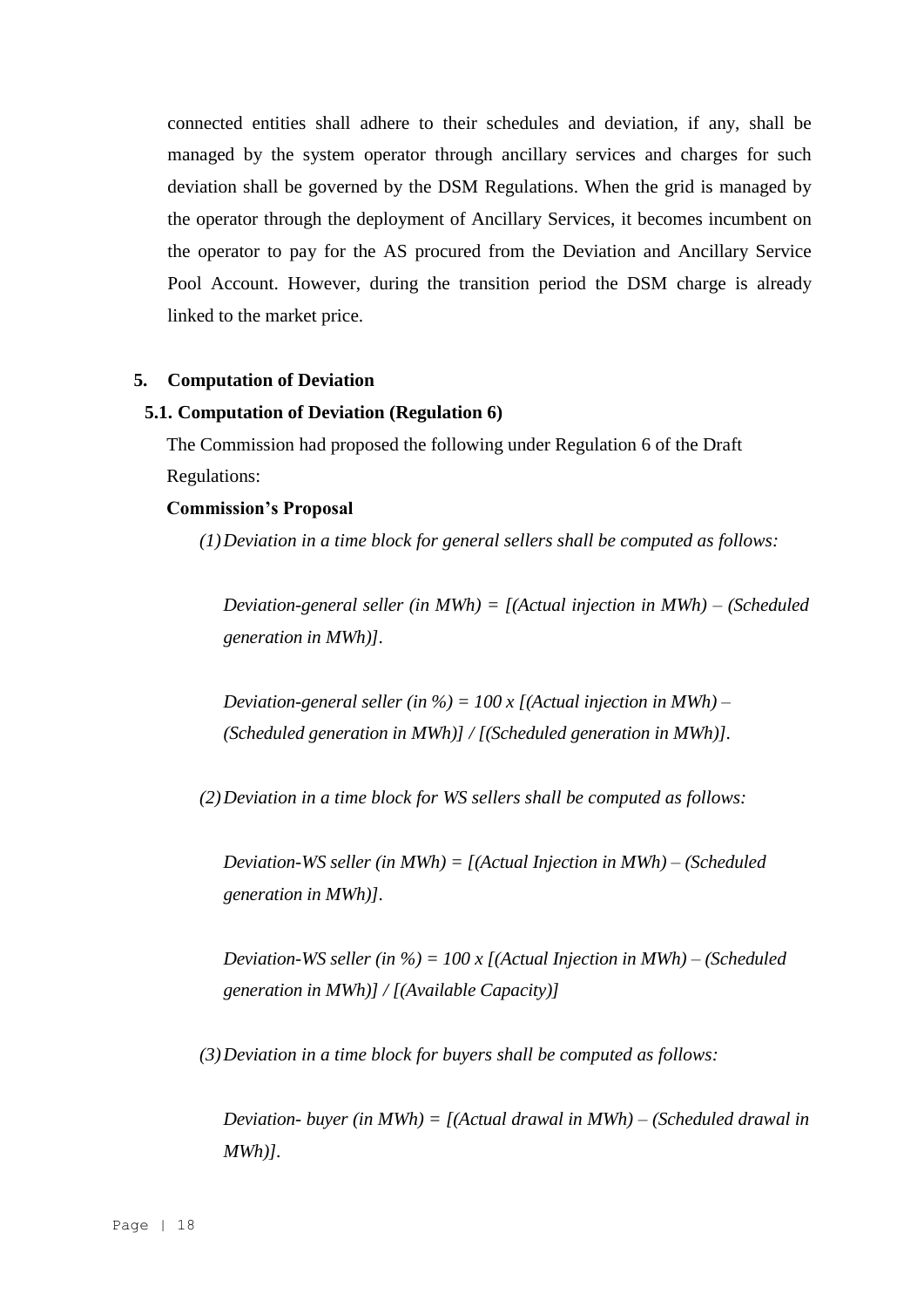*Deviation- buyer (in %) = 100 x [(Actual drawal in MWh) – (Scheduled drawal in MWh)] / [(Scheduled drawal in MWh)]*

#### **Comments received**

PXIL suggested to compute deviation in case of WS seller similar to a general seller.

TANTRANSCO, EAL (IIT-K), MSEDCL suggested to use scheduled generation instead of available capacity for the computation of Deviation - WS seller (in %) in order to give real picture of forecasting error.

Tata Power also suggested deviation caused due to transmission constrains should not be considered as deviation. Further, Tata Power, BALCO, Adani Power, NTPC suggested that deviation caused during Ramping up (synchronisation or else) and Ramping down should not be penalised.

CESC suggested to clarify that the unit of Available capacity is MWh where as India Grid Trust suggested it to be clarified as MW.

Enel Green Power, Vector Green Energy and IWPA (Norther Region) suggested that Pooling station concept should be adopted for forecasting and the QCAs should be responsible for forecasting on behalf of RE developers connected to a pooling station. Regional balancing will ensure better and efficient utilization of Wind and Solar technologies by allowing them a larger collective margin for deviation. Thus, the deviation for WS sellers should be computed on regional basis and the net deviation charges shall be apportioned among the WS sellers of respective regions.

Prayas suggested that the Commission should set a definitive timeline or a sunset clause (say March, 2023/24) by which all W-S generators will have to align their deviation accounting to their scheduled generation rather than their available capacity.

BASK Research indicated that term 'buyer' over archingly covers all buyers, including the distribution utilities and also the open access consumers. Considering the difference in volume and flexibility of adistribution utility and open access consumers, the deviations charges should be defined for both separately.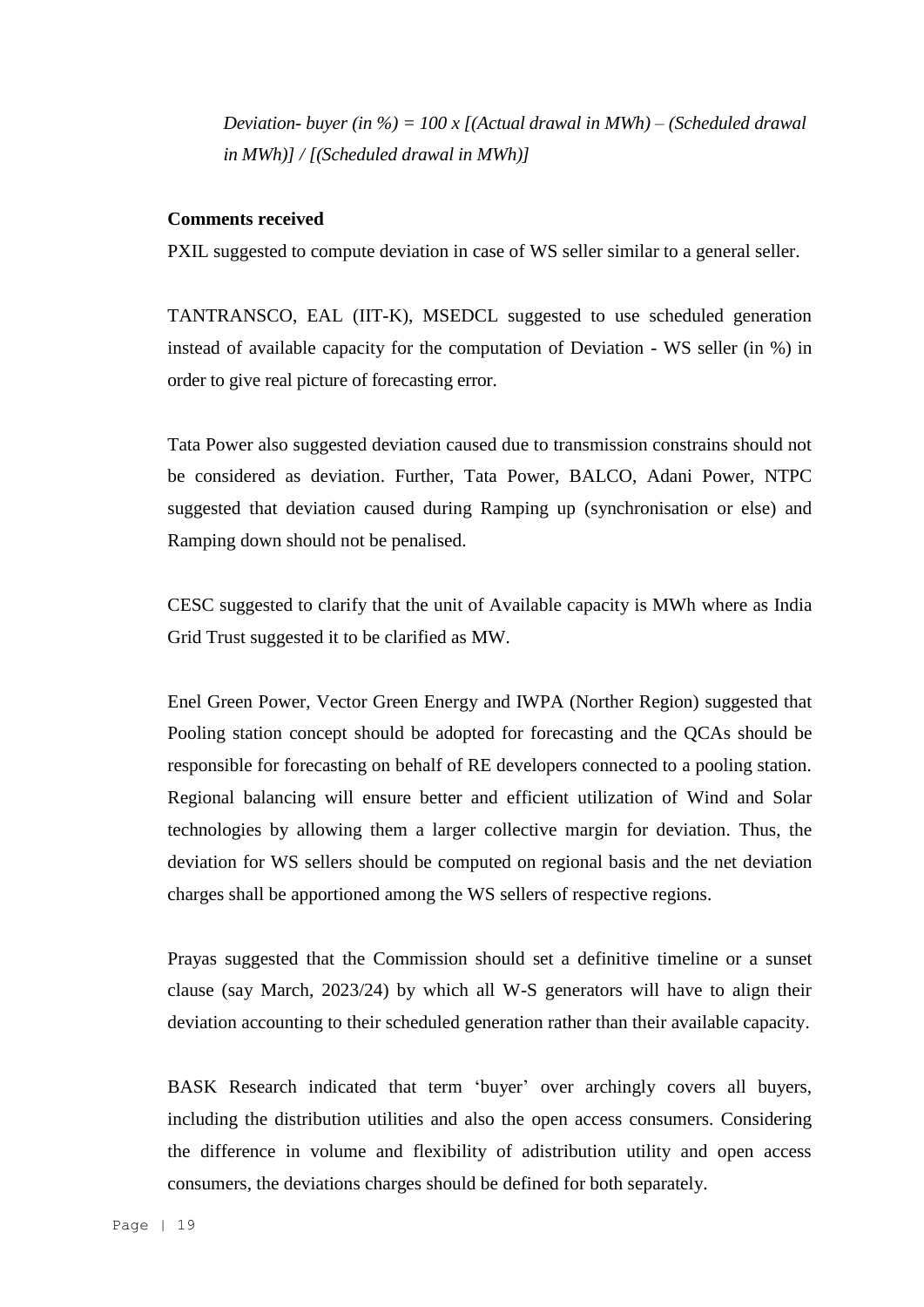#### **Analysis and Decisions**

The Commission has considered the suggestions of the stakeholders.

Some of the stakeholders have suggested to align the formula of deviation for WS seller with that of General seller or draw a sunset clause in this regard. The Commission would like to clarify that this formula (with Available Capacity instead of scheduled generation in the denominator) is based on the existing practice and has been retained in the DSM Regulations 2022 in due recognition of the uncertainty that still goes with wind and solar generation. Reference in this context is invited to the Statement of Reasons (SOR) of the Central Electricity Regulatory Commission (Deviation Settlement Mechanism and related matters) (Second Amendment) Regulations, 2015 through which this formula of deviation was introduced. The relevant extract from the SOR is quoted below:

*"6.2.2 The Commission has noted that with the current definition, instances such as low/no generation cases cannot be covered. With due regard to these constraints and with a view to ensuring optimum and genuine forecasting, the Commission has decided to define the error percentage normalized to available capacity, instead of schedule. This will ensure that the error quantity corresponds to the physical MW impact on the grid, the forecasting models are aligned to minimize the actual MW deviations, and the error definition holds valid in all seasons. Revised definition shall be: Error(%) = (Actual Generation – Scheduled Generation) / (Available Capacity)x100 Where, Available Capacity (AvC) is the cumulative capacity rating of the wind turbines/ solar inverters that are capable of generating power in a given timeblock. A suitable procedure along with appropriate format shall be developed by the NLDC for the submission of Available Capacity by the wind/solar generators to the concerned RLDC.*

*6.2.3 AvC would be equal to the Installed Capacity, unless one or more turbines/inverters are under maintenance or shutdown. Any attempt at misdeclaration, that is declaration of capacity when it is actually not available due to reasons of maintenance or shutdown etc would be treated as gaming and would be liable to action under appropriate provisions of the Act or the Regulations."*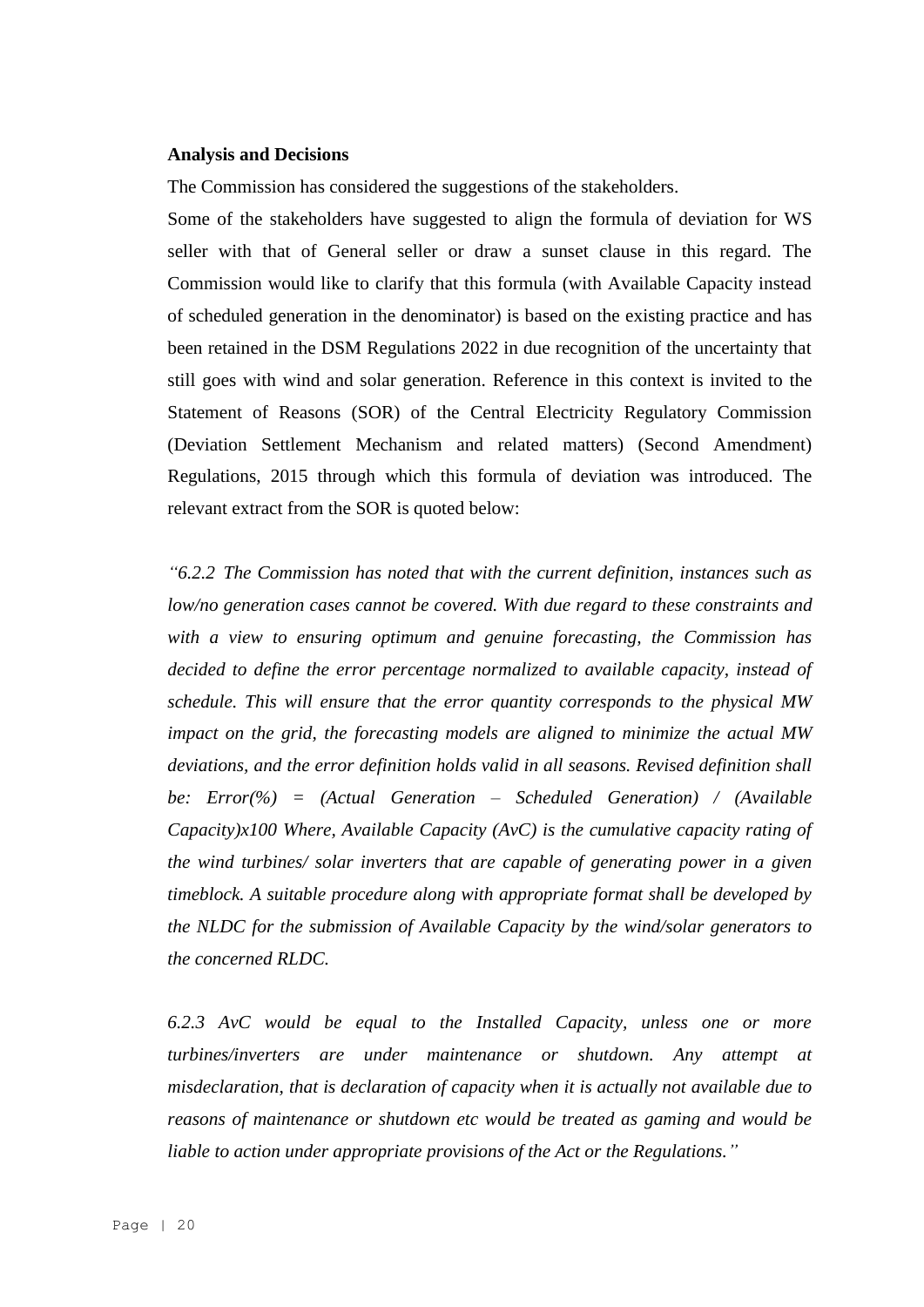The Commission believes, this rationale still holds good and any departure from this practice at this stage of development of RE sector would be counter-productive and might adversely affect RE integration. Further, from system operation point of view what matters is the MW deviation in a time block which is reflected in the numerator of the formula. It is expected that the wind and solar generators would be encouraged by this dispensation, improve forecasting and minimise the deviation in the numerator. Hence, the Commission has decided to retain the formula in the final regulations.

Tata Power has suggested that the deviation caused due to transmission constraints should not be considered as deviation. Further, some of the stakeholders suggested that deviation caused during Ramping up (synchronisation or else) and Ramping down should not be penalised. The Commission would like to clarify that the circumstances under which schedule can be revised, are specified in the Grid Code. Deviation under the DSM Regulations shall be computed with reference to the schedule or revised schedule finalised as per the Grid Code.

As regards the suggestion of aggregation through pooling station or QCA, the Commission would like to under score that this is a subject matter of the Grid Code and beyond the scope of the DSM Regulations.

### **6. Normal Rate of Charges for Deviations**

# **6.1. Normal Rate of Charges for Deviations (Regulation 7(1))**

### **Commission's Proposal**

The Commission had proposed Normal Rate of Charges for Deviation in Regulation 7(1) of the Draft Regulations, as follows:

*"The Normal rate of charges for deviation for a time block shall be equal to the Weighted Average Ancillary Service Charge (in paise/ kWh) computed based on the total quantum of Ancillary Services deployed and the total charges payable to the Ancillary Service Providers for all the Regions for that time block.* 

*Provided that for a period of one year from the date of effect of these regulations or such further period as may be notified by the Commission, the normal rate of charges for deviation for a time block shall be equal to the highest of [the weighted average*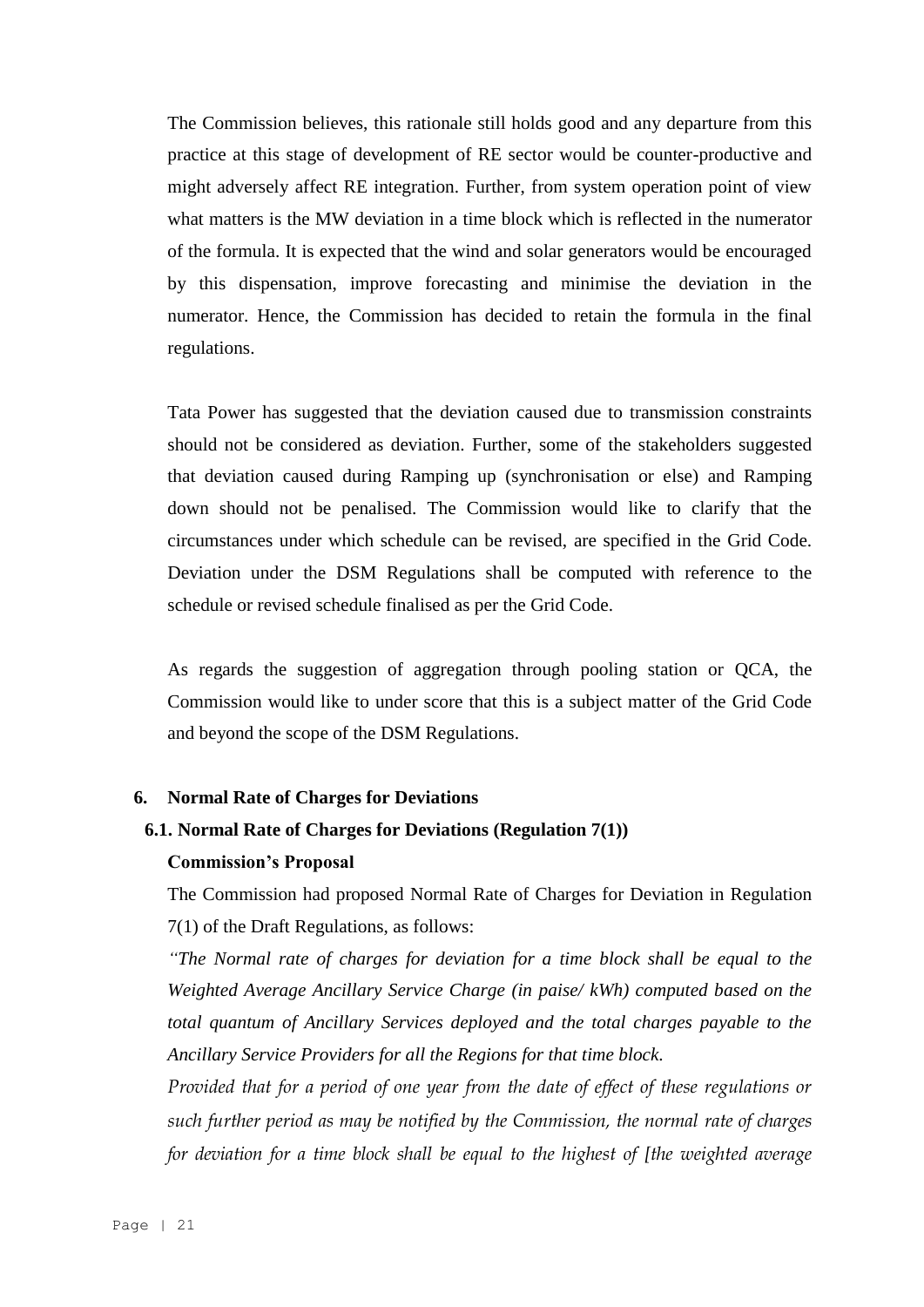*ACP of the Day Ahead Market segments of all the Power Exchanges; or the weighted average ACP of the Real Time Market segments of all the Power Exchanges; or the Weighted Average Ancillary Service Charge of all the regions] for that time block: Provided further that in case of non-availability of ACP for any time block on a given day, ACP for the corresponding time block of the last available day shall be considered."*

## **Comments received**

MSEDCL suggested that linking charges for deviation with RTM of all the markets will require implementation of better IT enabled services for informed decision making. Development of such services will require time and resources.

EAL (IIT-K), Jhabua Power suggested that the normal rate for charges for deviation should be linked to a product which is close to real time i.e. RTM and AS markets and not the DAM.

EAL (IIT-K) also suggested that in case of market splitting 'weighted average price' across all market areas/regions should be used for the calculation of normal rate of charges for deviation.

Tata Power suggested to use ACP of DAM only when ACP of AS is not available.

HPPC (Haryana), JITPL, Adani Power, Adhunik Power, Tata Power, Kreat Energy suggested to clarify and provide detailed illustration/calculation of "Weighted AverageAncillary Service Charge" and "Charges for Deviation" and "weighted average ancillary service charges of all the regions".

IEX suggested to clarify as to how normal rate of charges for deviation would be determined if no Ancillary Services are deployed during a time block or if due to lower demand in the system the System Operator issues TRAS down instructions and the Ancillary Service Provider pays to the Deviation and Ancillary Services pool, thereby leading to a situation where there is inflow rather than outflow from the DSM pool.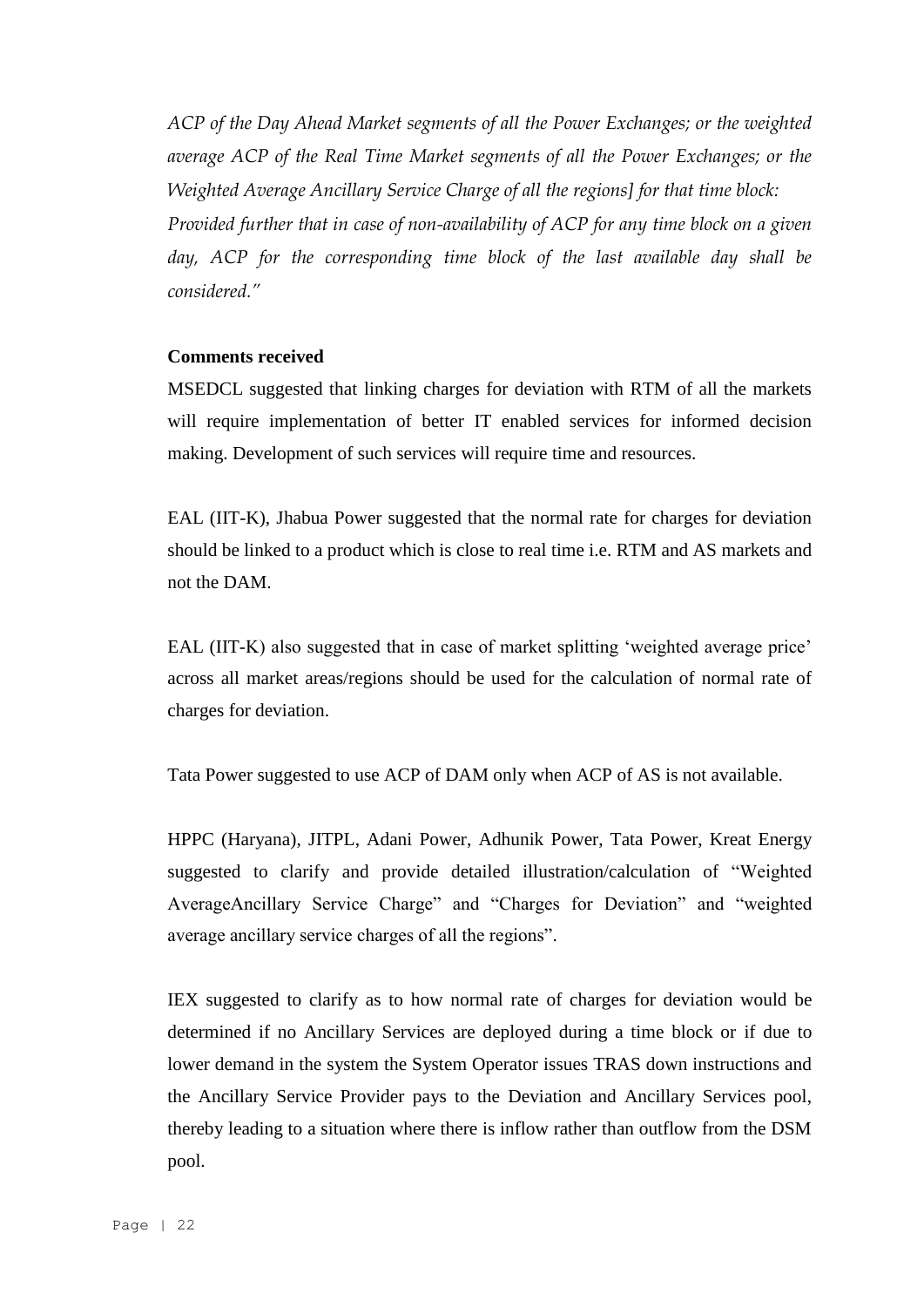HPPC (Haryana), UPERC, BRPL, Greenko Group, Prayas, Penna Cement suggested to link normal rate of charges for deviation to the lowest of all the three segments (AS, DAM, RTM) for all the regions for that time block during the interim period because due to volatility, linking normal rate charges with highest of all the three segments will lead to exposure to higher cost.

Adhunik Power suggested to provide pre-defined charges of deviation.

Adani Power, APP, BALCO, MB Power, NLCILsuggested to define an agency and platform where daily block-wise ancillary service charges and Normal rate of charges for deviation are published in detail and in advance.

Dhariwal Infrastructure suggested that charges of deviation should be published prior to the start of the respective time block.

Some of the stakeholders (FICCI. SLDC Odisha, Adani Power, Azure Power, SRPC, TANTRANSCO, BALCO, Dhariwal Infrastructure, MPPGCL, Prayas etc.) suggested the charges for deviation should be equal to or be capped at

- a) percentage of the project tariff or the contract rate, or
- b) weighted average of all the regions of AS charges rate and RTM rate, or
- c) energy cost of the respective plants, or
- d) combination of the rates of all the PPA and the market discover rate through exchange, or
- e) the contract rate at which it has been paid based on schedule/ contract rate and in the absence of such rate at the rate of ACP of the DAM, or
- f) ACP of the DAM (i.e. existing DSM rate)

so as to provide certainty and visibility of penalty which they can take into consideration while bidding.

Some of the stakeholders (ISMA, HPPC, NLCIL, SRPC, ERPC, Balco, ISMA, HPPC, TANTRANSCO) suggested to put a cap on charges of deviationwhich should be

a) equal to Rs 3.034/ kWh or as determined by the Commission, or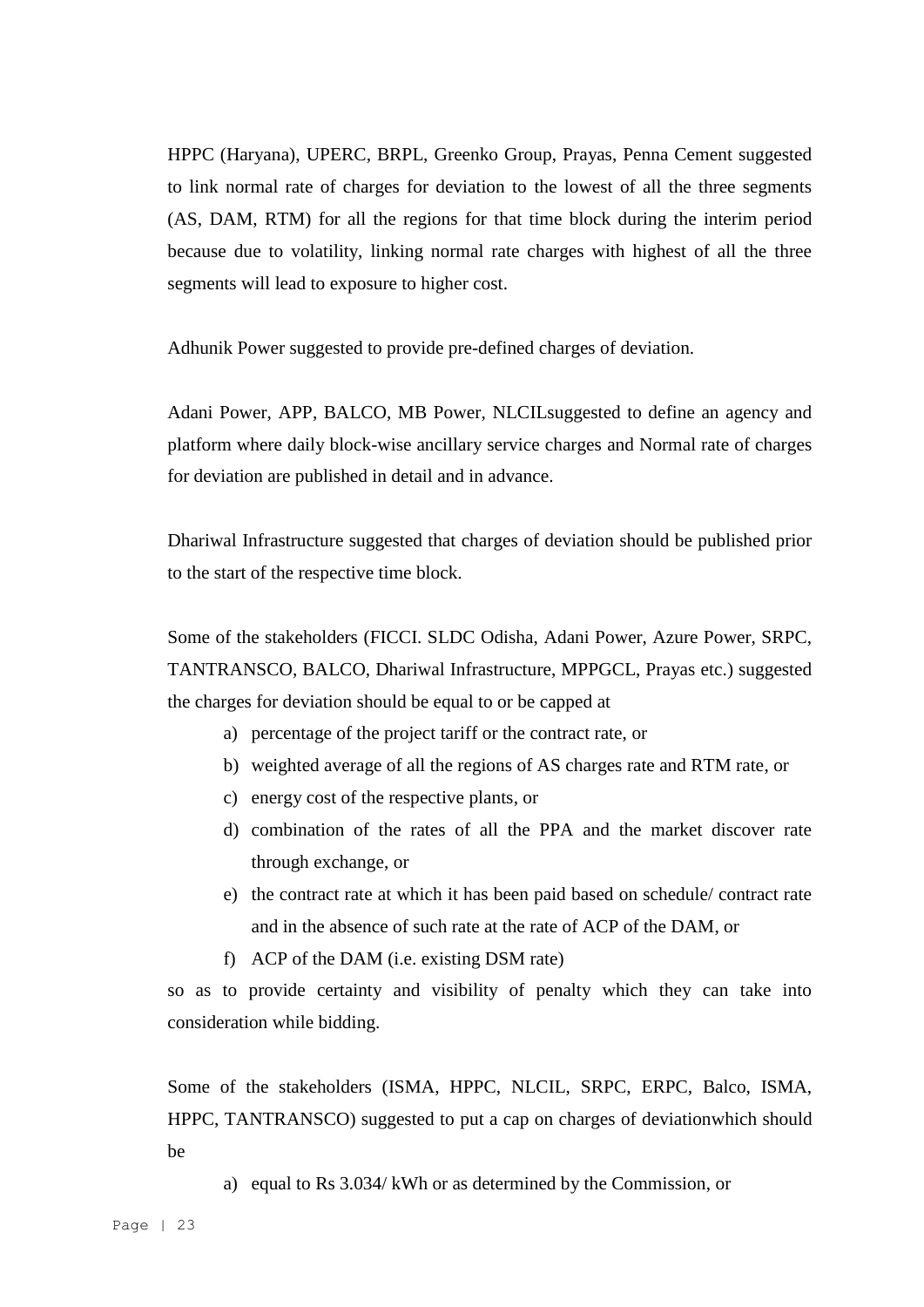- b) equal to Rs 8/ kWh, or
- c) to provide different cap rates for buyer (Rs 8.00/ kWh) and seller (Rs 3.03/ kWh)

due to limited participation of the generators in AS market and highly volatile nature of the market where the price is driven primarily by the buyers, or due to supply demand mismatch, or due to coal shortage scenario.

Kreat Eenrgy suggested that deviation charges applicable for a period of one year from effective date of regulation may have an upper capping.

UPERC, Greenko Group suggested that the normal rate of charges for deviation should be linked to "net" charges payable to AS providers and not to "total" charges payable to such providers as there may be a situation when charges are paid to AS provider for Up service in some regions while charges are paid by AS provider for down service in some other regions.

Advance publication for Charges for Deviation was also suggested by some other stakeholders (APP, WIPPA, NLCI, NTPL, BALCO).

Mr Asit Singh suggested that all the deviations of nuclear stations (which are not under ABT) should be settled by the beneficiaries with the pool based on share allocation % as per the available billing rates which will ensure net neutrality of nuclear station deviation's for nuclear stations and for its beneficiaries and pool account.

CESC suggested to clarify whether in the absence of ACP of any of the three proposed segments on a particular day, the ACP for the corresponding time block of the last available day shall be considered.

CEEW suggested to have a dedicated public portal to track deviation and associated penalty across States, and also to provide a transition mechanism or fund that addresses the financial burden, especially for the stressed discoms.

M/S Deloitte suggested that the proposed framework may inadvertently result in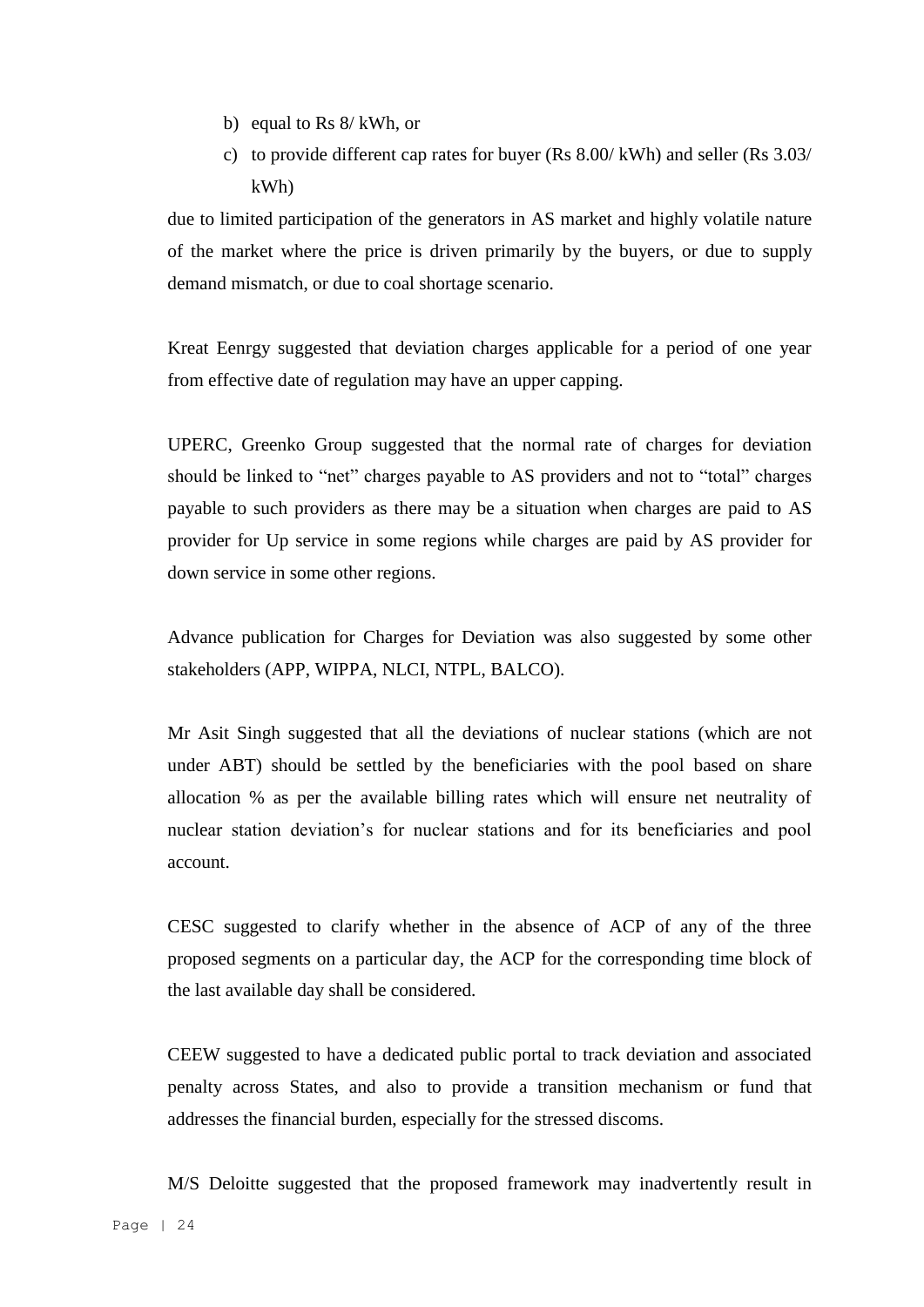higher relaxation for WS Sellers at certain time periods, when the normal rate of charges of deviation are discovered to be relatively less.

Dhariwal Infrastructure suggested that linking charges for deviation with AS charges should not be implemented till the Market reflects a larger participation in the country.

NTPC pointed that Deviation Charges are designed to be a centralized concept i.e. same rate would apply to Deviations happening in all the Region, whereas the AS Mechanismis essentially a regional concept though procurement is proposed to bedone at a centralized market. Hence it is not clear how the Regional Chargeswould be made applicable for Deviations happening across all the Regions.

PCKL suggested to use MCP instead of ACP as interregional rate.

PXIL suggested to include the following proviso *"Provided that in case of congestion in transmission corridor, market splitting shall beadopted. Provided further entities shall settle deviations at deviations charges considering market splitting even if such entities have not transacted during such time block where market splitting has occurred."* 

SLDC Gujarat, POSOCO and IIT-K suggested that the hybrid model for charge of DSM should be adopted. The charges for deviation should be frequency linked as well as the methodology proposed in the regulation. WBSEDCL suggested to review the frequency independent grid regulation.

UPPCL suggested that normal rate of charges for deviation should be equal to the least of all the prices discovered in order to decrease the financial hardship on DISCOMs.

TCCL commented that AS market has not matured enough and suggested to continue with the present methodology.

Torrent Power submitted that the existing mechanism should continue and suggested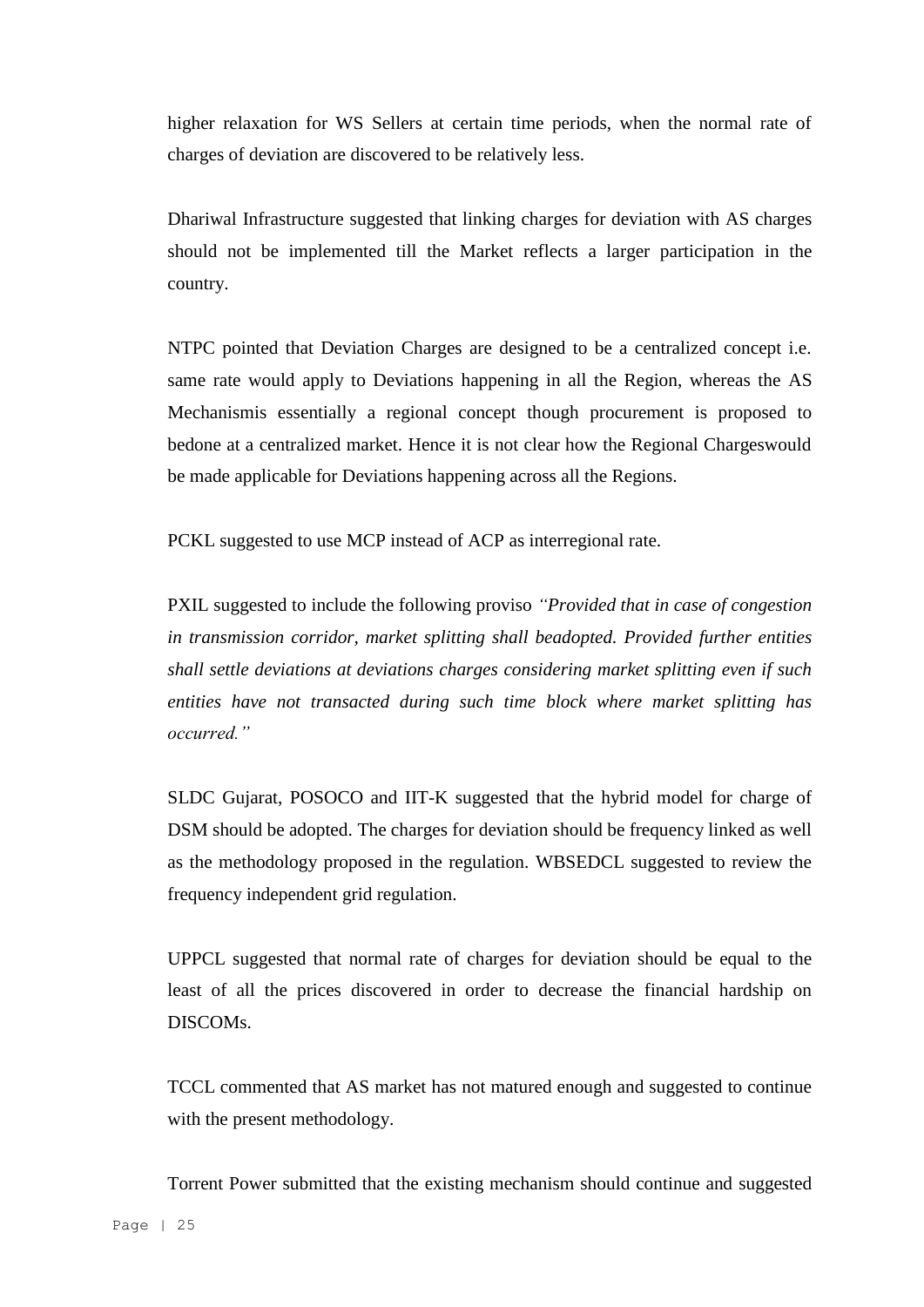that the normal rate of charges for deviation for the period of 1 year or further period as notified should be 'lower' of the weighted average ACP of the Day Ahead Market; or the weighted average ACP of the Real Time Market; or the Weighted Average Ancillary Service Charge for that time block.

WBSEDCL requested to postpone the implementation of the proposed DSM Regulation till the full implementation/maturity of the AS market.

WRPC suggested that "while considering the "Weighted Average Ancillary Service Charge", the ancillary services provided by the gas stations based on competitive gas, RLNG and Liquid Gas generation may be omitted, if the quantum of generation from these services is more than say, 30% of the total Ancillary Service quantum.

#### **Analysis and Decisions**

The Commission has examined the suggestions made by the stakeholders. The suggestions received from UPERC and Greenko Group for normal rate of charges for deviation should be linked to "net" charges payable to AS providers and not on "total" charges payable to such providers has been noted and the Commission has accordingly modified the Regulation.

Some stakeholders have suggested that the DSM Charges should be designed on hybrid mode by combining the methodology of the proposed regulation and the frequency linked rate. Others suggested to view the decision of delinking DSM charge from frequency.

In this context, the Commission would like to reiterate that the aspect of, and the rationale behind delinking DSM Charges from frequency has been dealt with extensively in the Explanatory Memorandum to the draft Regulations. Here, the Commission would like to add that the country has already paid heavy price for indiscriminate unscheduled interchange induced by commercial considerations as is reflected in the Reporton the Grid Disturbance on  $30<sup>th</sup>$  July 2012 and Grid Disturbance on 31st July 2012 (submitted by CEO, POSOCO and CMD, CTU), the relevant extract is quoted below:

"*Para 2.10*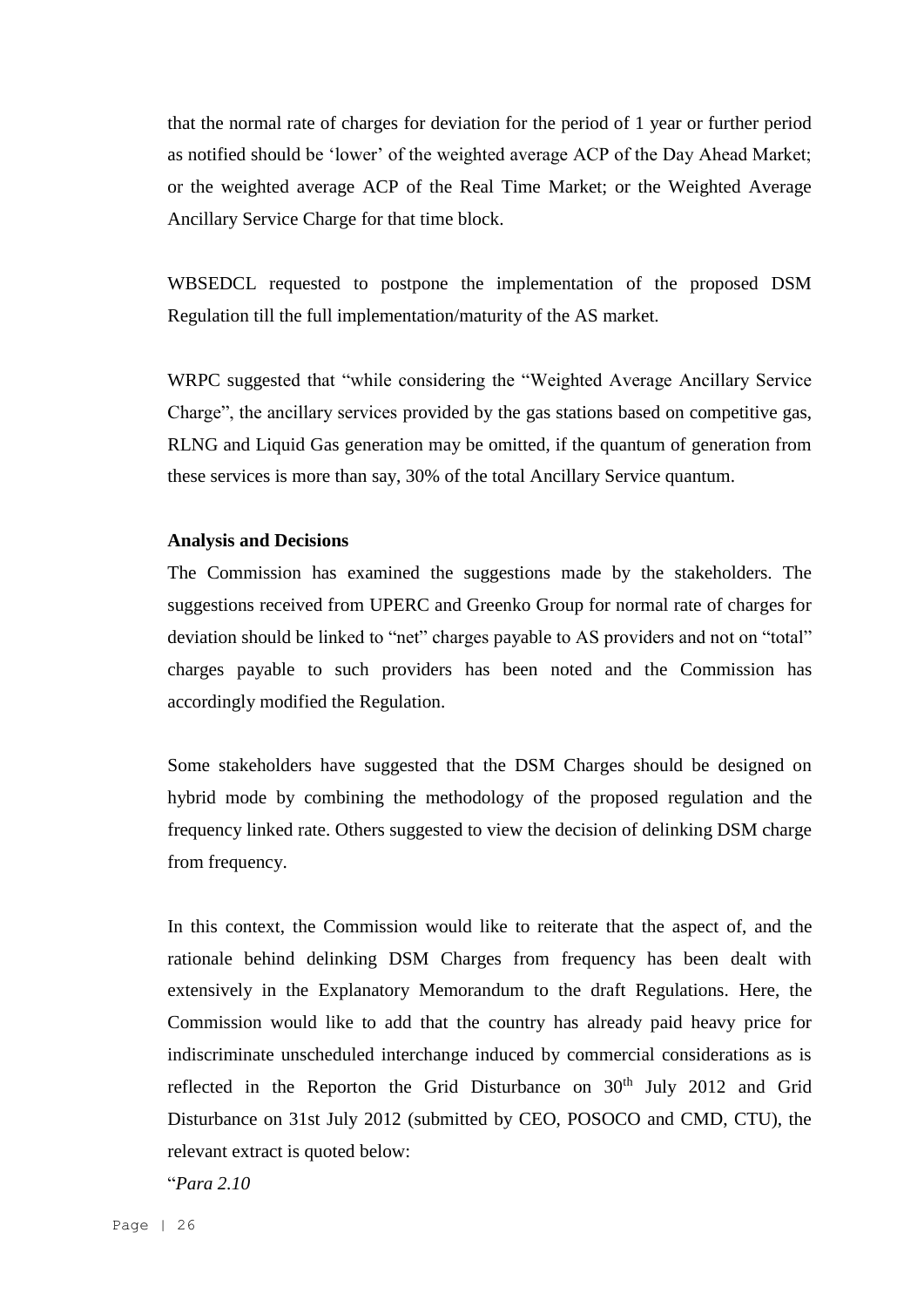### *Observations from the antecedent conditions*

*It may be seen from the data in the table and the enclosed exhibits that* 

*• The frequency and voltage in the entire NEW grid were within the standards prescribed in the Indian Electricity Grid Code.* 

*….*

*•There was extremely heavy over-drawal by the constituents of NR grid and heavy under-drawal/ over-injection by the constituents of WR."*

The Report goes on to explain the causes and consequences of grid indiscipline. Relevant extract is quoted below:

## *"Para 9.3*

# *Grid indiscipline*

*The Regulations allow deviations from the schedule as long as the operating parameters are within the prescribed standards. There have been occasions when the utilities have continued to overdraw/ under inject even at low frequency or over generate/ under draw at high frequency. The various instances of grid indiscipline in the form of noncompliance of various provisions of the IEGC and the directions of RLDCs have been brought to the notice of the Hon'ble CERC in the form of petitions. The Hon'ble Commission has imposed penalties in large number of case. Yet the problem of grid indiscipline continues to be a large concern. On 30th July 2012 at 02:30 hrs, just before the disturbance the under drawal/over injection by the constituents of Western Region and the overdrawal by the constituents of Northern Region was as under:*

*The under drawal/over injection by the Western Region constituents and the over drawal by the Northern Region constituents continued despite several appeals and directions to restrict the deviation from schedule by the utilities indulging in grid indiscipline. Thus grid indiscipline was a major cause for both the grid disturbances. Grid discipline is of paramount importance and needs to be adhered to by all Users."*

In fact, the report of the Enquiry Committee constituted under the Chairmanship of Chairperson, CEA had also emphasised on the need for phasing out frequency control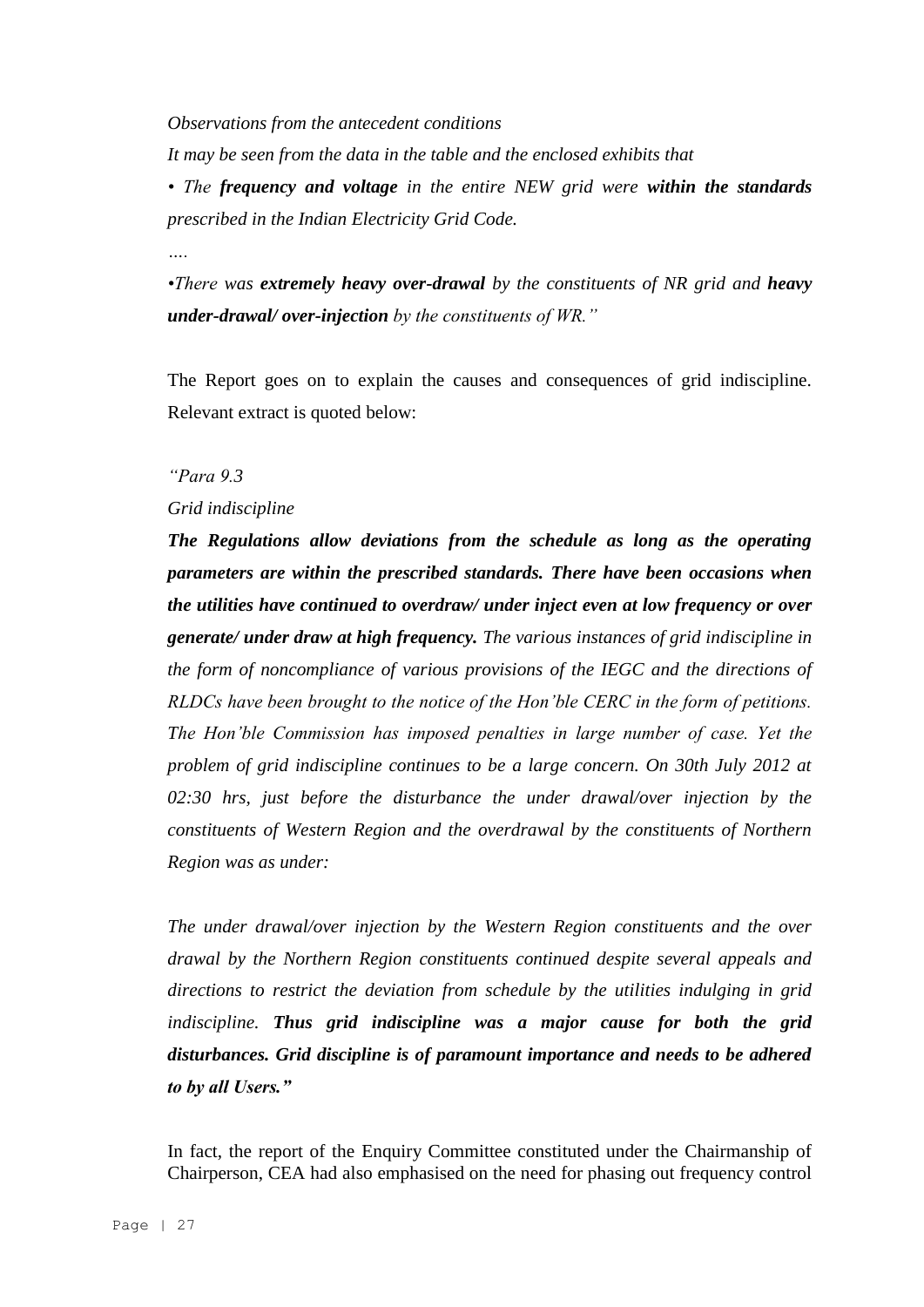through Unscheduled Interchange (UI). The relevant extract is quoted below:

*"REPORT OF THE ENQUIRY COMMITTEE ON GRID DISTURBANCE IN NORTHERN REGION ON 30th July 2012 AND IN NORTHERN, EASTERN & NORTH-EASTERN REGION ON 31st JULY 2012*

*"Recommendations*

## *9.2 Frequency Control through Generation reserves/Ancillary services*

*9.2.1 Frequency band needs to be further tightened and brought close to 50 Hz. POSOCO may file an urgency application in Supreme Court for early resolution of the issue in view of the recent grid disturbances. (Action: POSOCO Time Frame: 1 month)*

*9.2.2 A review of UI mechanism should be carried out in view of its impact on recent grid disturbances. Frequency control through UI may be phased out in a time bound manner and Generation reserves/Ancillary services may be used for frequency control. Appropriate regulatory mechanism needs to be put in place for this purpose. POSOCO should take up the matter with CERC. (Action: POSOCO Time Frame: 3 months)"*

Over the period, several developments have taken place. For instance, the Commission has introduced the AS Regulations which envisage that after the gate closure, the system operator shall take over and manage the system imbalances or deviations through deployment of ancillary services. It is also felt that the coexistence of centralised ancillary services and frequency linked DSM could be counter-productive. While ancillary services are deployed centrally by the system operator to restore and maintain system frequency closer to 50 Hz, the frequency linked DSM price is a decentralised tool of controlling frequency. Existence of both centralised mode of frequency regulation through Ancillary Services and decentralised mode of controlling frequency through frequencylinked DSM could lead to avoidable conflict in system operation. The Commission believes that frequency management should not be left to the market participants whose behaviour is driven by commercial consideration. The message through the DSM Regulations 2022 is that all grid connected entities should adhere to schedules and that deviations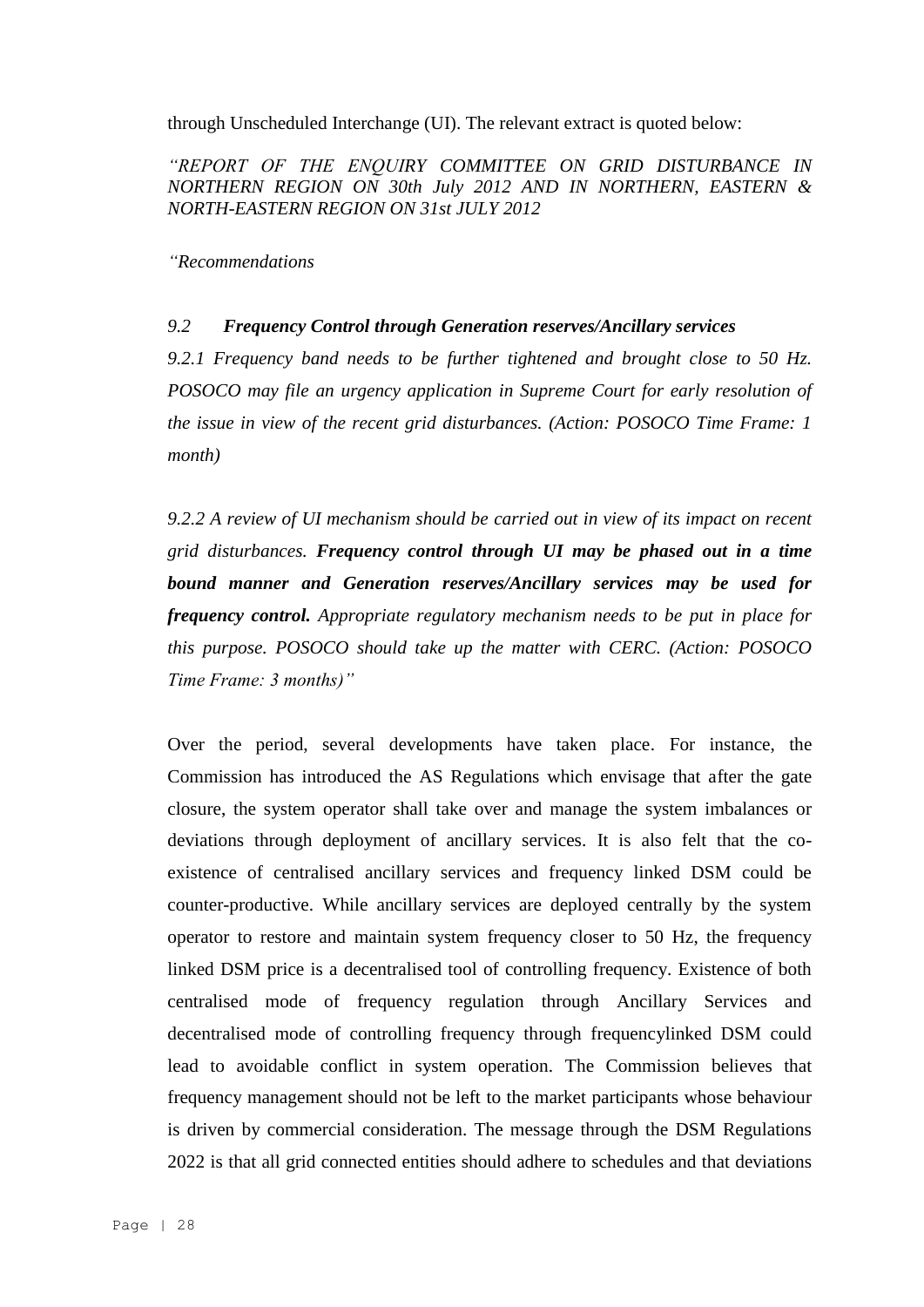should only be inadvertent to be managed by the system operator through deployment of Ancillary Services.

Some stakeholders have suggested that the normal rate for charges for deviation should be linked to a product which is close to real time (i.e. RTM and AS markets), while others have suggested AS still being at its infancy should not be the basis for determination of DSM Charge. Some others have suggested that the normal DSM rate should be linked to the lowest and not the highest of the market based charges.

The Commission would like to reiterate that a natural corollary to the philosophy that deviation is to be managed by the system operator through deployment of ancillary services, is that the charges for deviation should be such that the costs of deploying ancillary services are recovered. Accordingly, the normal rate of charges for deviation for a time block has been proposed to be equal to the Weighted Average Ancillary Service Charge (in paise/ kWh) computed based on the total quantum of Ancillary Services deployed and the total charges payable to the Ancillary Service Providers for all the Regions for that time block.

As the AS is deployed on real time basis to manage the imbalance in the grid, the suggestions of the stakeholders to link the DSM Charge to a product closer to real time will get addressed once this provision is rolled out. However, as the Ancillary Service framework is still in the development phase, the Commission has decided that for the transition period of at least one year from the date of effect of the DSM Regulations, 2022, the normal rate of charges for deviation for a time block shall be equal to the highest of the weighted average Area Clearing Price (ACP) of the Day Ahead Market segments of all the Power Exchanges; or the weighted average ACP of the Real Time Market segments of all the Power Exchanges; or the Weighted Average Ancillary Service Charge of all the regions. The rationale behind linkage to the highest of different market prices is to create deterrent and discourage the grid connected entities from resorting to DSM for meeting their energy need.

As regards the suggestion to provide detailed illustration/calculation of "Weighted Average Ancillary Service Charge", "Charges for Deviation" and "weighted average ancillary service charges of all the regions", the Nodal Agency shall provide necessary details and illustrations (including the treatment of cases when the ACP or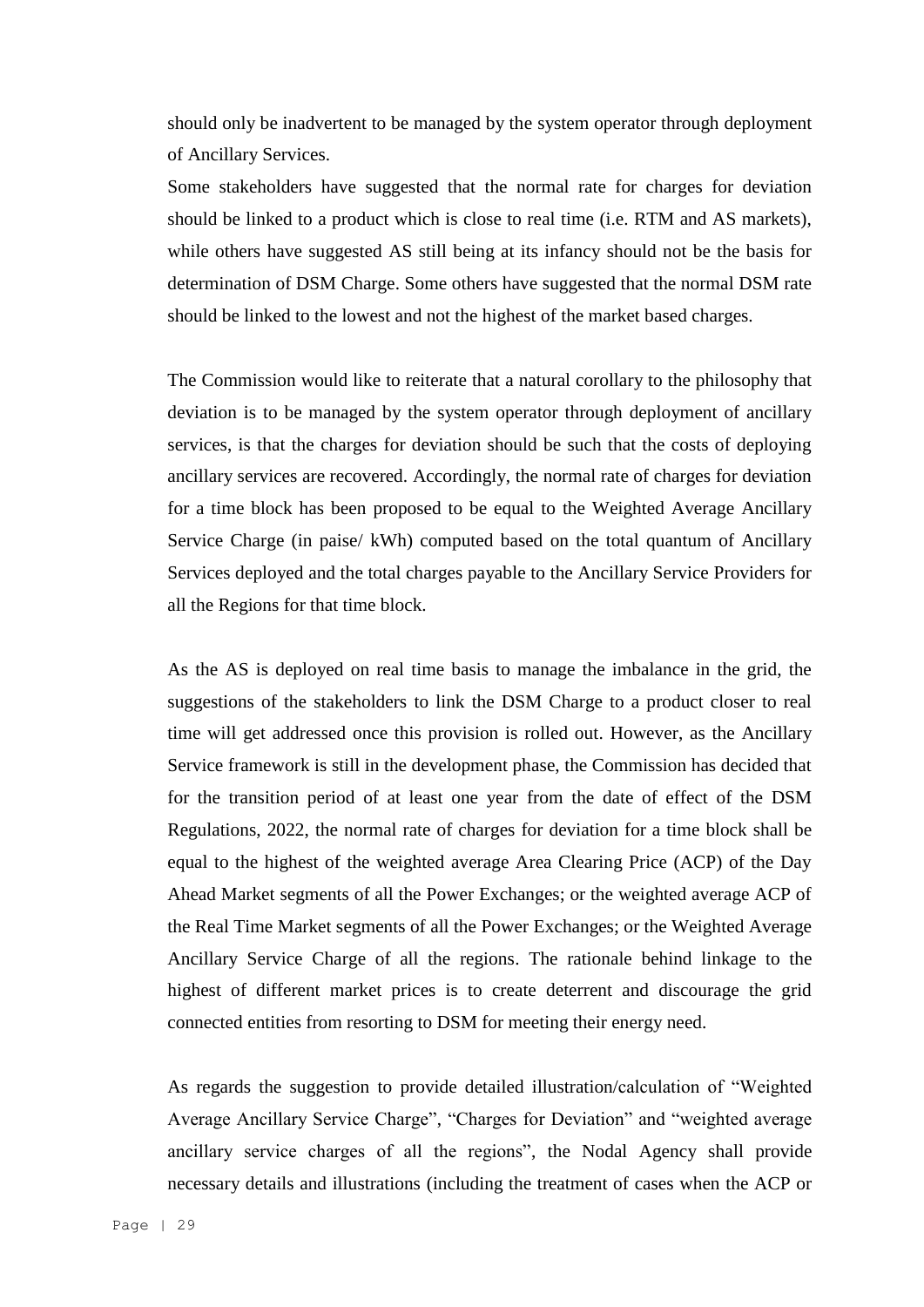the AS rate for a particular time block is not available) in the detailed procedure under the DSM Regulations 2022.

Several stakeholders have suggested to define an agency and platform where daily block-wise ancillary service charges and Normal rate of charges for deviation are published in detail and in advance. At the outset, the Commission would like to state that ex-ante publication of DSM rate has the potential of inducing perverse incentive to lean on DSM in the event of DSM charge being lower than a contract rate. It can also create an opportunity of arbitrage between the DSM and other market based products. The Commission has emphasised time and again that the grid connected entities should adhere to and not deviate from schedule. As such, knowledge of DSM rate in advance might not be of any relevance for the grid connected entities so long as they adhere to this principle. However, the NLDC shall publish the normal rate of Charges for DSM in its website at regular intervals and at the earliest once all components of charges for a particular time block are available with it.

Various stakeholders have suggested to link or to cap the charges of deviation w.r.t. various rates or a fixed rate. The Commission feels that capping could also lead to perverse incentive for over-drawing from the grid in situations when the DSM rate because of capping is lower than the market price or the AS price. The DSM charge has been designed based on the principle that AS would be deployed to manage deviation and the costs towards deployment of AS would be recovered from the causers of deviation. As such, any cap imposed could also lead to under-recovery of such costs towards ancillary services. Accordingly, the Commission has decided not to accept the suggestion of any cap on DSM rate.

#### **7. Charges for Deviations**

# **7.1. For a general seller other than an RoR generating station or a generating stationbased on municipal solid waste (Regulation 8 (1))**

The Commission had proposed the Charges for deviation in a time block payable by a general seller other than an RoR generating station or a generating station based on municipal solid waste seller, in Regulation 8(1) as under:

#### **"***Deviation by way of over injection*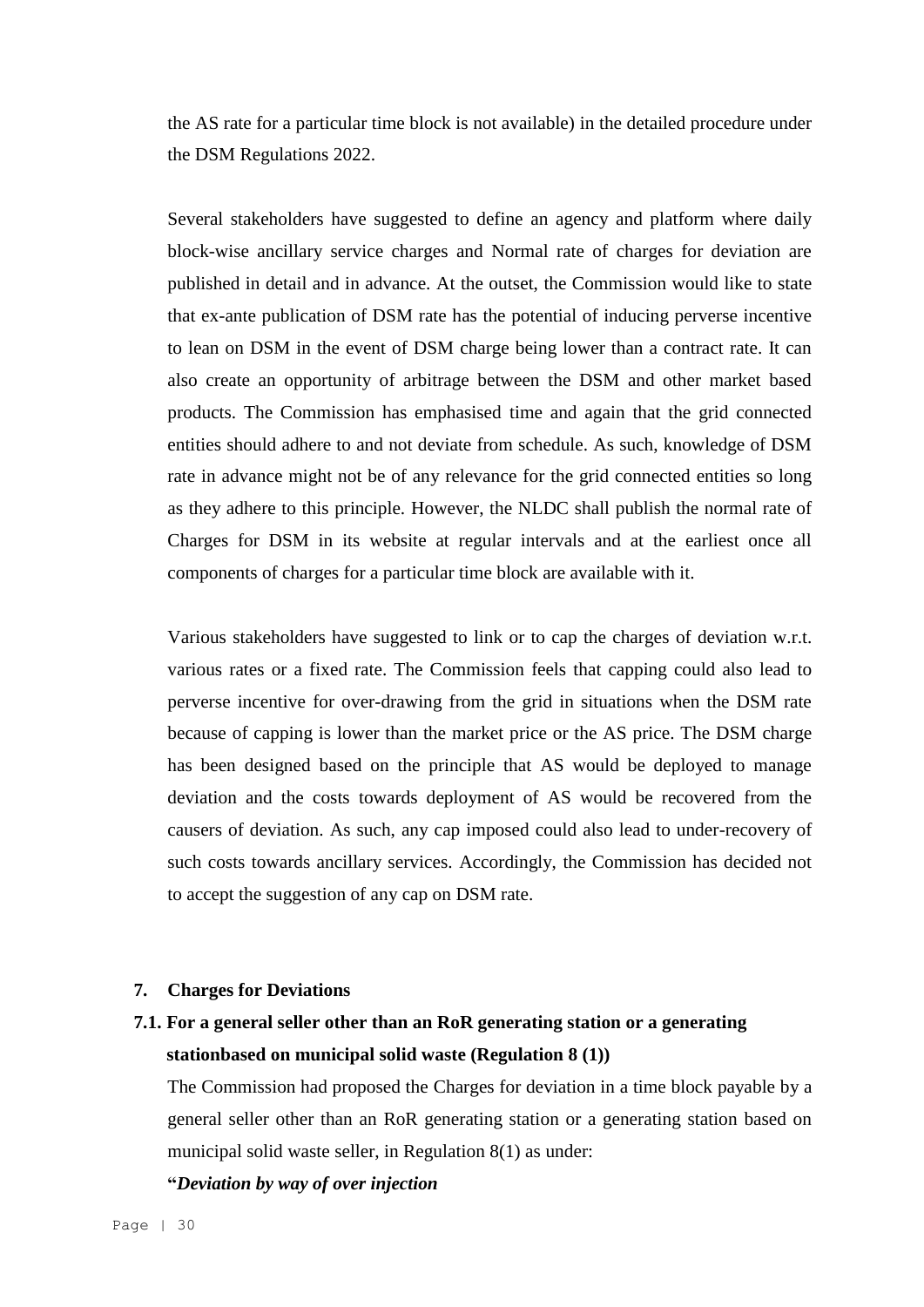*(i) Zero up to 12% Deviation-general seller (in %); (ii) @ 10% of the normal rate of charges for deviation beyond 12% Deviationgeneral seller (in %)*

#### *Deviation by way of under injection*

*(i) @ normal rate of charges for deviation up to 12% Deviation-general seller (in %);*

*(ii) @ 110% of the normal rate of charges for deviation beyond 12% Deviation-general seller (in %)."*

## **Comments received**

Adani Power, APP, DVC suggested to review the prescribed deviation limit of 2% as any fall in grid frequency, generation from the unit should increase as per generator droop up to a maximum of 5% of the generation subject to a ceiling limit of 105% of the MCR of the unit having regard to machine capability as per clause 5.5(a) of the IEGC (5th amendment) regulations and also due to differences between meter readings of SCADA – SEM.

Mr Asit Singh suggested to provide a bandwidth of  $+/- 20$  MW due to variation between SCADA (used for system operations accounting) and SEM (used for energy accounting) values.

NHDC, NHPC pointed out that under IEGC hydro generators are mandated to increase generation upto 110% of their MCR when the frequency falls below certain level. Further, the action of Governors would respond upto 110% of the rated load on reduction in grid frequency. Thus, the limit of 2% band width should be revisited.

Tata Power, Adani Power, BALCO, NTPC suggested that it is difficult to maintain exact zero deviation because of real-time coal quality (including wet coal during rainy seasons), periodical soot blowing and ambient parameter variation, mill changeover, etc. Due to the above indicated factors, Tata Power suggested not to introduce penalty for deviation in the range of  $+/- 2\%$ .

JITPL suggested to provide a bandwidth of +/-20 MW with payment to generator for over injection and payment from the generator for under injection being at 3.034/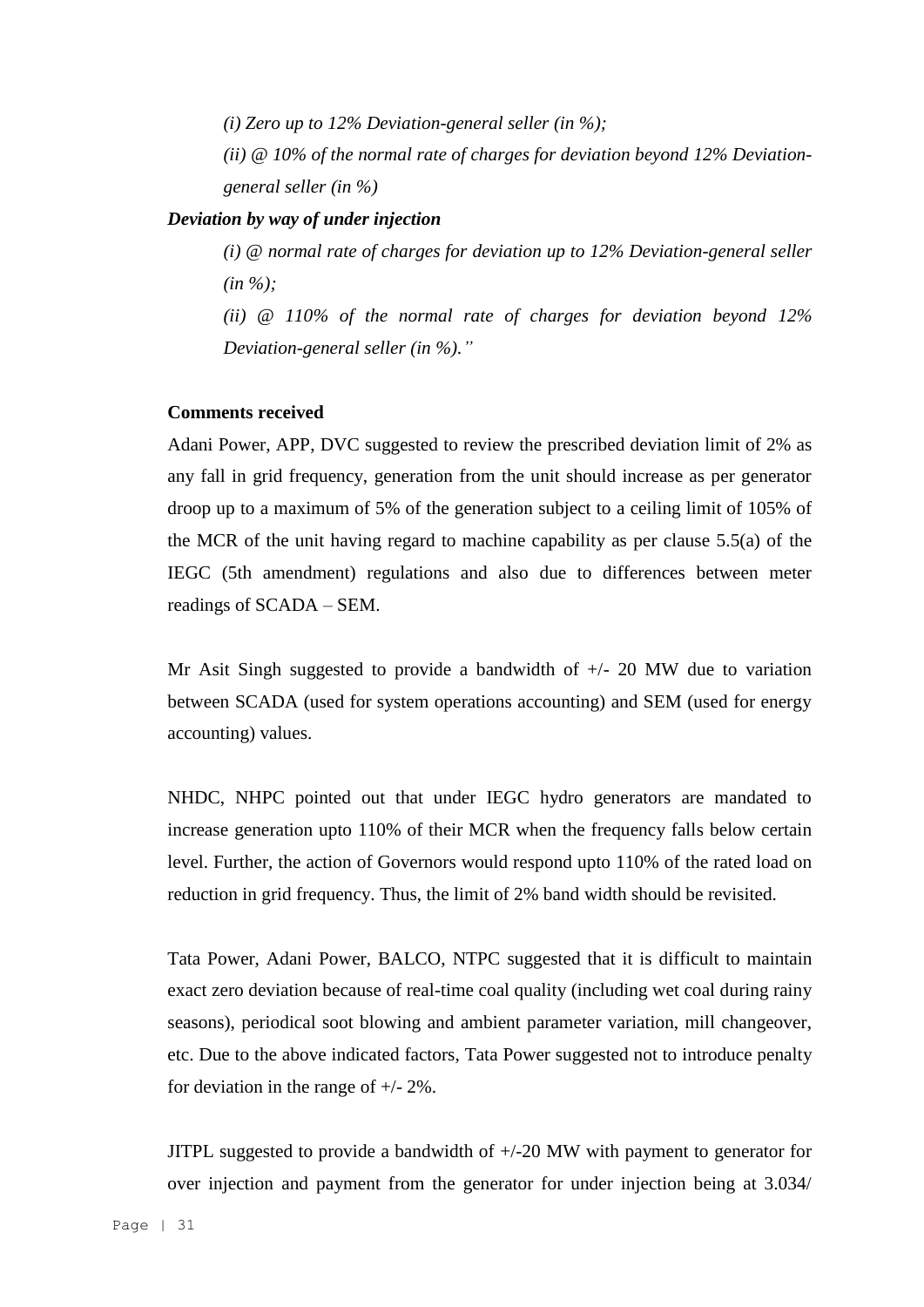kWh under this bandwidth.

NTPC suggested to provide an operational margin of  $+/-3\%$  with no deviation penalty. Further, under this bandwidth the generators should be paid for over injection or should be charged for under injection with ECR.

Adani suggested to extend the facility of scheduled revision to short-term generators on lines of long-term/medium-term PPA based generators, in case of partial generation on account of technical abnormality. They also suggested that in case unit trips from one station, an option of supplying power from the fleet should be allowed.

Dhariwal Infrastructure suggested to provide suitable cap rate for underinjection by generating station in case of unit tripping till the timeschedule is revised to zero.

NTPC, Kreate Energy suggested that penalty provisions may not be made applicable incase of Unit tripping.

It was also suggested by Adani Power that when the station/unit is under reserve shut down (RSD), any import may be net off with subsequent export, as RSD is proposed by LDC.

Adani Power suggested that in case of forced outage declaration,there should be no charges for deviation and revision in schedule should be allowed from the  $2<sup>nd</sup>$  time block itself.

Tata Power, Adhunik Power suggested that in such cases the charges for deviation should be 50% of normal rate upto  $6<sup>th</sup>$  time block.

BALCO suggested that the charges for deviation to be levied in case of forced outage should be determined as a combinationof the rates of all the PPAs and the market discovered ratethrough exchange.

Torrent Power suggested there should not be any penalty to a seller for over injection beyond 2%. Since the proposed regulation has already provided for Zero recovery of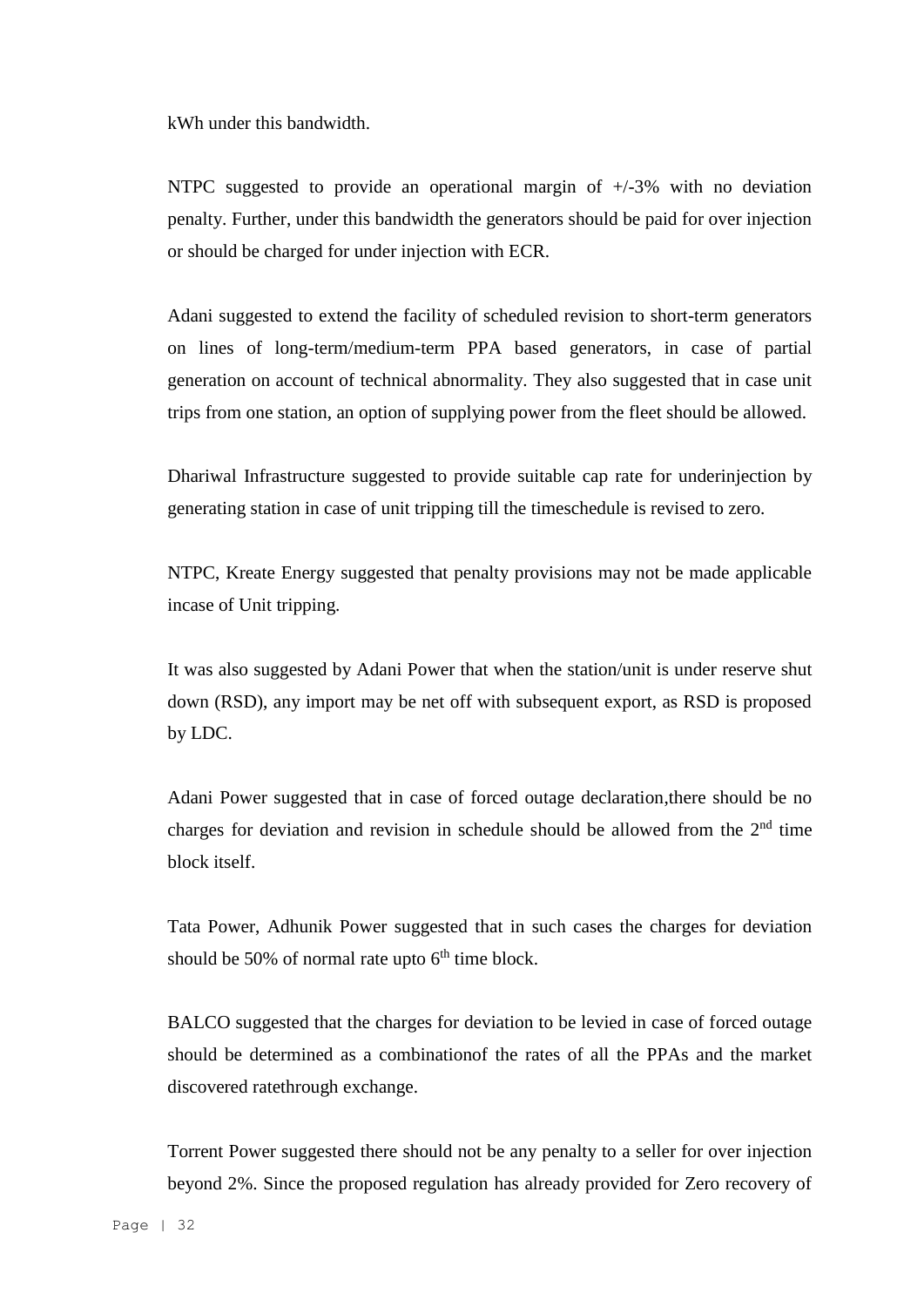charges [as specified in subclause  $8(1)(i)$ ] for over injection by a general seller, such Zero charge itself is a sufficient deterrent for restricting any generator from over‐injection.

Adani Power, Tata Power, MSPDC, Dhariwal Infrastructure, APP, Nabha Power, NTPC, NLCIL suggested that no penalty should be levied for variation on account of RGMO. Instead the generator should be compensated for over injection due to RGMO action. WBPDCL suggested to relax the norms up to 5% in both the directions due to RGMO action.

Mr. ShivamPuri suggested to pay the deviation charges upto 5 % of deviation which is bound to occur by virtue of governor action. POSOCO suggested that due to RGMO there will be deviation which under the draft Regulations would result in penalty to the generators.

Tata power also suggested that over injection penalty should be linked to the PPA of the plant.

BALCO suggested that charges for deviation should not belevied on generators for over injection when gridfrequency is below 50 Hz. Further, over- injection due toFGMO there should an incentive and not any penalty. NLCIL, MSPDCL also suggested not to penalise for deviation due to FGMO action. It was also suggested that the proposed provision (which provides only disincentive to the generators) is contrary to the ABT mechanism. Thus, the proposed bandwidth of 2% should be done away with.

MPPGCL suggested that considering metering errors and governor response the proposed deviation limit of 2% may be increased to 4%.

Indicating that due to high spot market prices, the impact of deviation would be much higher on the plants selling power under LTOA/ MTOA than on the plants selling power under market, Dhariwal Infrastructure suggested to cap the charges for deviation (both for over injection and under injection) at least for deviation upto 5%.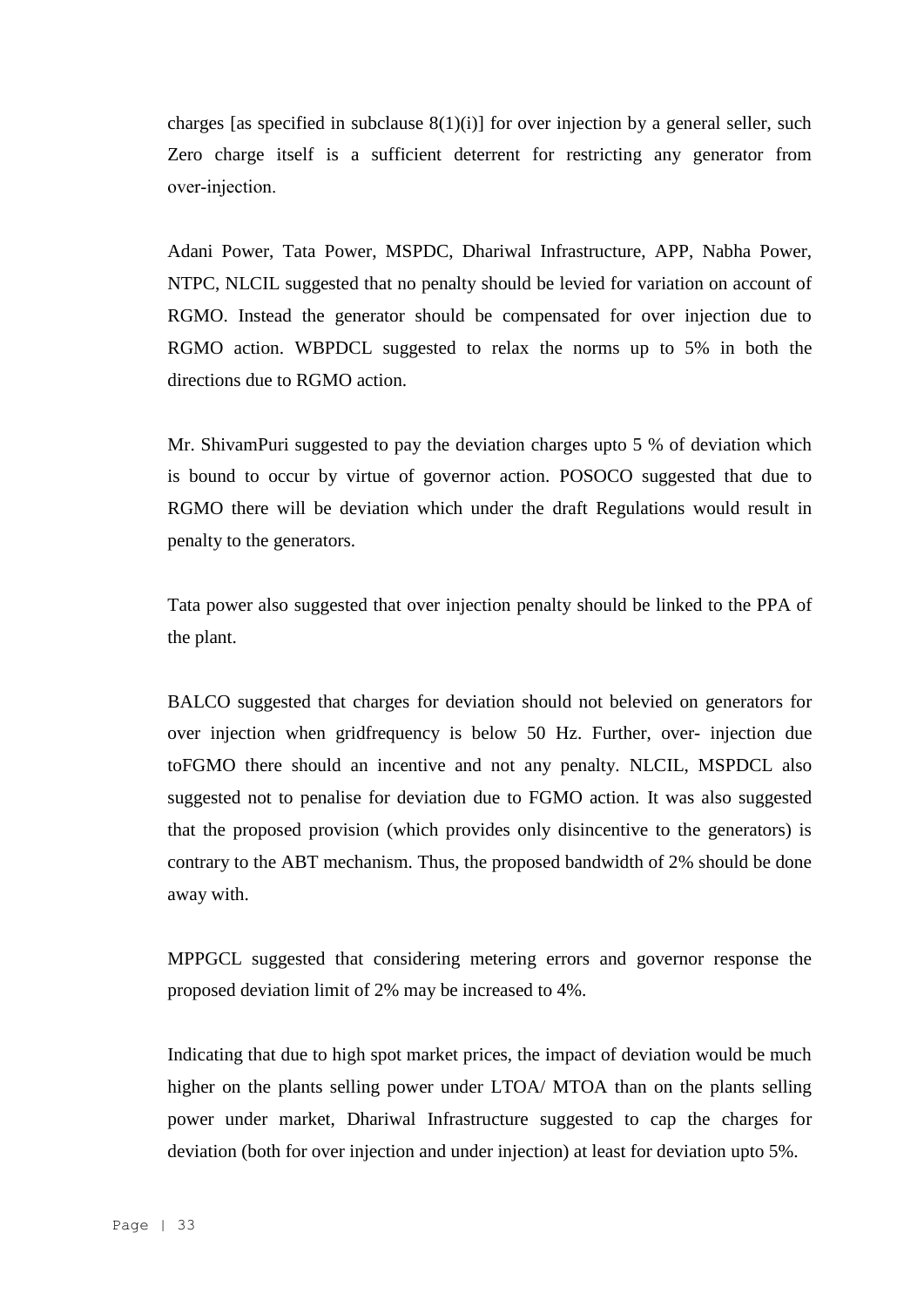DNV GL Energy suggested that for non-dispatchable generators, both payable and receivables should have limits, up to which they are not penalised.

ERPC suggested that upto 12% over injection, charges for deviation should be zero and beyond this limit it may be kept at 10% of normal charges for deviations. EPRC also suggested that forced outage period due to Force Majeure events maybe excluded from the ambit of DSM penalty and the payment received by such generators during that period may be returned to Deviation and Ancillary Service Pool Account.

ERPC also suggested not to penalise generators for over injection when the grid frequency is low (49.80 Hz).

EAL (IIT-K) suggested to provide compensation to the generators at the normal rate of charges for deviation for over injection up to 2%.

Kreat Energy suggested that Deviation Percentage (%) should be gradually reduced after reviewing the performance for 1-2 years.

Jhabua Power, Adani, BALCO suggested that graded system with varying charges for deviation against each grade should be adopted with incentive for over injection.

MSPDCL also suggested that there should be multiple slabs applicable for deviation. Further, due to technical issues, which are quite frequent, the supply of gas by ONGC and others is not constant, which impacts the generation from gas units. Thus, the gas units should not be penalised for deviation in generation due to such variation in gas availability.

MB Power suggested to keep the deviation bandwidth at 10%. Further, in the event of simultaneous over-injection by a generating station and over drawl by a buyer, levy of deviation charges on both such generating station and buyer will result in unreasonable payment into the deviation charge pool account. Thus, till the maturity of the AS market certain incentives be allowed for the generators for over-injection in grid during low frequency and/or under-injection in grid during high frequency and these incentives may be phased out in a staggered manner.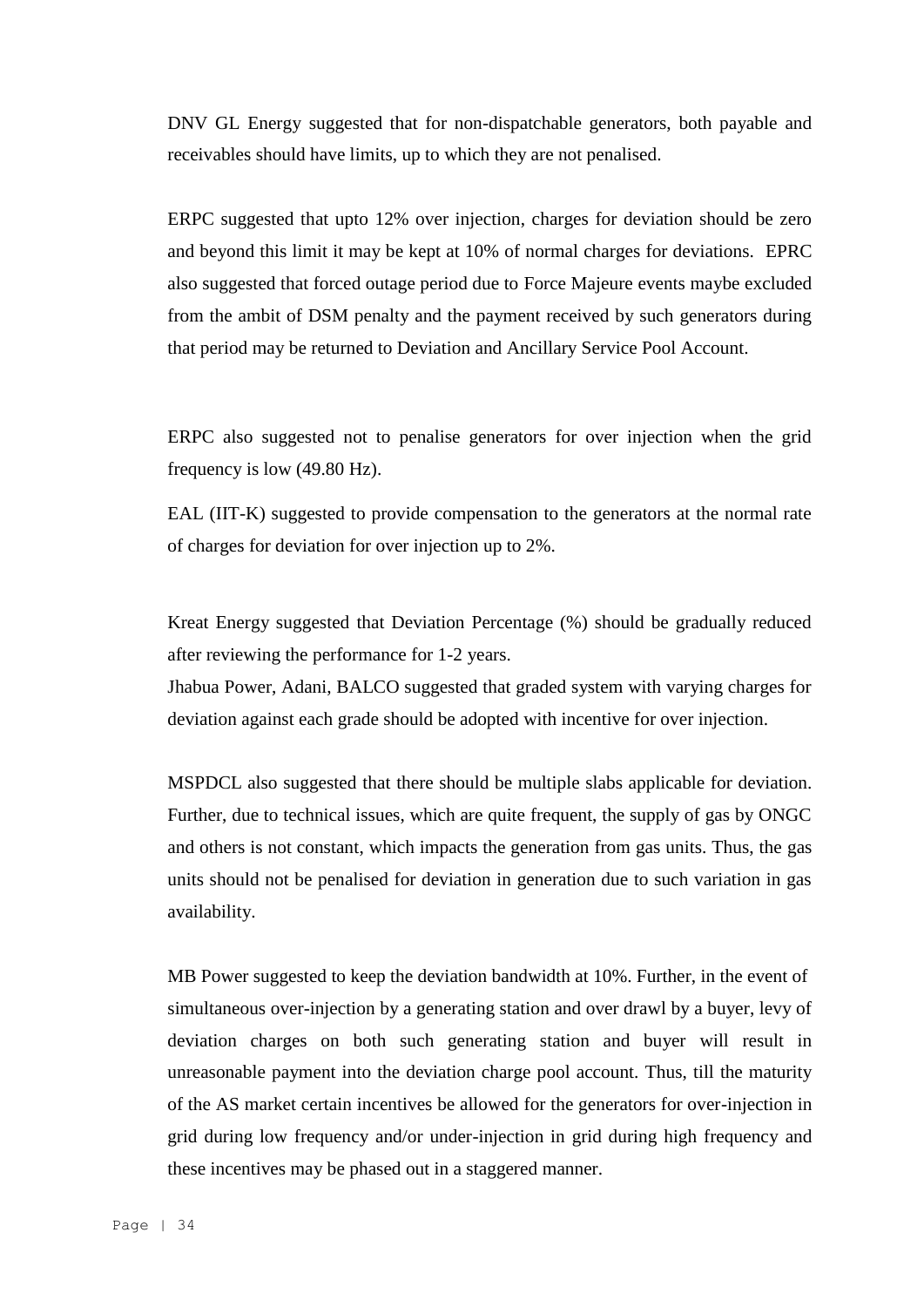MB Power also suggested that generators should not be penalized in case of deviation resulting from transmission line outage. Further, no deviation charges be levied on those generators who are not given Technical Minimum schedule by their beneficiaries, as in such case, the generator will have no option but toover inject for efficient operations of the generating station. It was also suggested that if the generating station/unit is under RSD, any import may be net off with subsequent export, and the generator should not be penalized for RSD auxiliaryconsumption in terms of deviation charges.

NTPC indicated that as per the laid down Procedures, the generator has an option to go for RSD whenever schedules are given below their technical minimum levels. But practically it is not possible as the stations are given low schedules only for a short period of time (few blocks) and the generator is expected to ramp up to higher schedules (many time full schedules) during other blocks. The station has to be kept on-bar to meet the peak demands. Thus, any deviations arising due to scheduling below Technical Minimum limits by beneficiaries need to be exempted for the purpose of DSM. It is submitted that while calculating the deviations in such cases, SG (Scheduled generation) should be taken as Technical Minimum for those blocks while calculating deviations.

NTPL suggested that blocks where the schedule ramp in preceding block was less than 0.5%/ min and for block where there is change in the direction of schedule ramp rate, the achievement of 50% ramping may be considered as no deviation.

NTPC also suggested that the generators which are under SCED have a varying schedule most of the time. These stations get the final schedule due to SCED optimization in just the last block before delivery block leaving them with no time to adjust themselves as per final schedule and to avoid deviation.

NHPC suggested to retain the provision of the existing Regulations pertaining to over injection by sellers. Further, calculation of deviation payable by the generators till  $7<sup>th</sup>$ or 8th time block should also be retained as per the existing Regulations.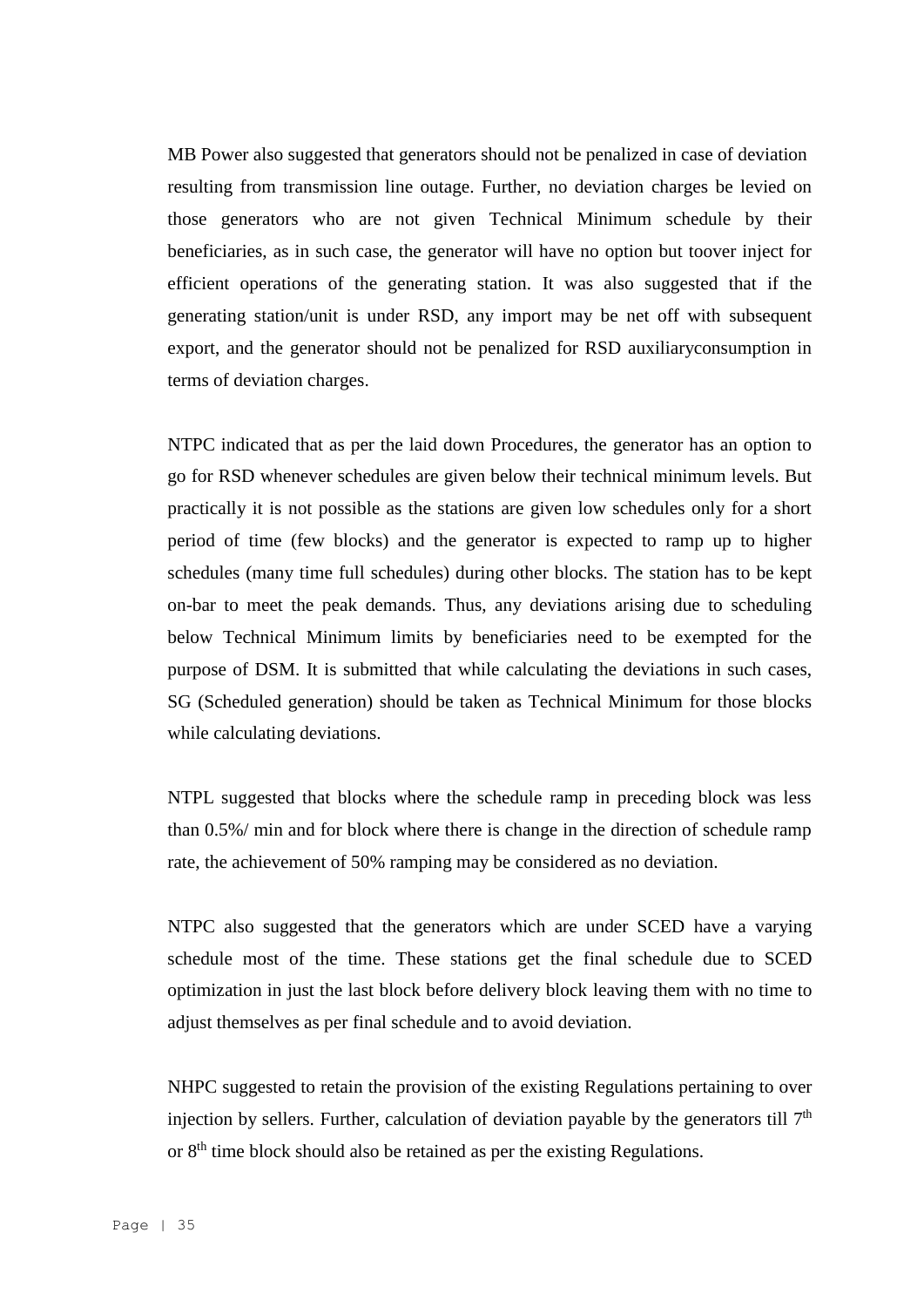NTPL suggested that it is impossible to achieve scheduled generation and maintain AG/SG as 100% due to the intervention of NLDC under AGC scheduling under RLDC (i.e. RLDC scheduling in one direction and AGC scheduling in opposite direction), SCED scheduling, RRAS scheduling, and URS Power sales in RTM. Thus, for over- injection upto 2% generators should be paid at the previous month ECR. Further, under-injection upto 2% should be penalised at 100% of the normal rate of charges for deviation capped to previous month ECR and deviation beyond 2% should be penalised at 110% of normal rate of charges for deviation.

Sitapuram Power Limited stated that for generating stations below 50MW, the 2% deviation of over-injection is very low and requested to increase it to 10%.

Shree Cement suggested that the payment should be made to the generators based on normal rate of charges for deviation upto 2%. Penalty should not be imposed for overinjection beyond 2% of schedule as sometime it would not be in the hands of generators to operate below their technical minimum operation limit.

#### **Analysis and Decisions**

Several suggestions have been received to increase the deviation limit upto 4% or 5% or +/- 20 MW due to variation between SCADA and SEM values, due to reason attributed to error in meter readings of SCADA and SEM.

The Commission reiterates that the SCADA-SEM mismatch etc. are operational issues and must be resolved at the earliest by the concerned stakeholders. Grid security cannot be compromised on account of inactions on such issues. The Commission is of the view that any mismatch between the SCADA and SEM meter data must be resolved in an appropriate manner by coordinating with the entities responsible for maintaining such infrastructure. It is expected that all stakeholders shall maintain accuracy of both SCADA and SEM data in the interest of secure and reliable grid operation. The Commission based on discussion with the experts feels that the bandwidth of 2% provided by the commission would be sufficient to take care of the SCADA-SEM mismatch.

NHDC and NHPC indicated that action of Governors would respond upto 110% of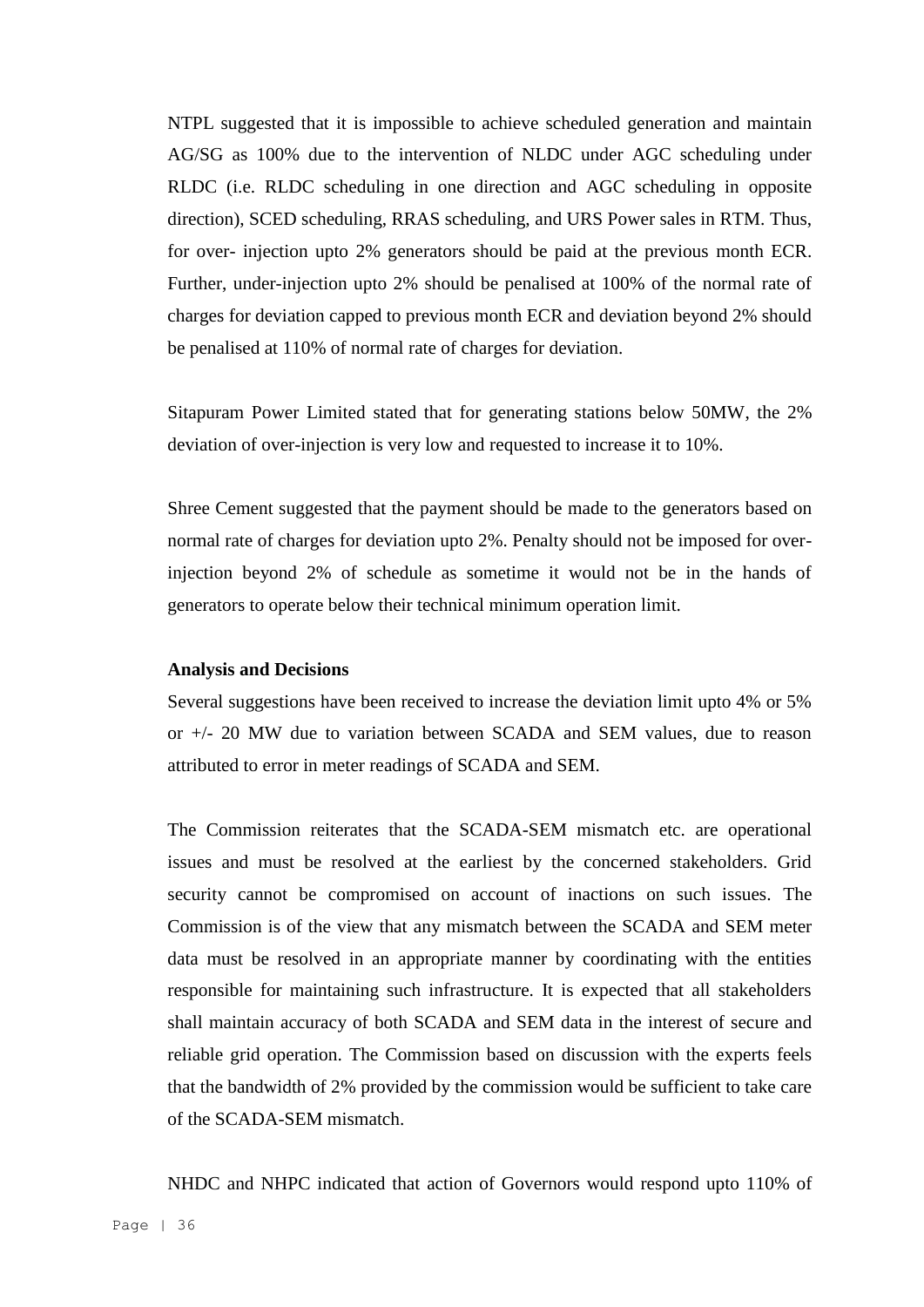rated load on reduction in grid frequency. Many stakeholders suggested providing a bandwidth of 5% with payment for over injection within this bandwidth due to RGMO/ FGMO actions or no levy of charges for deviation on generator for over injection when gridfrequency is below 50 Hz. Some stakeholders suggested to provide a band width of 2% or 3% or 10% or  $+/- 20$  MW, without penalty and with payment to generators for over injection within this band on account of technical challenges such as real-time coal quality (including wet coal during rainy seasons), periodical soot blowing and ambient parameter variation, mill changeover, etc. Some stakeholders suggested that over injection beyond 2% should not attract charges for deviation as no payment for over-injection is itself a sufficient penalty. NTPL suggested that it is impossible to maintain AG/SG as 100% due to the intervention of NLDC under AGC scheduling under RLDC (i.e. RLDC scheduling in one direction and AGC scheduling in opposite direction), SCED scheduling, RRAS scheduling, and URS Power sales in RTM. Thus, for over injection upto 2% generators should be paid at the previous month ECR. Further, under injection upto 2% should be penalised at 100% of the normal rate of charges for deviation capped to previous month ECR and deviation beyond 2% should be penalised at 110% of normal rate of charges for deviation.

It is important to note that the sellers (Other than those based on RoR, MSW and WS) have much better control over their generation. Therefore, they are expected to better manage their generation and stick to their schedule. However, there may be some deviation due to technical reasons beyond their control as made out by the generators, especially on account of FGMO/RGMO, primary response requirement, etc. Based on the suggestions of experts on the subject and comments of stakeholders the Commission has decided that no deviation charges shall be levied within band of +/- 2%. Further, within this band the generators would have to pay back to the Deviation and Ancillary service pool account for under injection or will get paid from the Pool Account, for over injection, as the case may be, based on the energy charge rate/reference charge rate as defined under these Regulations. This will not only address the technical constraints beyond the control of the generators but will also suitably compensate them for inadvertent over-injection.

Some stakeholders suggested to provide the facility of scheduled revision to short-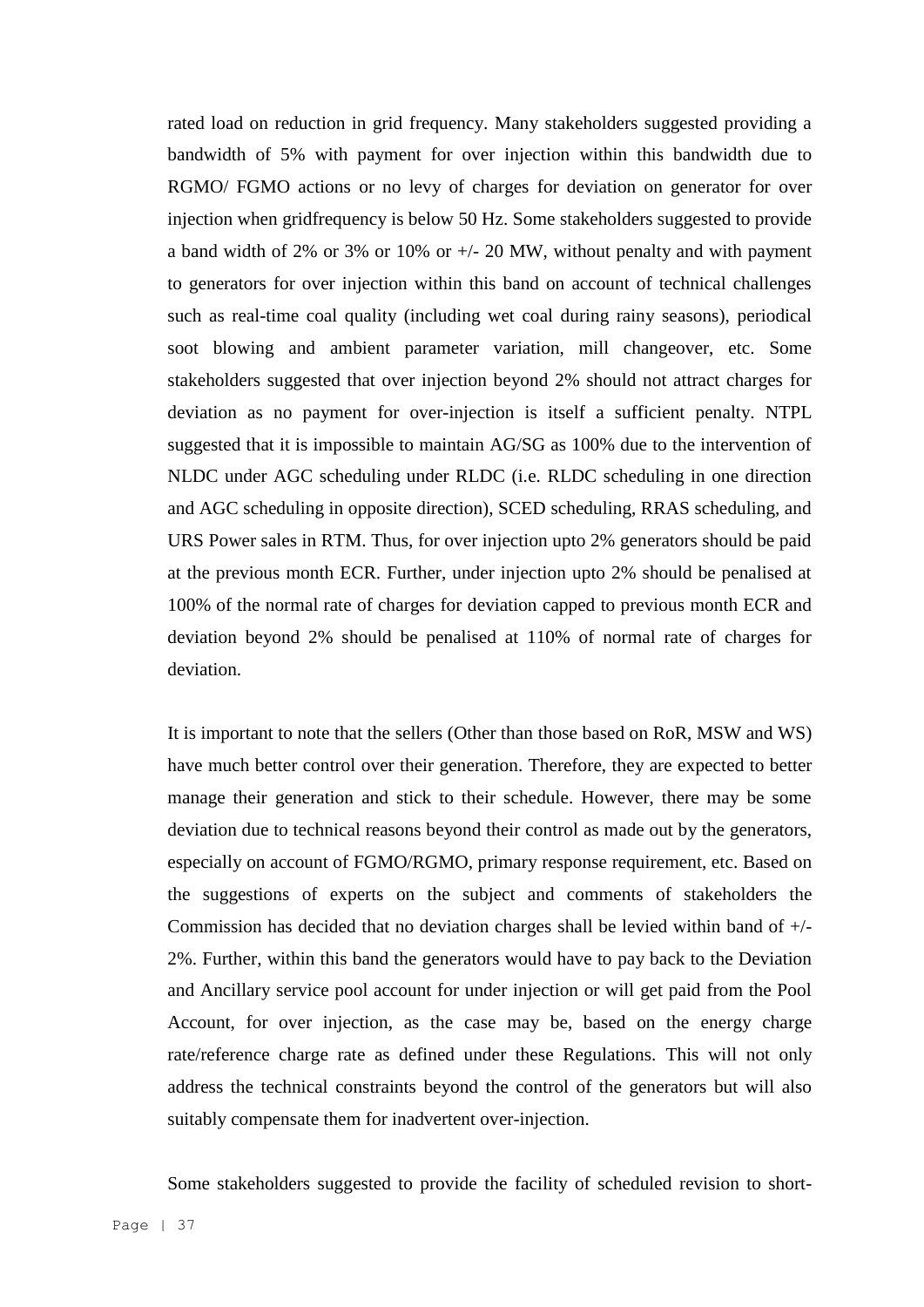term generators in case of partial generation on account of technical abnormality, option for revision of schedule from two time blocks in case of forced outage, option of supplying power from other stations of the fleet in case of tripping of a unit, removal/ capping of penalty (Rs 3.034/ kWh/ 50% of normal rate/ combination of the rates of all the PPA and the market discover rate through exchange) in case of Unit tripping/ under injection in case of unit tripping till the time schedule is revised to zero.

The schedule revision to short-term generators is beyond the scope of present Regulations. Further, Unit tripping due to any reason is a forced outage condition and can be prevented with proper O&M/ R&M. Unit tripping would result in deployment of AS by the system operator which involves costwhich must be recovered from those causing deployment of such ancillary services. Pertinently, the generator is paid based on schedule despite Unit tripping until the schedule is revised. So, it's a trade off between DSM Charge and Energy Charge and the generator has to factor this in while maintaining the generating station. In fact, on the demand side the discoms also face vagaries of load variation but are not exempted from payment of DSM Charge due to such variation. As such, the suggestion of the generators for a special dispensation to take care of the Unit tripping cannot be agreed to.

Some stakeholders suggested to introduce graded system with varying charges for deviation. The Commission has noted the suggestion and has provided in the final regulations a graded framework of DSM charge to discourage over-injection or underinjection.

Some stakeholders suggested that high spot market prices make the impact of deviation more profound on the plants selling power under LTOA/ MTOA than on the plants selling power under market. It was also suggested by some stakeholders that the Gas units should not be penalised for deviation in generation due to variation in gas availability. The Commission is of the view that the price at which a generator sells power is a commercial choice of that generator. The commercial arrangements of the generators cannot be given precedence over grid security. It is for the generators to make arrangements to mitigate the challenges arising out of their contractual issues. DSM Charges are meant to act as deterrent and cannot be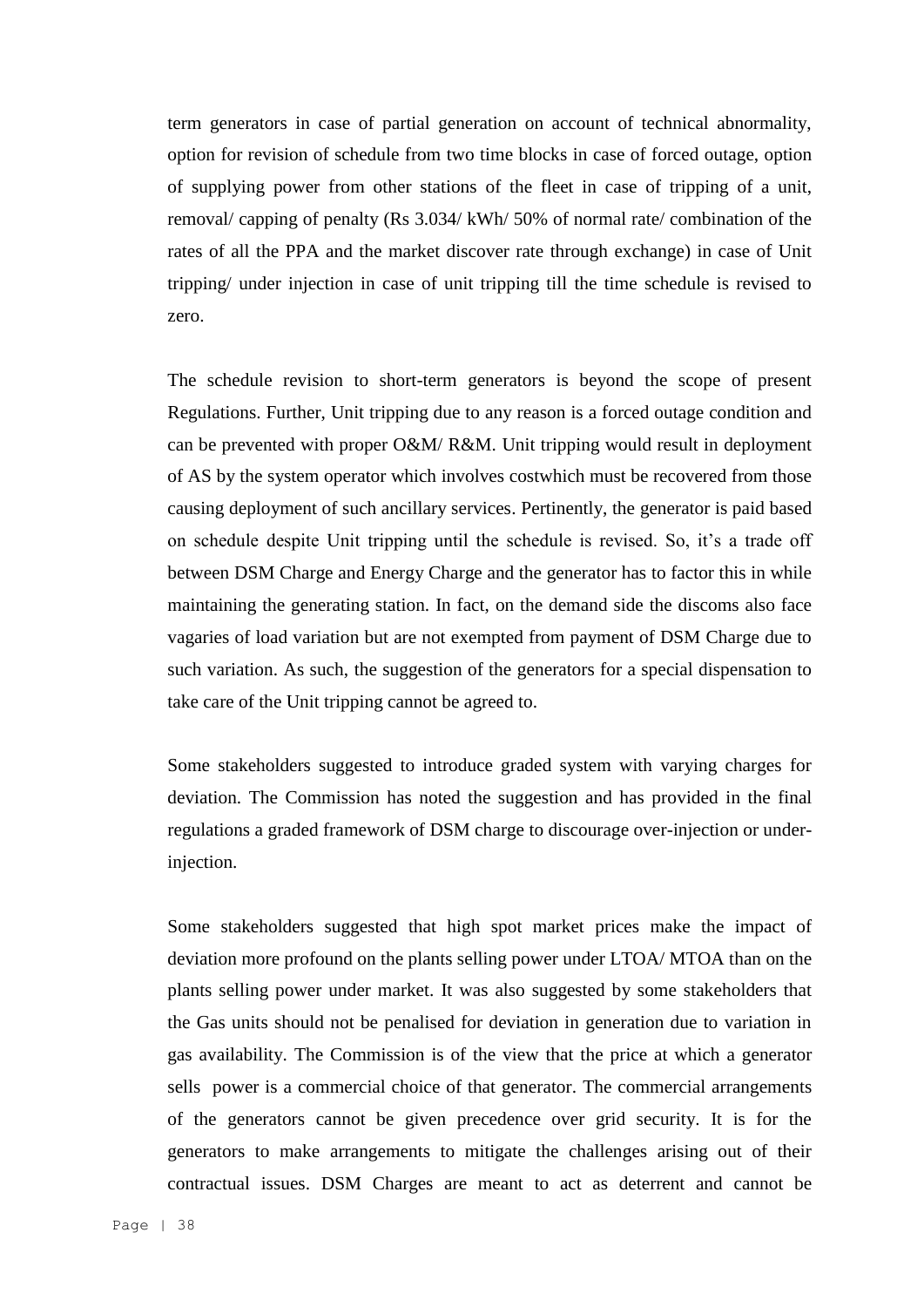compared with or pegged at the contract rate under all circumstances.

Some stakeholders suggested not to levy Charges for Deviation on over injection by generators who are not given Technical Minimum schedule by their beneficiaries. Further, it was also suggested that if the generating station/unit is under RSDthe generator should not be penalized, and any import may be net off with subsequent export. Some stakeholders suggested that while calculating the deviation in such cases, SG (Scheduled generation) should be taken as Technical Minimum for those blocks while calculating deviations.

The Commission has taken note of the issue. However, giving schedule or not is the contractual arrangement between the generator and the beneficiary which is outside the purview of the present Regulations. The contractual issues between the generator and the beneficiary cannot be a ground for allowing interference with grid instability. Further, the issue of netting of import with export will create a lot of undesirable accounting issues. The grid connected entities have the option of purchasing power from the Market or selling excess generation in the Market including RTM and AS Markets. They should use these platforms for managing their energy requirements rather than relying on the grid for meeting their needs.

### **7.2. For a general seller being an RoR generating station (Regulations 8 (1))**

7.2.1. The Commission had proposed Charges for deviation in a time block by a general seller being an RoR generating station in the draft Regulations as under: *"Deviation by way of over injection*

*Zero* 

### *Deviation by way of under injection*

*(i) @ normal rate of charges for deviation up to 12% Deviation-general seller (in %);*

*(ii) @ 110% of the normal rate of charges for deviation beyond 12% Deviation-general seller (in %).@*

### **Comments received**

Tata Power suggested to either provide 48MW bandwidth for computation of deviation for RoR projects with schedule upto 400 MW due to dependence of such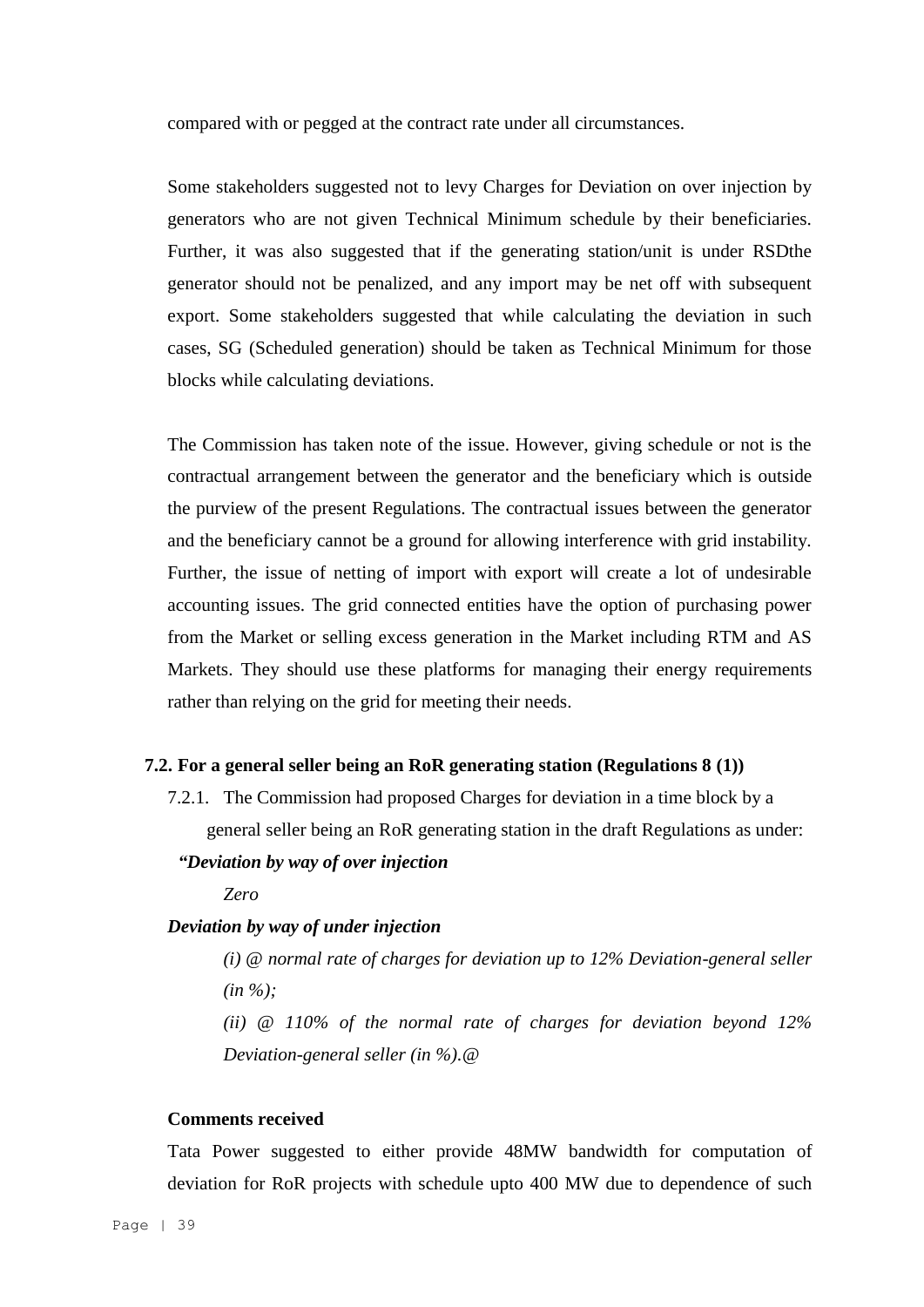plants on water flow, which may be uncontrollable or to provide such RoR generators the opportunity to correct their under injection position in RTM.

Abellon suggested that such generators should be paid for over injection above 2% also as the generation depends upon available discharge at real time and is beyond the control of the generators.

DNS Energy also suggested that as the over injection and under injection from hydro projects are due to various extraneous factors beyond the control of the generators, any over injection should be compensated and the charges for deviation for under injection should be capped at Rs 3/ kWh.

Greenko Group suggested that over injection upto 12% should be compensated at PPA rate/ contract rate and above 12% over injection the compensation should be 90% of the PPA/ contract rate.

DNS Energy suggested that all hydro projects should be treated as RE as the generation of hydro projects also depends on various extraneous factors (weather condition, generation pattern of upstream projects etc.) which are beyond the control of generators. Further, hydro projects have been classified as RE projects vid MoP notification 08.03.2019.

Abellon also suggested to remove the cap of 2% for over injection as the transmission losses vary due to loading by other participating entities and ambient conditions. FICCI suggested that the deviation limit of hydro plants should be the same as that of RE projects due to unpredictability of the water inflow in hydro projects.

NHPC suggested that such projects should be incentivised if over injection occurs due to increase in inflow as "Must Run" status has been provided by the CERC to such projects.

#### **Analysis and Decisions**

Some of the stakeholders suggested for the removal of 2% band for over-injection while others suggested for providing 12% band for the RoR projects as their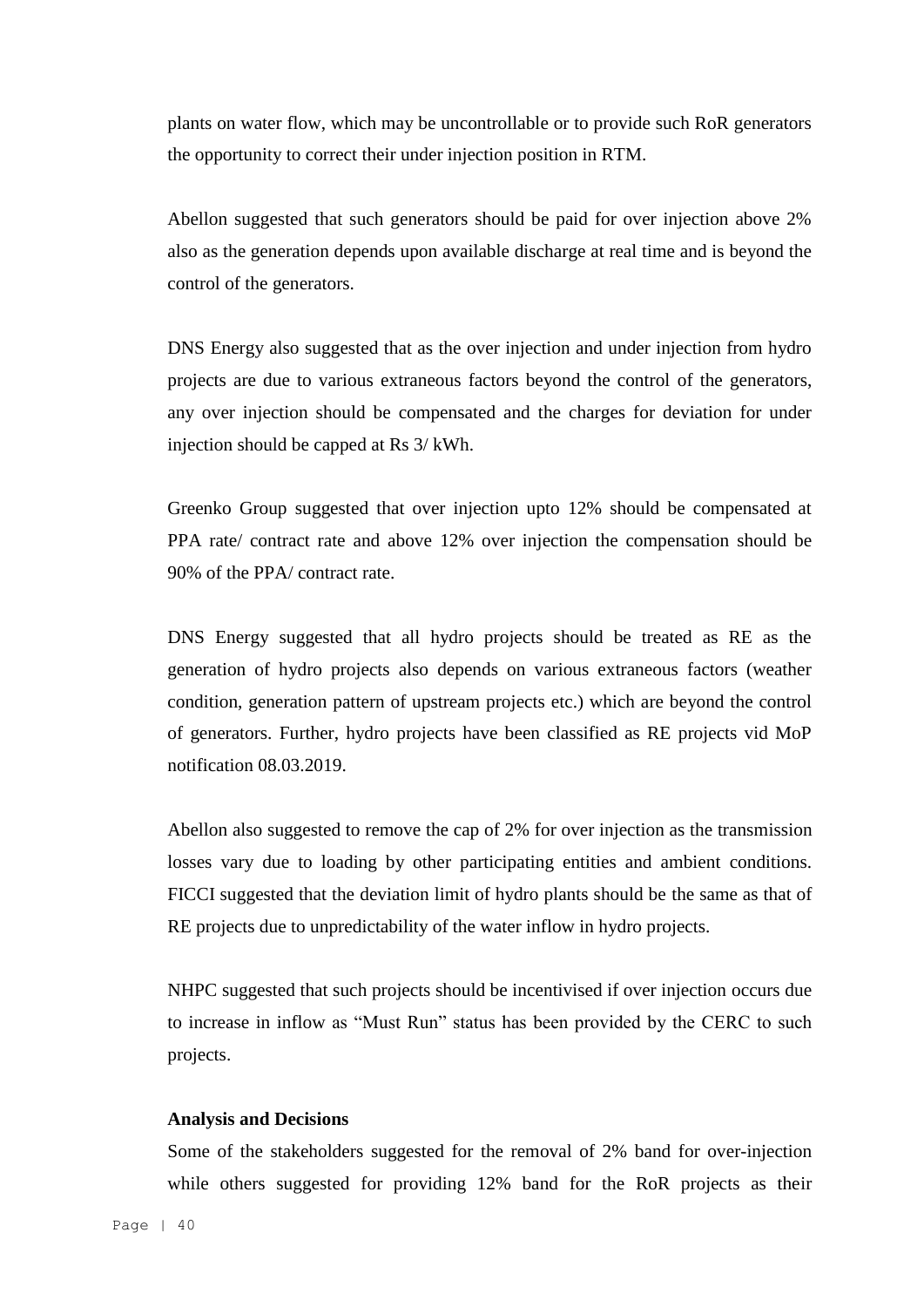generation depends on various external factors. Highlighting the classification of hydro projects as RE vide MoP notification 08.03.2019, some of the stakeholders suggested to provide treatment of hydro projects as RE projects and to provide "Must Run" status to such hydro projects. Some of the stakeholders also suggested to cap under injection by hydro projects to Rs 3/ unit and for providing compensation to such projects for over injection.

Under the clause (d) of Issue 2 of the SOR for Central Electricity Regulatory Commission (Deviation Settlement and Related Matters) (Fifth Amendment) Regulations 2019, the Commission has clarified that the recognition of large hydro as Renewable by the Ministry of Power was for a specific purpose, including for purchase obligation by the obligated entities. The Ministry of Power's notification itself clarifies that large hydro projects would not be automatically eligible for various special dispensation available to the renewable projects. Further, the issue of Must Run status is beyond the scope of the DSM Regulations.

The Commission analysed the comments of the stakeholders in relation to the RoR projects and held discussion with the experts on the subject. Based on the analysis, the Commission has provided certain special dispensation, for instance a tolerance band of +/- 20%, to RoR projects with due consideration to the constrains of such projects.

# **7.3. For a general seller being a generating station based on municipal solid waste (Regulations 8 (1))**

7.3.1. The Commission had proposed Charges for deviation in a time block by a generating station based on municipal solid waste as under:

# *"Deviation by way of over injection*

*Zero*

### *Deviation by way of under injection*

*(i) Zero up to 20% Deviation-general seller (in %);* 

*(ii) @ normal rate of charges for deviation beyond 20% Deviation-general seller (in %). limit."*

# **Comments received**

EAL (IIT-K) suggested to ensure that the charges for deviation for MSW based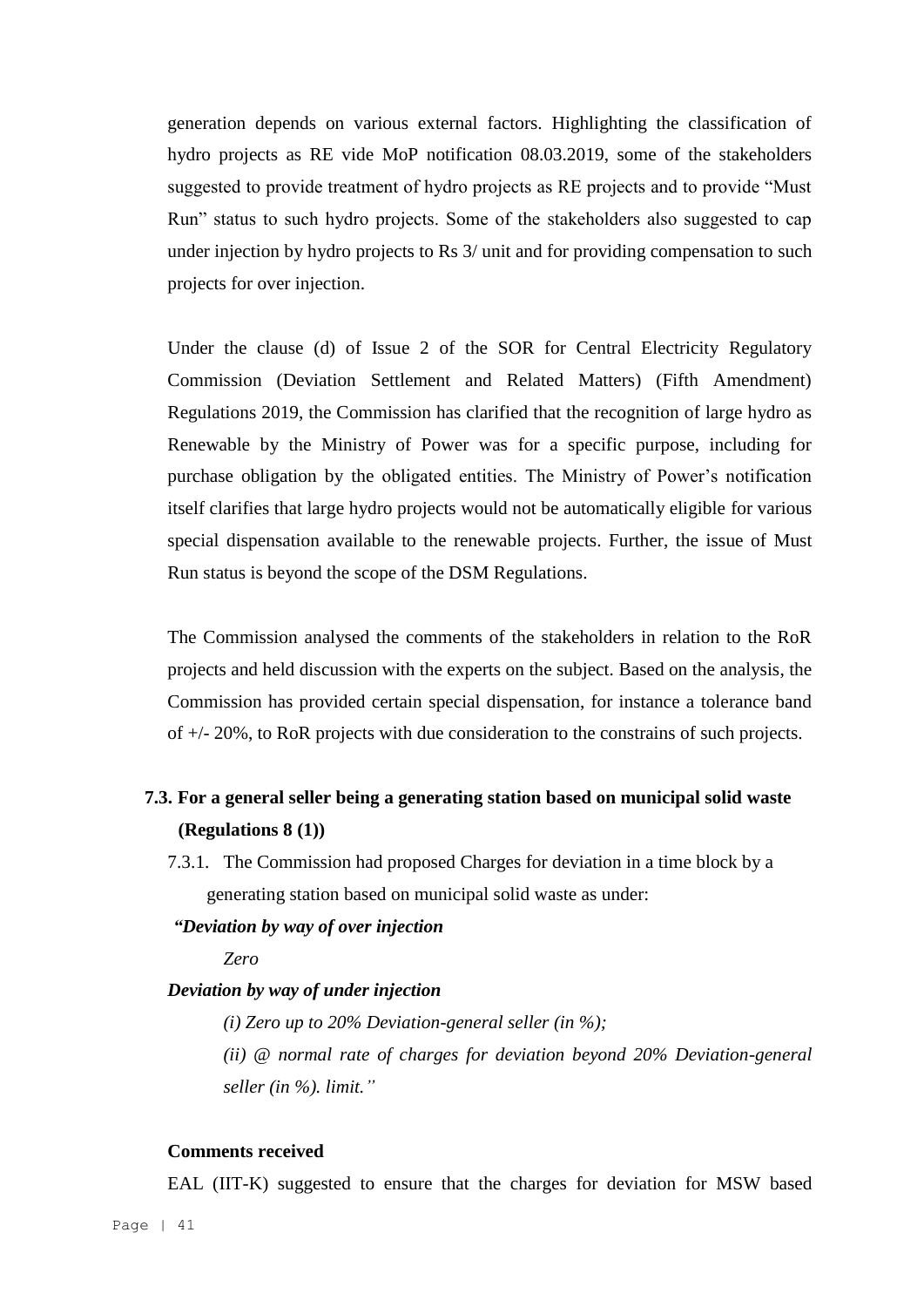projects in case of under-injection should not be zero.

Tata Power suggested refund of payment to the pool for the quantum of underinjection so as to avoid gaming.

Abellon suggested to allow the bandwidth to  $+/- 30\%$  as has been suggested by CEA due to heterogenous nature of fuel and variation in the calorific value of the fuel.

Mr Asit Singh suggested to provide payments for over injection upto 20% from schedule.

CEA suggested that the deviation limit for levying zero deviation charge may be kept as 30% instead of 20% for an MSW project. Further, the same exemption should be extended to all types of Waste to Energy (WTE) Plants.

### **Analysis and Decisions**

EAL (IIT-K) suggested that the charges for deviation for MSW based project in case of under-injection should not be zero while Tata Power suggested refund of payment to the pool for the quantum of under injected energy so as to avoid gaming. On the other hand, CEA, Mr Asit Singh and Abellon suggested to allow the exemption band up to  $+/- 30\%$ .

The Commission has examined the suggestions and is of the view that the generation from MSW generators is more uncertain than conventional generators due to heterogeneous nature of the fuel and other factors. Further, MSW projects contribute to environment protection by gainfully disposing the wastes. Hence such projects deserve special dispensation. However, grid stability is the responsibility of all the constituents of the grid. As such, the exemption band of  $+/- 20\%$  as proposed in the draft Regulations has been retained in the final Regulations. But suitable provision has been made in the final Regulations to provide for pay in / pay out for underinjection / over-injection from MSW projects.

### **7.4. For WS seller (Regulations 8 (1))**

7.4.1. The Commission had proposed Charges for deviation in a time block payable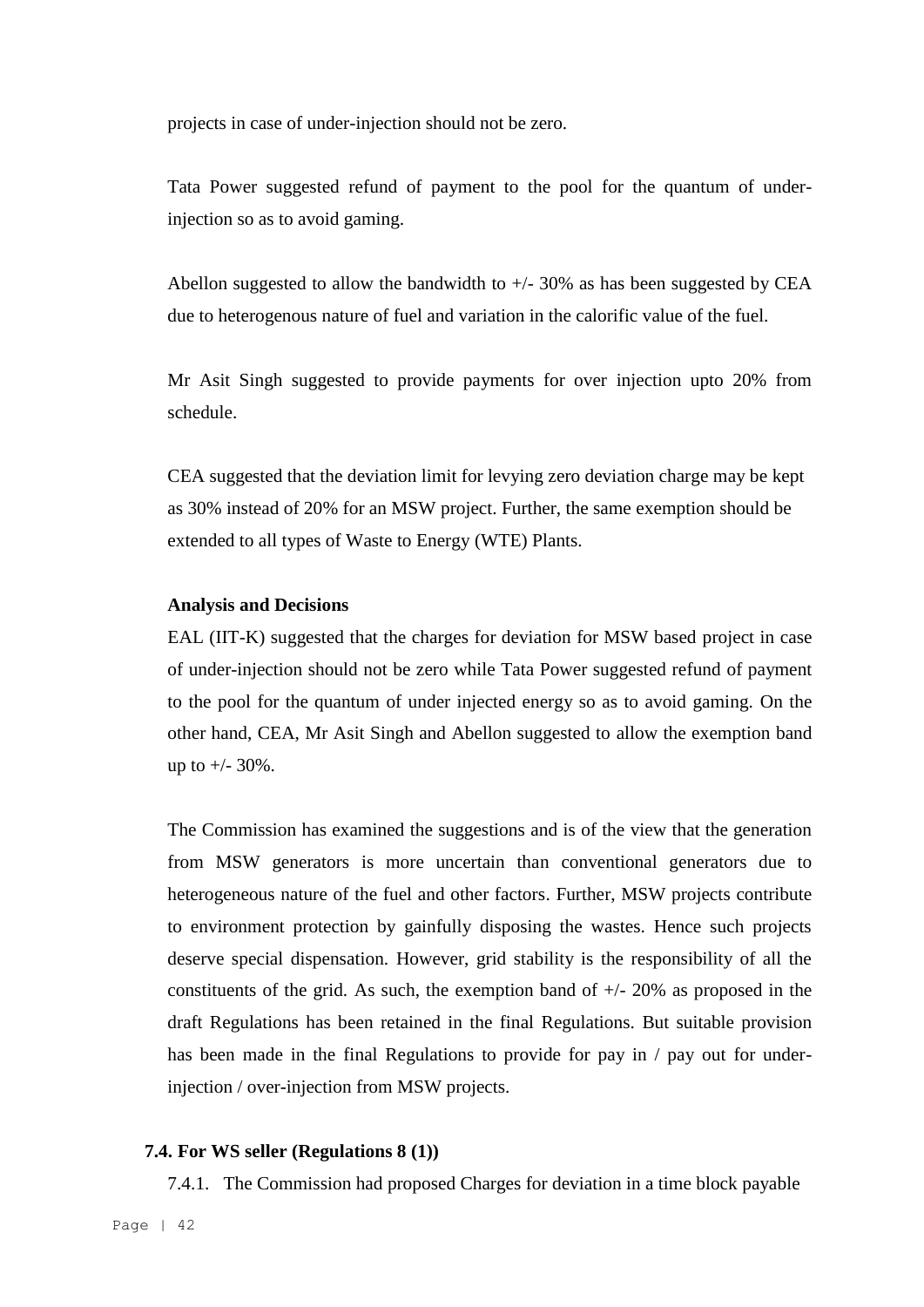by a WS seller as under:

### *"Deviation by way of over injection*

*Zero* 

# *Deviation by way of under injection*

*(i) Zero up to 10% Deviation-WS seller (in %); (ii) @ 10% of the normal rate of charges for deviation beyond 10% Deviation-WS seller (in %): Provided that such seller shall pay back to the Deviation and Ancillary Service Pool Account for the total shortfall in energy against its schedule in any time block due to under injection, (a) at the contract rate at which it has been paid based on schedule, or (b) in the absence of a contract rate at the rate of the Area Clearing Price of the Day Ahead Market for the respective time block."*

# **Comments received**

EAL (IIT-K) suggested to ensure uniformity in charges of deviation between general sellers and RE based sellers. FICCI suggested to provide deviation limit of +/-15% to wind projects as the predictability of wind power is less than solar.

Tata Power suggested to pay the generators from the pool for over injected quantity of energy if they are mandated to return payment for the quantum of under injection.

Adani Power suggested that no payment for over injection would attract WS sellers to always over-schedule their power irrespective of DSM charge levied on them if the highest discovered weighted average ancillary service charge of ACP is less than PPA/contract rate and vice versa. Hence, over injection should be paid for. APP suggested to retain the provisions of the DSM Regulations 2014 for over injection and under-injection.

APRAAV Energy suggested to keep the existing band of  $+/- 15\%$  as the deviation error within this band is accurate for about 85% to 90% of instances. However, if this band is reduced to 10% then the accuracy of deviation error would fall to about 60% thereby increasing the resultant penalties from currently 10%-15% (approx.) of instances to about 40% of instances. APP suggested to consider revision of the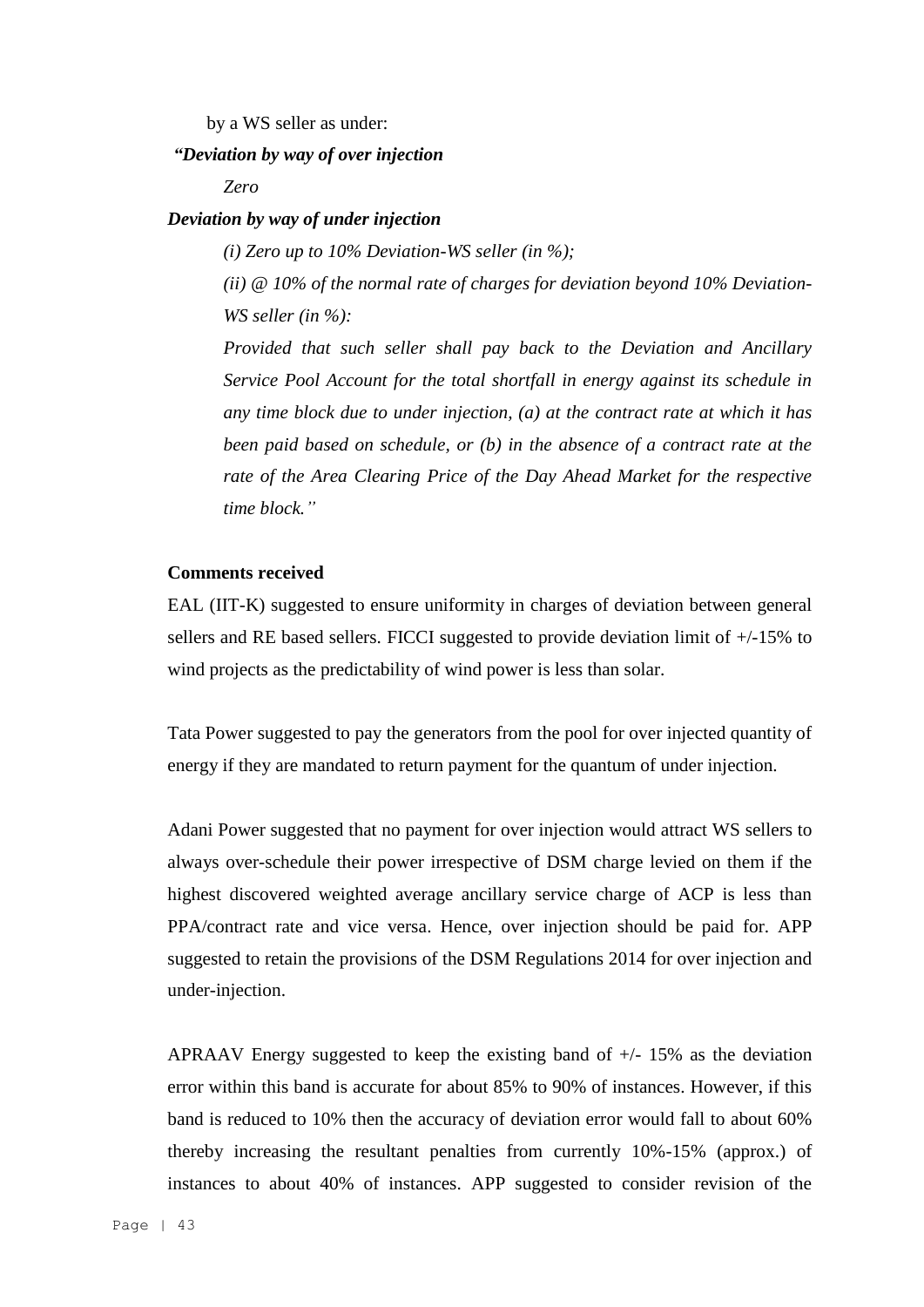bandwidth to 12% which help solar/wind generators to quickly adopt to this change without paying excessive penalty.

APRAAV Energy also suggested to provide payments to the generators for over injection as non-payment for overinjection would be akin to forced clipping of RE generation which will be a violation of must run status granted under Regulation 5.2 of the Indian Electricity Grid Code, 2010 ('IEGC).

APRAAV also suggested the aggregation of WS forecasting and DSM mechanism at State/Regional level to iron out the vast RE resource variations between various RE projects.

Azure Power, FICCI suggested that the proposed DSM regulation would lead to penalty on overall revenue increasing from 0.5 - 0.6% to 4 - 4.5% considering Zero payment in case of over injection from schedule.

WIPPA, APP suggested that the impact of the proposed Regulation on the Top Line of the three wind sites it conducted study on will be from 5% to 7%.

BASK Research Foundation suggested to revisit the 10% exemption band and to bring it at par with global standards.

Hero Future Group suggested that at least +/-15% deviation limit be allowed for both Solar & Wind technologies till technological breakthrough is achieved for 100% forecasting for wind and solar sources of generation.

India Grid Trust, Mahindra susten, NTPC suggested to retain the 15% band for WS sellers. India Grid Trust, Mahindra susten further suggested that the generators should be paid for over injection at least upto a certain limit so that net tariff for Solar generators becomes revenueneutral.

NTPC suggested that over-injection and under- injection upto 15% band should be compensated at the contract rate and in the absence of contract rate at the ACP of DAM for that particular time block.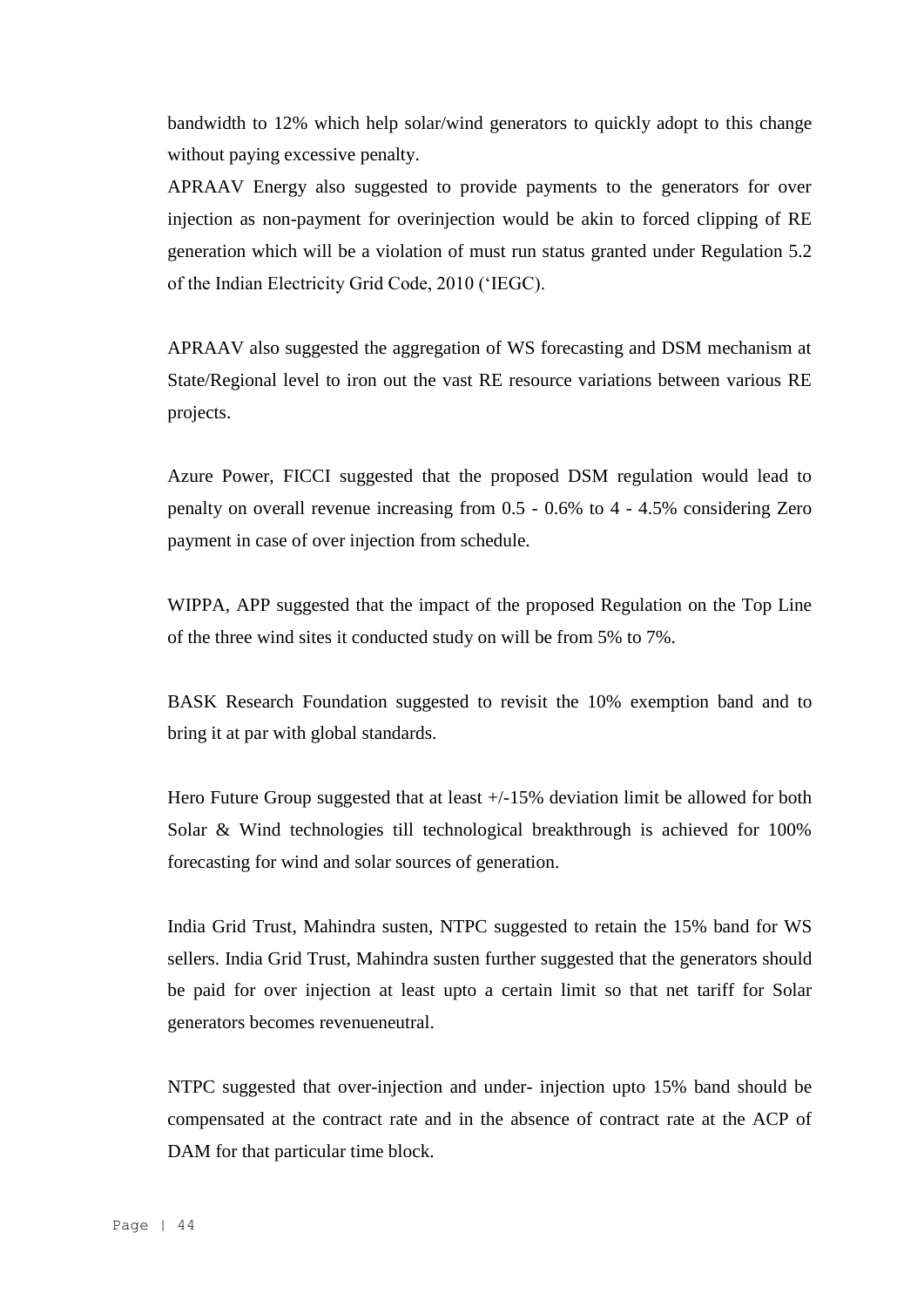Enel Green Power suggested to compensate for over injection at Re 1.0/ kW h and the charges for deviation for under-injection beyond 10% should be 10% of the PPA rate/ Contract rate because the DAM rate for the months of August, September, and October hovered around Rs 5/ unit.

Greenko Group suggested that over-injection upto 12% should be compensated at PPA rate/ contract rate and above 12% over injection the compensation should be 90% of the PPA/ contract rate.

Kreat Energy indicated that studies conducted by their Team found that the error due to Weather forecast even from best weather forecasting organization has been in the range of 10%-12% for Solar and 13%-15% for wind. Even by deploying AI based algorithm for power module, the accuracy is still not achievable at the level of 95% for all the time blocks.

EAL (IIT-K) suggested that payment on the basis of scheduled energy for RE projects with relaxed deviation limits and limited penalty for deviation, provides ample incentive to generators to over schedule.

FICCI suggested to tighten the current band to get more discipline in the system, and for better grid stability and reliability but suggested to allow deviation band on both sides.

Hero Future Group, IWPA (Northern Region) suggested that WS generators should be allowed to buy/sell power from spot markets on real time basis to square up their position and avoid penalty on deviation.

IWPA (Norther Region) suggested that the deviation band should be increased to +/- 20% on both sides without any deviation charge. Further, for over injection generators should be compensated as per the existing regulations.

Manikaran Analytics suggested that no payment for over-injection would demotivate the WS sellers who have been accorded must run status and thus will motivate the generators to opt for over scheduling. Further, as under the Ancillary Service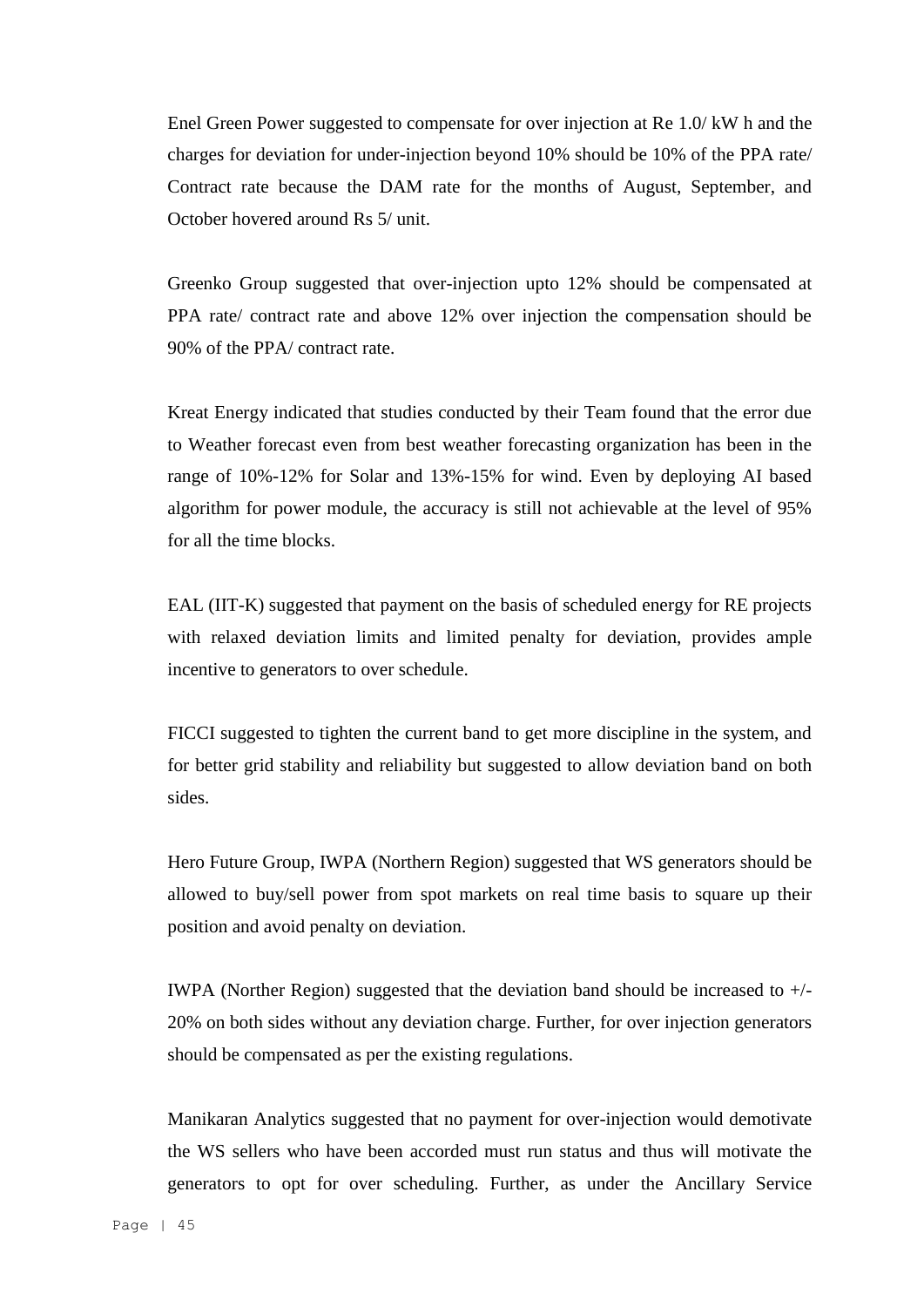Regulations 2015, the WS generators are exempted from participating as AS provider due to ramping constraints, the WS generators are left with no option for availing benefits for over injection. It was also submitted that implementation of the proposed Regulations would impact the revenue of the WS generators by upto 11.5% per annum.

Manikaran Analytics also suggested to retain the 15% band presently provided to WS sellers or at best be reduced by 1% or 2%.

PXIL suggested that with the introduction of Integrated DAM the Area Clearing Price of Renewable segment for that time block should be utilised for computing deviation charge for that time block for WS sellers.

Prayas suggested to remove incentive to over-schedule and under-inject for Wind and Solar generators by either tightening the under-injection error band (upto 8%) or providing a graded payment for over-injection like 50-75% of the fixed rate upto 10/15% over-injection and zero payment for >10/15% over-injection. Further, in the absence of a contract rate (for OA/CPP sellers), the payment into the pool by windsolar generators for under-injection could be at the Green DAM ACP.

Mytra suggested that at one hand the Commission is proposing to reduce the deviation band from 15% to 10% for WS generators and on the other hand the real time revisions are limited to 16 per day. Thus, the Commission should waive off the restriction of number of revisions for WS generators so that they may adhere to the schedules.

IEX suggested that the process of attributing the deviation to different market segments and ascertaining the prices for different segments for calculation of the DSM Charges may be clarified as a RE Generator may be participating in different market segments (GDAM, DAM, GTAM and TAM) which may lead to discovery of different prices for different time blocks based on the nature of the product.

Some of the stakeholders (FICCI, WIPPA, Azure Power) suggested to link the charges for deviation of RE project to the their PPA tariff as it will place all the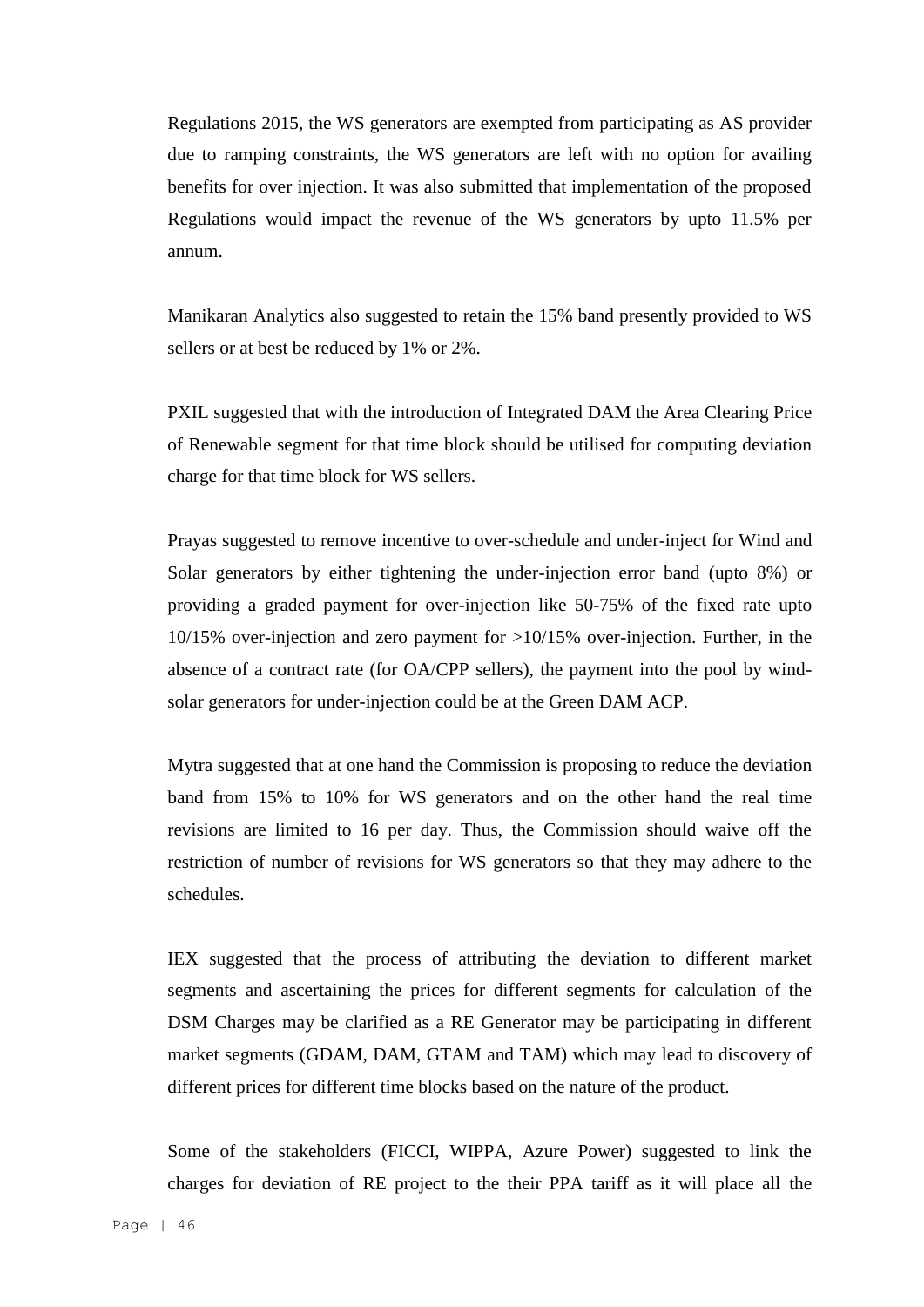projects at the same position when it comes to penalty.

Apraava Power indicated that with the linking of the deviation charge rate with the Market rate for RE power, the impact will be more profound on the RE generators selling power under PPA mode than on generators selling power in Market due to the difference in their per unit revenue.

Torrent Power suggested that under-injection quantum of WS generation may be paid to the pool at (a) 80% of normal rate of charges for deviation or (b) the weighted average PPA rate without additional penalty else pool should also pay at contract rate for additional energy injected in case of over-injection.

Vector Green Energy Pvt. Ltd. suggested that the WS seller should receive payment from the Deviation and Ancillary Service Pool Account for the total excess energy against its schedule in any time block due to over injection.

WIPPA suggested that graded system with varying charges for deviation against each grade should be adopted with incentive for over injection.

#### **Analysis and Decisions**

The Commission has analysed the submission of the stakeholders. Several stakeholders have suggested that the existing exemption band of +/-15 %should be retained for the WS sellers. The Commission is of the view that implementation of the framework of forecasting, scheduling and Deviation settlement for wind and solar generation sources and the aggregation of wind/solar projects at the pooling station level have helped reduce the forecasting error over the period. This justifies reduction of the exemption band to +/- 10%.

As regards the suggestion of applicability of the reduced exemption band to the new projects only and continuation of the existing band of  $+/- 15\%$  for the existing projects for their project viability, the Commission would like to reiterate that DSM is not a trading platform nor is it a mechanism that guarantees fixed revenue for any project. DSM is a deterrent mechanism and as such basing project viability on revenue from DSM cannot be considered a sound business decision. It's a common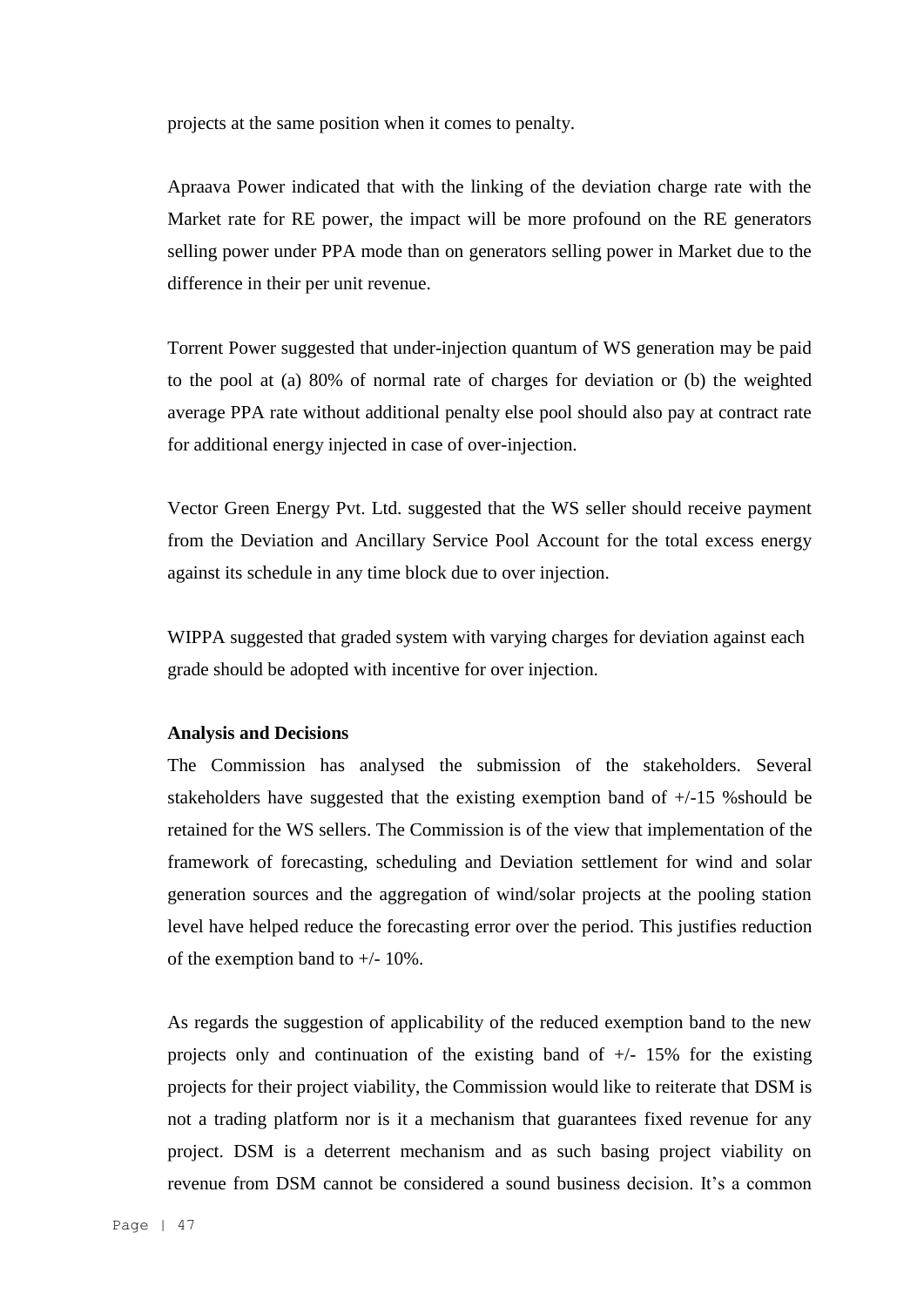knowledge that Regulations are subject to change periodically and it is expected that the project developers duly factor in these realities while conceptualising a project. Further, the forecasting techniques have been improving and aggregation of pooling stations is also becoming a norm. The benefits of these developments are equally available to the existing projects as well. As such, the Commission is not inclined to consider the suggestion of continuing with the exemption band of  $+/-15\%$  for the existing WS sellers while applying the reduced exemption band only for the new projects.

It would also be pertinent to mention in this context that a special dispensation has already been provided to the WS sellers in the formula for computation of deviation. As explained earlier, this method of deviation calculation already gives a lot of relief to the WS sellers. Another comfort extended to the WS sellers in the final Regulations is the provision for payment to such sellers in the event of over-injection. The Commission feels these provisions adequately balance the interests of the WS sellers as well asthe host States, who have to manage the variability caused by such sellers. At the same time, this addresses the requirement of secure and stable grid operation.

#### **8. Charges for Deviations**

# **8.1. Buyer (other than the buyer with schedule less than 400 MW and the RE-rich State) (Regulations 8 (2))**

The Commission proposed the Charges for deviation in a time block payable by a buyer (other than the buyer with schedule less than 400 MW and the RE-rich State) as under:

### *"Deviation by way of under drawal*

*Zero*

### *Deviation by way of over drawal*

*(i) @ normal rate of charges for deviation up to 12% Deviation-buyer (in %) or 150 MW Deviation-buyer (in MWh) in a time block, whichever is lower;*

*(ii) @110% of normal rate of charges for deviation beyond the above limit."*

### **Comments received**

Tata Power suggested to compensate the buyer for the quantum of underdrawal energy either at weighted average AS charges or cost of procurement of power.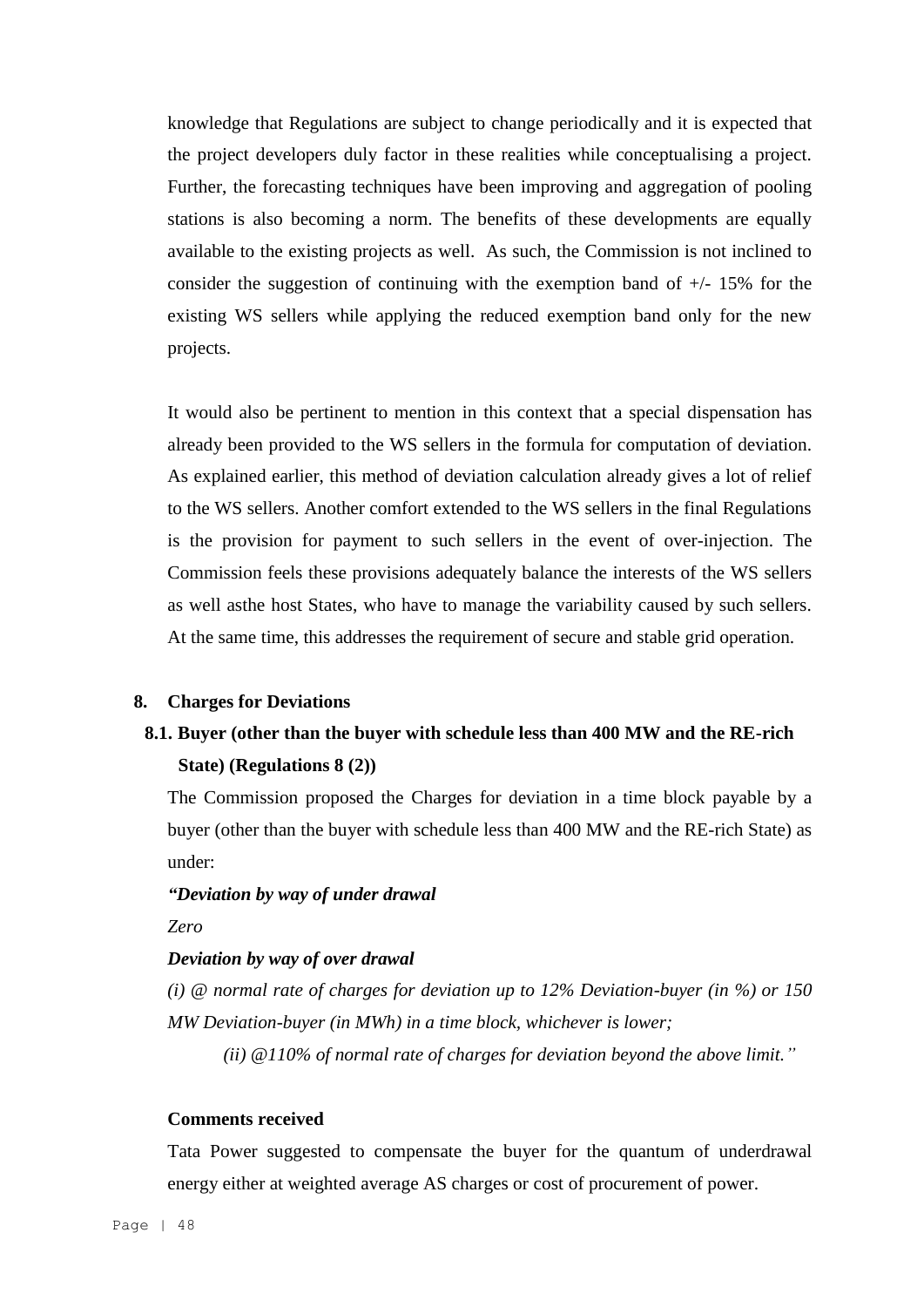BRPL suggested to cap for the under drawal to12% just like cap on over drawal. DVC informed that it is catering to many open access consumers like Indian Railways and JBVNL, which are of national importance and emergency load, which cannot be curtailed even if the over drawl is beyond permissible limits. Under the proposed DSM Regulations, these open access consumers have the liberty to overdraw power at a nominal cost i.e. 110% of normal charge of deviation which is much below the average cost of DVC pooled power. Thus, the charges of deviation, for these open access consumers, beyond 12% deviation should be 110% of Average Cost of Supply of the OpenAccess provider or ACP whichever is higher.

For the Discoms participating in AS market as service providers, during SRAS down, the Discoms would be over drawing, which will attract over drawal penalty. HPPC suggested to provide clarity on the applicable charges of deviation for the Discoms under such situations.

MSEDCL suggested that non-compensation to discoms for under drawal will encourage them to stay in over drawal mode, endangering the grid security. Further, Ancillary services may not be sufficient to support the requirement of grid. Hence, the under drawing discoms upto given limit, should also receive payment may be with reduced rate and this will also help to stabilize the grid.

MSEDCL suggested that high demand fluctuations due to seasonal variation may necessitate under drawal of power. Hence, deviation within a certain limit needs to be allowed for under drawal also.

UPPCL suggested that under drawl by a utility when supporting the grid should be considered as Ancillary Service and the drawee entity should be paid in case of under drawl from the pool. UPPCL also suggested for relaxation for States having scheduling more than 5000 MW. This is because such states have to deal with various variables.

WBSEDCL suggested to shorten the time between RTM auction and delivery of power from one hour to half hour immediately.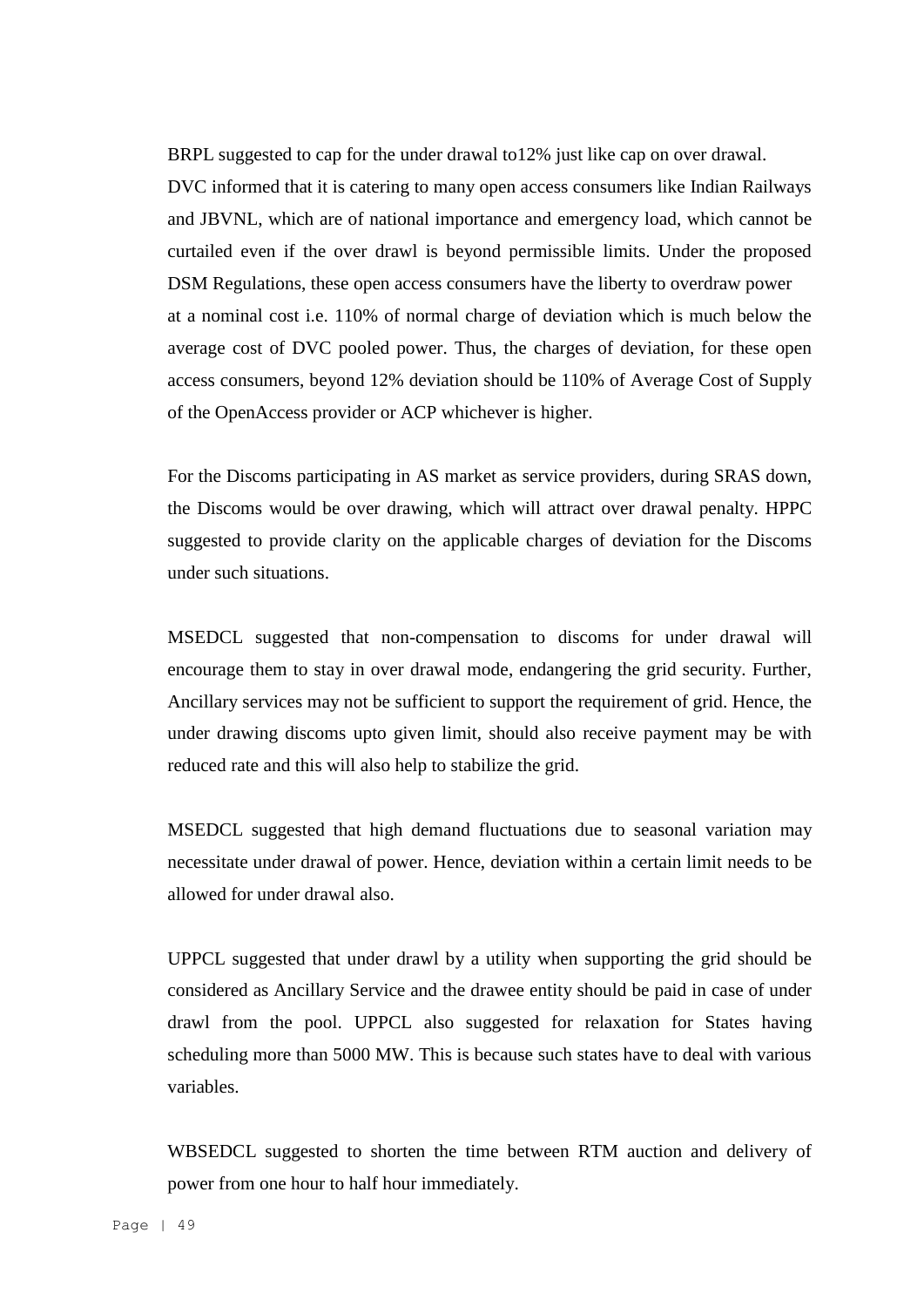#### **Analysis and Decisions**

Most of the stakeholders suggested for compensation for underdrawal on various grounds including, treatment of under drawal while supporting the grid, maintaining parity between under drawl and over drawal, demand fluctuation due to seasonal variation. They also argued that non-compensation for under drawal encourages buyers to stay in over drawal mode endangering the grid security. BRPL suggested to provide a cap of 12% in under drawal in line with over drawal.

MSEDCL suggested for compensation to drawing discomsupto given limit at a reduced rate while Tata Power suggested compensation for under drawal either at weighted average AS charges or cost of procurement of power. DVC suggested to raise the Charges for Deviation for the deviation caused by the entities of national importance (Indian Railways and JBVNL) which over draw from the DVC grid and urged linking the Charges for Deviation for such open access entities with higher of Average Cost of Supply of the Open Access provider or ACP.

WBSEDCL suggested to shorten the time between RTM auction and delivery of power from one hour to half hour. UPPCL also suggested for relaxation for states having schedule of more than 5000 MW.

The Commission has studied the submission of the stakeholders. Based on the suggestions of the stakeholders and discussion held with experts on the subject, the Commission has decided to provide a band of 10% for over drawal and under injection with specified pay in and pay out for such buying entities. However, the Commission has decided to increase the charges for over drawal beyond 10% in a graded manner, so as to infuse greater discipline amongst the drawee entities. It is expected that the DSM Charges so designed would encourage the drawee entities to invest more in scientific load forecasting techniques to ensure lesser deviation.

Further, the suggestion of the stakeholder to shorten the time between RTM auction and delivery of power from one hour to half hour is beyond the scope of these Regulations.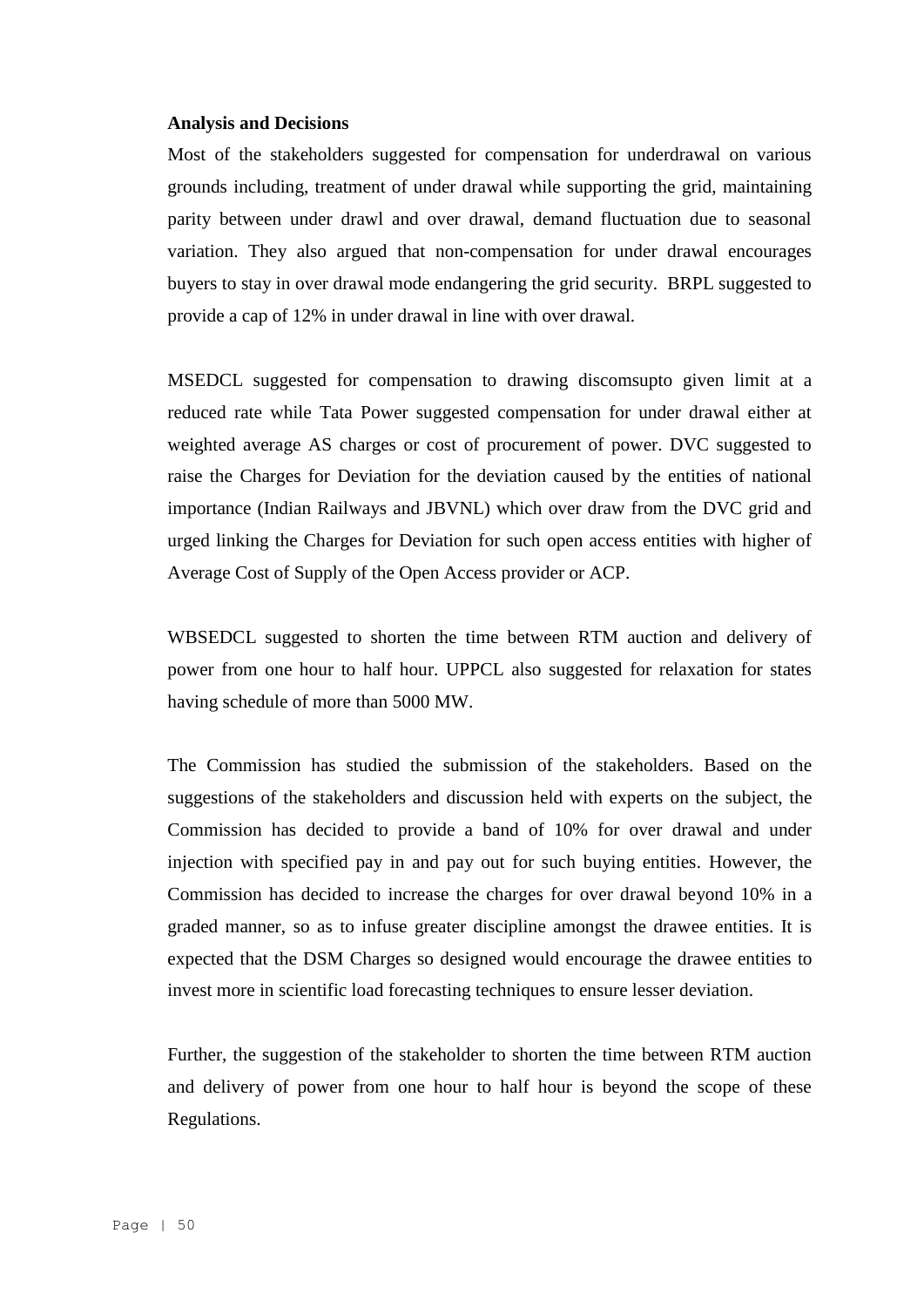### **8.2. Buyer (being an RE Rich State) (Regulations 8 (2))**

The Commission had proposed Charges for deviation in a time block payable by a buyer being an RE Rich State as under:

*"Deviation by way of under drawal*

*Zero*

### *Deviation by way of over drawal*

*(i) @ normal rate of charges for deviation up to 12% Deviation-buyer (in %) or 250 MW Deviation-buyer (in MWh) in a time block, whichever is lower; (ii) @110% of normal rate of charges for deviation beyond the above limit."*

#### **Comments received**

EAL (IIT-K) suggested that as most of the larger states may qualify as RE rich state, relevance of additional deviation limit for RE rich states would then no longer exist, and would need to be re-evaluated. Further, higher deviation limit would continue to dissuade investment in demand side management and economical energy storage

FIICI suggested to allow 15% deviation for under drawal by buyers as some discoms curtail RE when it comes to deciding between underdrawl and curtailing State gird connected RE projects.

Citing the situation of Gujarat which already has an installed capacity of 14,000 MW in the state, GUVNL suggested that states should be exempted from DSM charges to the extent of over drawal by the State on account of deviation by RE Sources. Alternatively, the applicable DSM charges should be made in line with the DSM charges applicable to RE generators for the deviation, to the extent of deviation made by RE generators from their schedule.

GUVNL also suggested that during the scenarios of heavy drawal by the State (when buy bid is 3 to 4 times the sell bids), the existing DSM Regulations may be made applicable for over drawal.

IWPA suggested to provide a deviation limit of 250 MW for both under and over drawal for "RE rich states" (with RE installed capacity between 1000 MW and 10,000MW) and a deviation limit of 500 MW for "RE Super rich states" (withan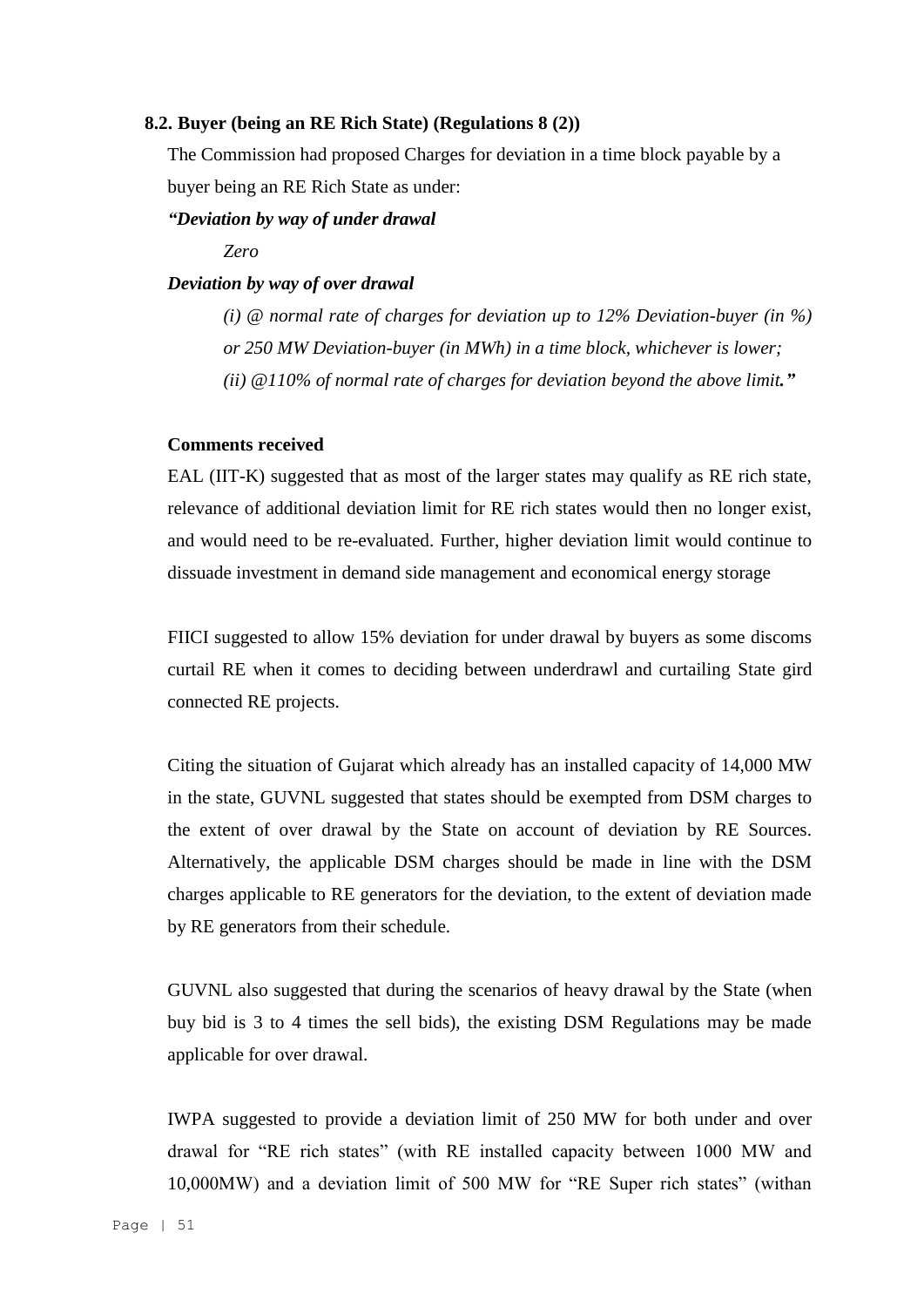installed capacity above 10,000 MW) in the absence of such limits the SLDCs will start curtailing the REpower, as experienced in the past.

Kreat energy suggested to enhance the deviation limit for buyer to 500 MW as the sudden cloud effect causes zigzag pattern in solar generation with variation of more than 400 MW, affecting the load pattern of RE rich states like Gujarat, Karnataka, Rajasthan, etc.

MSEDCL highlighted that due to high penetration of RE energy, the deviation limit provided for the state should be increased to 500 MW from the existing level of 250 MW.

SLDC Gujarat suggested that the limit for deviation for RE rich State having combined RE (Wind + Solar) capacity more than 10000 MW should be enhanced to  $\pm$ 500 MW

### **Analysis and Decisions**

Most of the stakeholders suggested to increase the deviation limit of buyer to 500 MW due to higher penetration of RE energy and the associated uncertainty in RE generation. FICCI suggested allowing 15% of deviation for under drawal by buyers as some discoms curtail RE more to avoid under drawal. GUVNL suggested linking over drawal by the State with deviation in RE generation. GUVNL also suggested to implement the proposed DSM Regulations only under the scenarios of heavy drawal by the state i.e. when buy bid is 3 to 4 times the sell bids.

The Commission has studied the submissions of the stakeholders and is of the view that with reduction in the exemption band of deviation for WS sellers from the prevailing 15% to 10% and as a result of other measures towards grid integration of RE taken by the Commission, the deviation from RE generation is going to decrease substantially in future. Further, with the deployment of improved forecasting techniques and tools the Discoms would be able to make better forecast of their schedule. The deployment of improved forecasting tools by the buyers is also important so as to provide necessary support to the System Operator in managing the grid.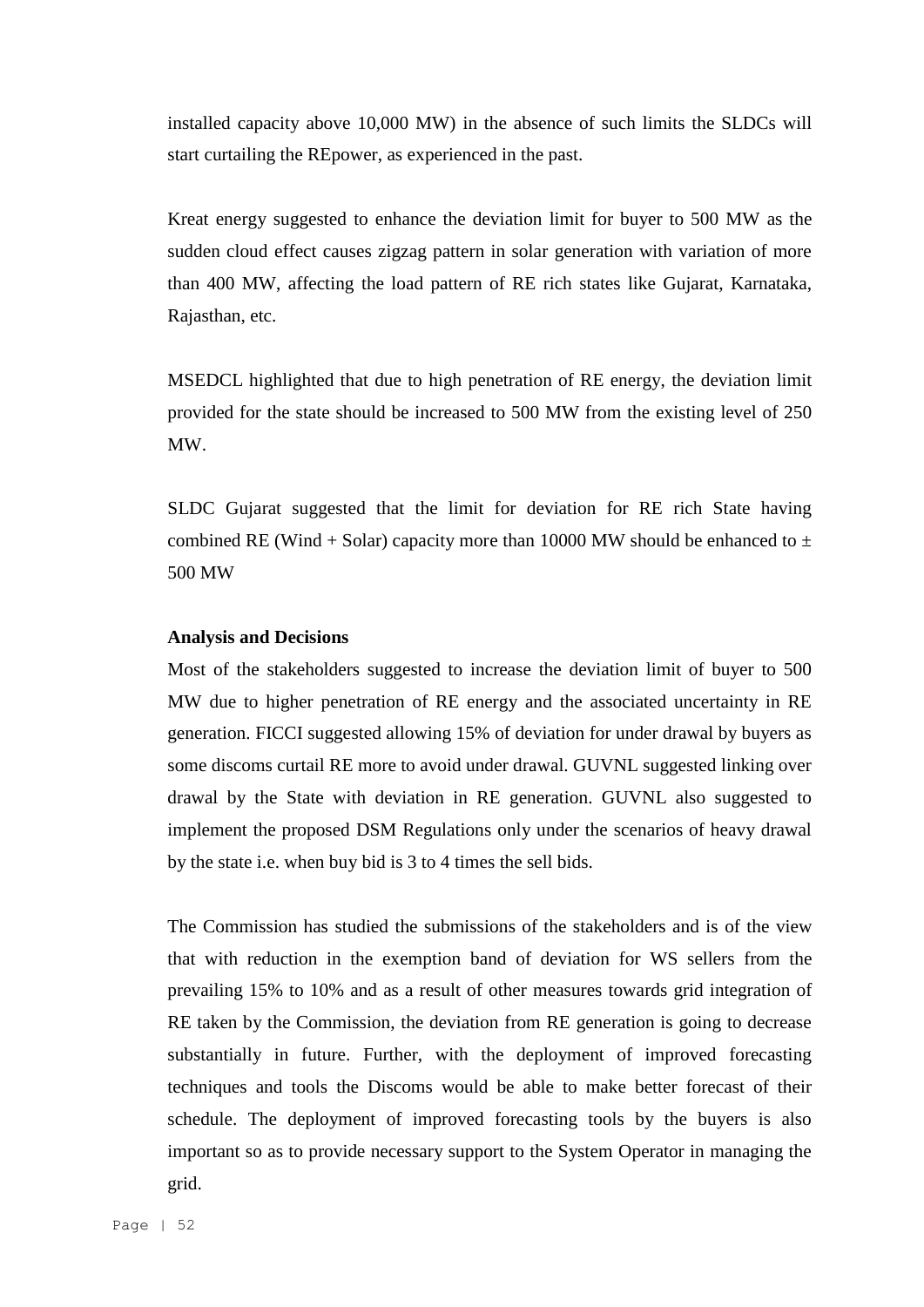In view of the suggestions of the stakeholders, the Commission has reviewed the tolerance band for RE rich States and introduced in the final Regulations the provision of compensation for under drawalin a graded manner. However, to discourage deviations, the Commission has also decided to provide differentiated but higher rate of Charges for Deviation for over drawal. The Commission believes that this approach will balance the interests of the RE rich States as well RE generators while at the same time ensuring grid security.

### **9. Deviation Charges for infirm power**

**9.1.** The Commission proposed the charges for deviation for injection of infirm power in Regulation 8 (3) (a) of the draft Regulations as under:

*"The charges for deviation for injection of infirm power shall be zero."*

### **Comments received**

Adani Power, BALCO, APP suggested to retain the provisions of the DSM Regulations 2014 w.r.t. the infirm power.

EAL (IIT-K) suggested that the duration of injection of infirm power be limited to two weeks in the case of RE and up to two months for thermal and hydro generating stations.

Greenko Group suggested to provide compensation for infirm injection at the PPA/ contract rate but to limit the duration for such benefit to the generator to 60 days prior to COD.

Greenko Group, NHDC, NHPC suggested that higher revenuerealization and the excess recovery thereof would be accounted for reduction in the capital cost of the project. Thus, the existing provision pertaining to this section should be retained.

Kreat Energy suggested that the charges for deviation for infirm Power drawl to run the unit should be capped.

NTPC indicated that no payment of infirm power before commissioning would lead to capitalization of the entire fuel cost used during commissioning activities, thereby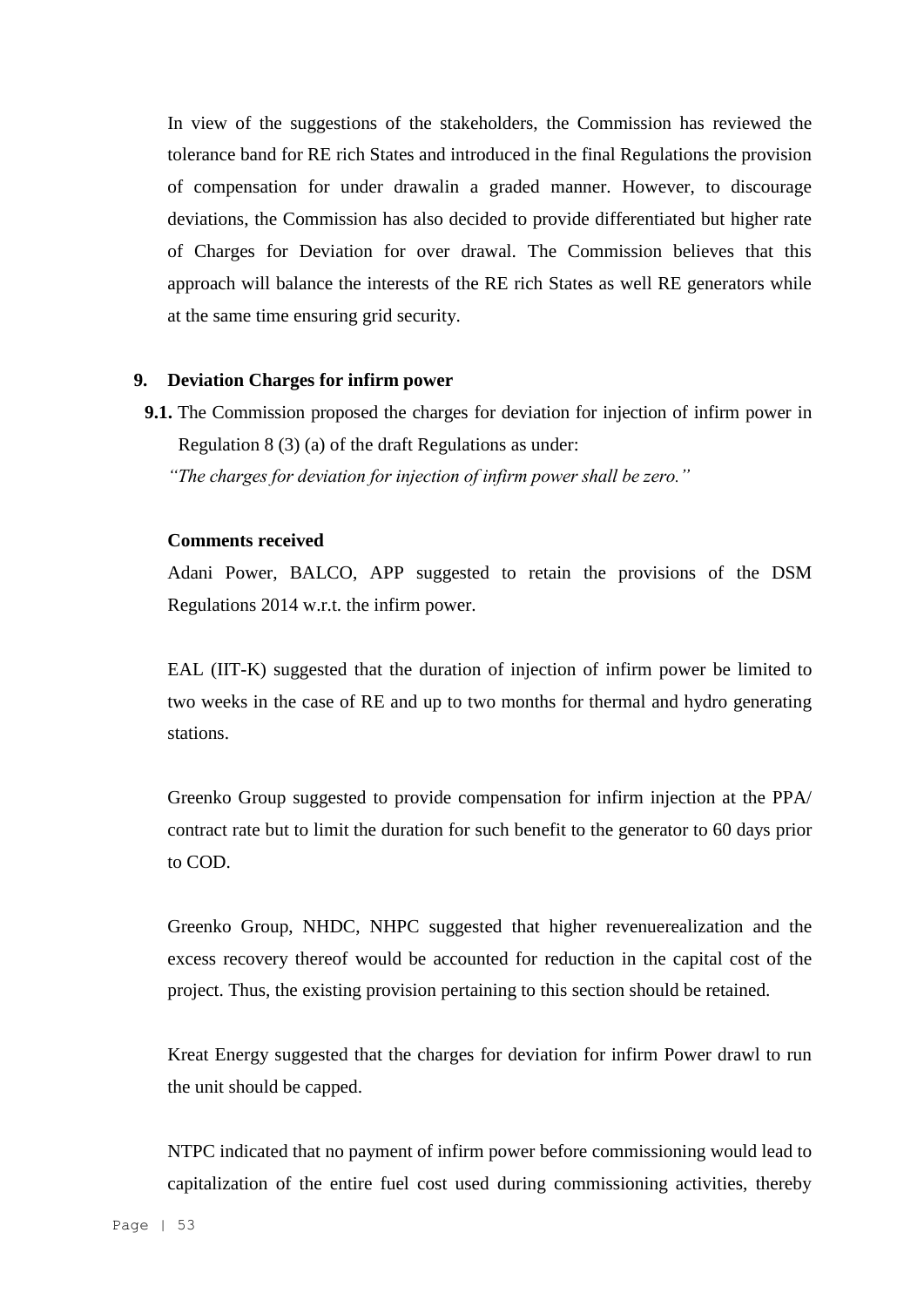pushing up the total capital cost of a project and increase the AFC burdenon the beneficiary states. For an 800 MW plant impact on Normative FC could be around 6- 8 Paise/Unit. Thus, the payment should be made for the infirm power injected into the grid from the Deviation and Ancillary Service Pool Account.

UPRVUNL suggested that charges for deviation for injection of infirm power should be equal to charges for deviation for drawl of start-up power before COD.

### **Analysis and Decisions**

Some of the stakeholders (Adani Power, BALCO, APP) suggested to retain the provisions of the DSM Regulations 2014 w.r.t. the infirm power, while others suggested to reduce the duration of injection of infirm power. Some of the stakeholders suggested to compensate infirm injection at the PPA/ contract rate or should be made equal to charges for deviation for drawl of start-up power before COD. while others suggested capping the rate of compensation. NTPC suggested that in the absence of compensation for infirm power, the entire fuel cost would be capitalised during commissioning activities, thereby pushing up the total capacity cost of a project and increase the AFC burden on the beneficiary States.

The Commission would like to emphasise that going forward, every grid connected entity is mandated to adhere to schedule. In such a scenario, injection of infirm power without corresponding buyer will lead to imbalance in the system. The basic message is that the generators should make necessary arrangements for scheduled transaction of their infirm power. The Commission is of the view that sufficient avenues are available for the generators to sell their infirm power in the market. Hence, the generators should explore those options rather than using grid as a market for injection and obtaining compensation. The revenue generated from the scheduled transaction of infirm power can be used to mitigate the burden of the beneficiaries of the generating station. As regards the duration for which infirm power can be injected, the Commission would like to clarify that this aspect is beyond the scope of the DSM Regulations.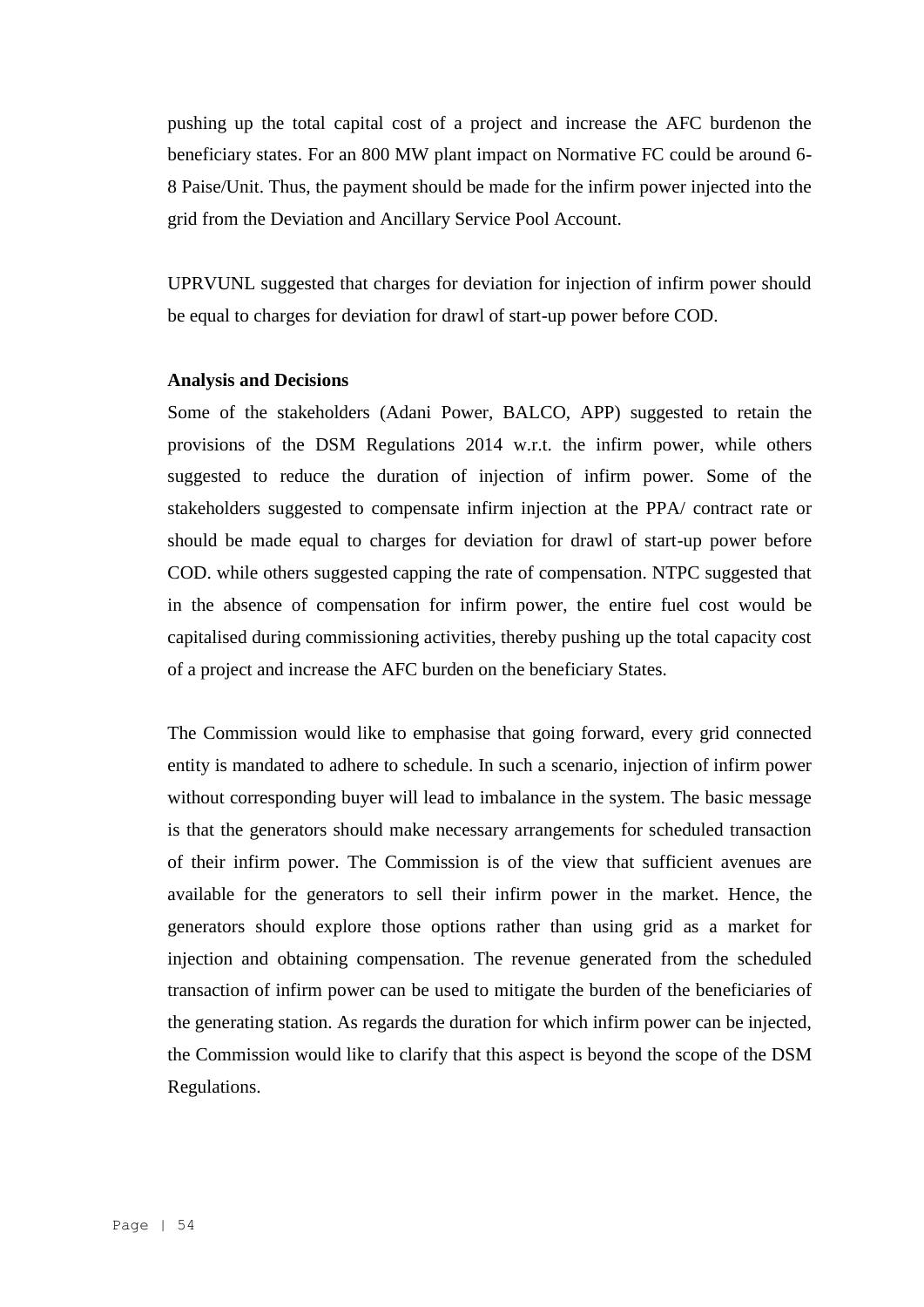### **10. Deviation Charges for start-up power**

**10.1.** The Commission had proposed the charges for deviation for drawal of start-up power before COD of a generating unit or for drawal of power to run the auxiliaries during shut-down of a generating station, in Regulations 8 (3) (b) of the draft Regulations as under:

*"The charges for deviation for drawal of start-up power before COD of a generating unit or for drawal of power to run the auxiliaries during shut-down of a generating station shall be payable at the normal rate of charges for deviation."*

### **Comments received**

Mahindra Susten suggested that start-up power for auxiliaries especially for solar may be charged at 90% of the contractrate because RE power especially solar technologies usually do not generate during night time when the requirement for start-up power/auxiliaries is required. So effectively schedule will always be zero which is inherent nature of technology. Thus, as a measure of equity and technology constraint, such charges may be linked to contract rate.

UPRVUNL suggested that the charges for deviation for drawal of start-up power before COD of a generating unit or for drawal of power to run the auxiliaries during shut-down of a generating station should be payable at the rate of energy charges or @ 40% of the normal rate of charges for deviation.

Tata Power suggested that for WS seller, charges for start-up power and drawal of power to run the auxiliaries during shutdown of a generating station should be payable at the PPA Tariff. O2 Power suggested that any consumption when WS seller is in consumer mode should be payable by the seller at the contract rate of Charges for Deviations.

BALCO suggested that the charges for deviation for start-up power should be exempted or capped at the same level as per the existing mechanism.

JITPL pointed out that any penalty applicable on deviation related to start up power should be at a reasonable rate to avoid unnecessary burden on the generator under such special cases.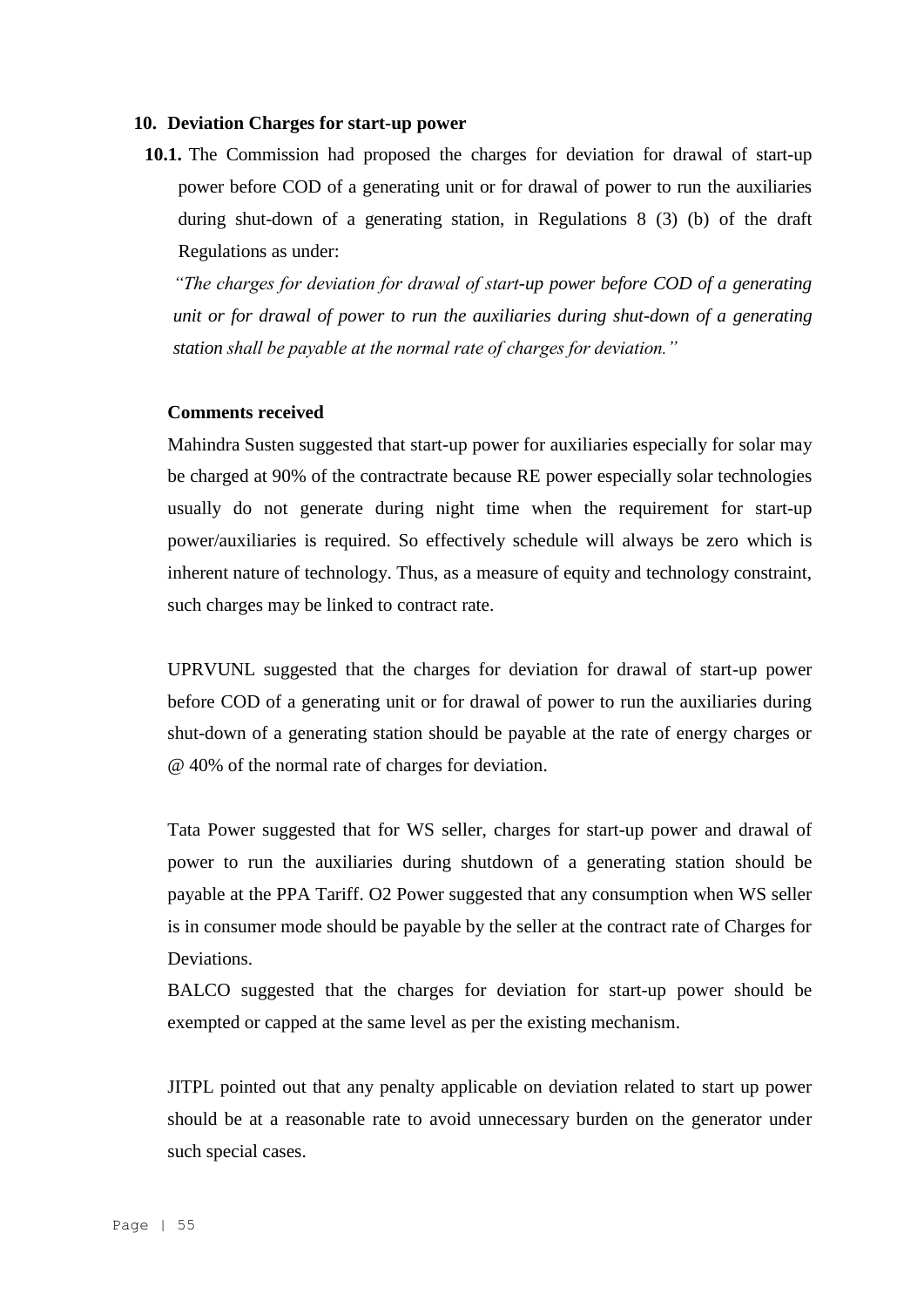Kreat Energy suggested that the charges for deviation for start-up power drawl to run the unit should be capped.

MPPKVVCL suggested that generators may act as consumers when they require power for synchronisation purpose and for auxiliary consumptions during shut down. The supply and distribution of electricity to cater to the need of consumer is a regulated activity under the preview of State Commission. Accordingly, such power should not be charged under DSM but as per the Tariff Order issued by the respective Commissions. Thus, this section should be omitted from the proposed Regulations.

MPPGCL suggested that in the absence of provision for the generator to submit requisition for drawl of power (negative declaration) and for MP SLDC to schedule this drawl of power, the drawal of power by such unit should not be governed by the DSM Regulations. Accordingly, MPPGCL suggested that during normal operating conditions (since the frequency binding on seller and buyer are withdrawn in these draft Regulations), the treatment/ settlement/ adjustment for energy drawl by such generating station to meet its plant consumption undershutdown, be done by netting off the energy drawn by such generating station on monthly /annual basis with energy generated by that generating station and supplied to the contracteddistribution licensee.

NTPL suggested that the charges for deviation should be capped to previous month's ECR.

### **Analysis and Decisions**

Some of the stakeholders suggested that Charges for Deviation for drawal of start-up power to be 50% of the contract rate while others suggested that start up power and auxiliaries for solar plants be charged at 90% of the contract rate especially for consumption by solar plants at night. It has also been suggested by some stakeholders to link the charges for deviation for start-up power and auxiliary by solar plants with their PPA rate. NTPL suggested capping the charges for deviation to previous month's ECR.

JITPL suggested that proper mechanism should be developed and communicated to RLDC/ SLDCs to ensure that approval/ permission for procurement of start-up power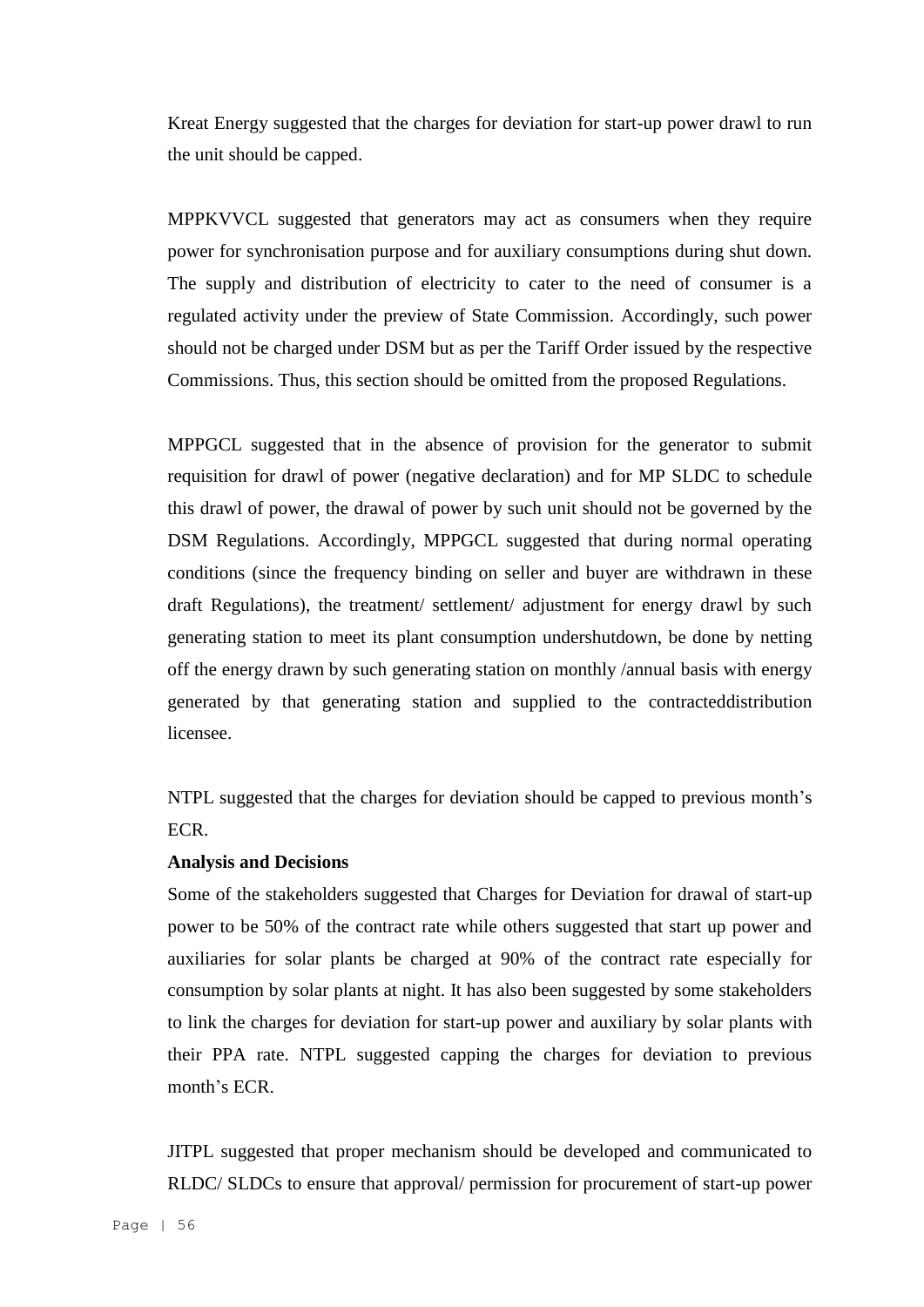is provided in a time bond way. MPPKVVCL suggested that the present provision should be deleted from the proposed Regulations as the consumption of power by generators being in consumer mode should be as per the Tariff Order issued by the respective state. MPPGCL suggested the treatment/ settlement/ adjustment for energy drawl by such generating station be done by netting off the energy drawn by such generating station on monthly/ annual basis with energy generated by that generating station and supplied by the contracted distribution licensee.

The Commission is of the view that the drawal of start-up power from the grid without schedule is not desirable. Drawal of (start-up or auxiliary) power from the grid without schedule would lead to system imbalances in the absence of corresponding level of generation in the system. The Commission is of the view that the generators have sufficient avenues of procuring power to meet their requirement of start-up power and auxiliary power including that during the night hours and they should explore these avenues to ensure scheduled transaction without affecting the grid. If they fail to do so, they would be subjected to deviation charge at the normal rate of charges for deviation.

# **11. Charges for inter-regional deviation and deviation in respect of cross-border transactions**

**11.1.** The Commission had proposed the charges for inter-regional deviation and for deviation in respect of cross-border transactions, in Regulations 8 (4) as under: *"The charges for inter-regional deviation and for deviation in respect of cross-border transactions, caused by way of over-drawal or under-injection shall be payable at the normal rate of charges for deviation."*

### **Comments received**

WBSEDCL sought clarity regarding the treatment of deviation of cross border sources with respect to the schedule at Indian boundary declared by Bhutan NLDC.

Statkraft suggested that there should be seamless applicability of the deviation charges as more distinctions may lead to more distractions or complications as our power system is complex.

#### **Analysis and Decisions**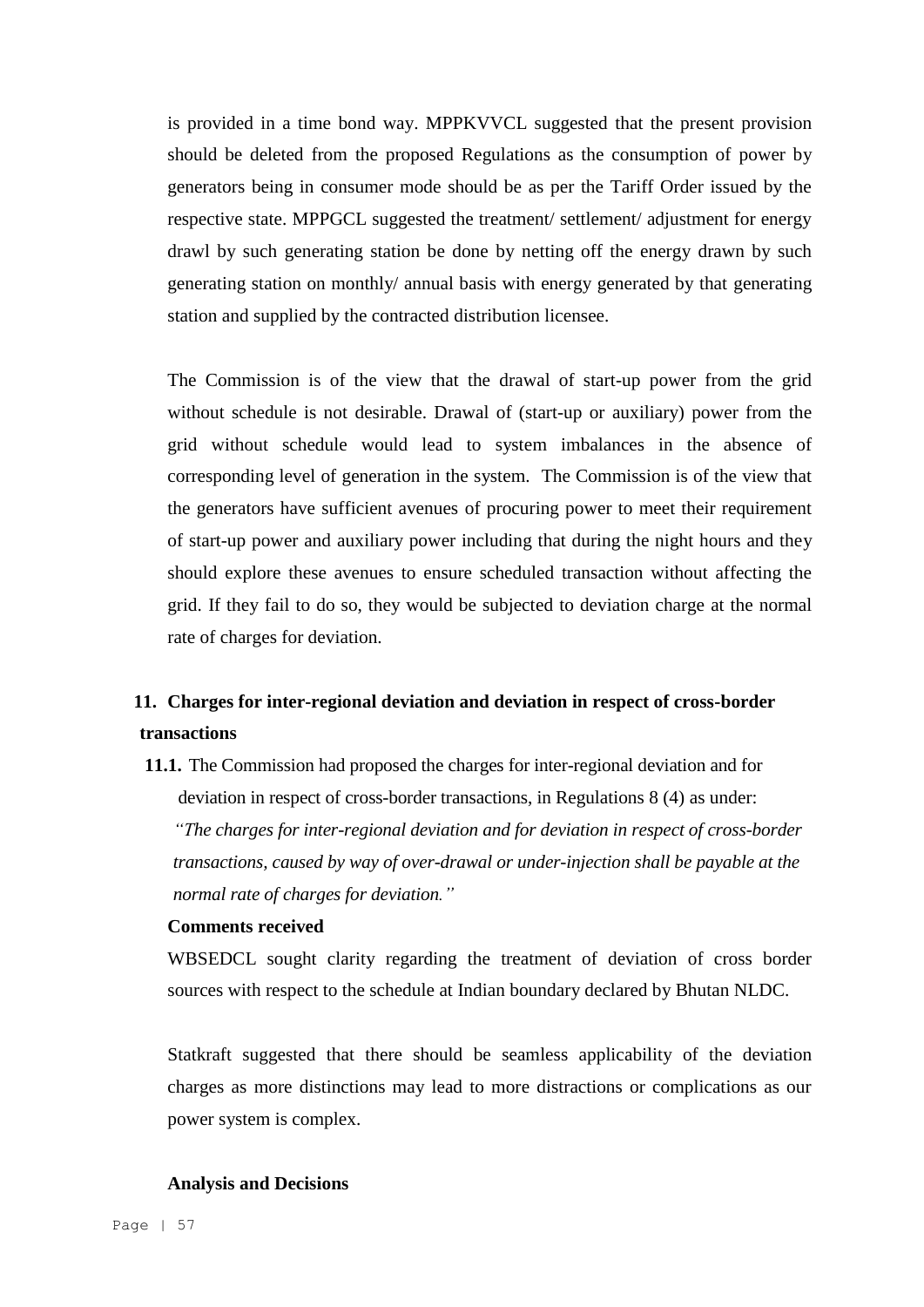The Commission feels the provision is amply clear and adequate. Further detailing in regard to scheduling and accounting for deviation shall be stipulated by the NLDC/RLDC/RPC in the accounting procedure.

### **12. Accounting for Charges for Deviation and Ancillary Service Pool Account**

# **12.1. Regulation 9(1)**

### **Commission's Proposal**

*(1) By every Thursday, the Regional Load Despatch Centres shall provide the data for deviation calculated as per Regulation 6 of these regulations, for the previous week ending on Sunday mid-night to the Secretariat of the respective Regional Power Committees.*

### **Comments received**

SRPC suggested to modify the clause as indicated below:

*"(1) By every Thursday, the Regional Load Despatch Centers shall provide the implemented schedules of concerned regional entities and the actual net injection / drawal of concerned regional entities, blockwise, based on the Interface Energy Meter (IEM) readings along with the processed data of meters for the previous week ending on Sunday mid-night to the Secretariat of the respective Regional Power Committees."*

### ERPC suggested that this may be modified as below:

*"(1) By every Thursday, the Regional Load Despatch Centres / National Load Despatch Centres shall provide the data for deviation calculated as per Regulation 6 of these regulations, for the previous week ending on Sunday mid-night to the Secretariat of the respective Regional Power Committees."*

ERPC suggested that NLDC being the Nodal Agency for the implementation of the Ancillary Service Regulations 2021 and for management of SRAS data, it may be included in the regulatory provision for SRAS data sharing with RPCs for timely computing DSM Accounts by RPC secretariat.

ERPC commented that an additional clause 9 (8) on the real time SCADA drawl data may be added.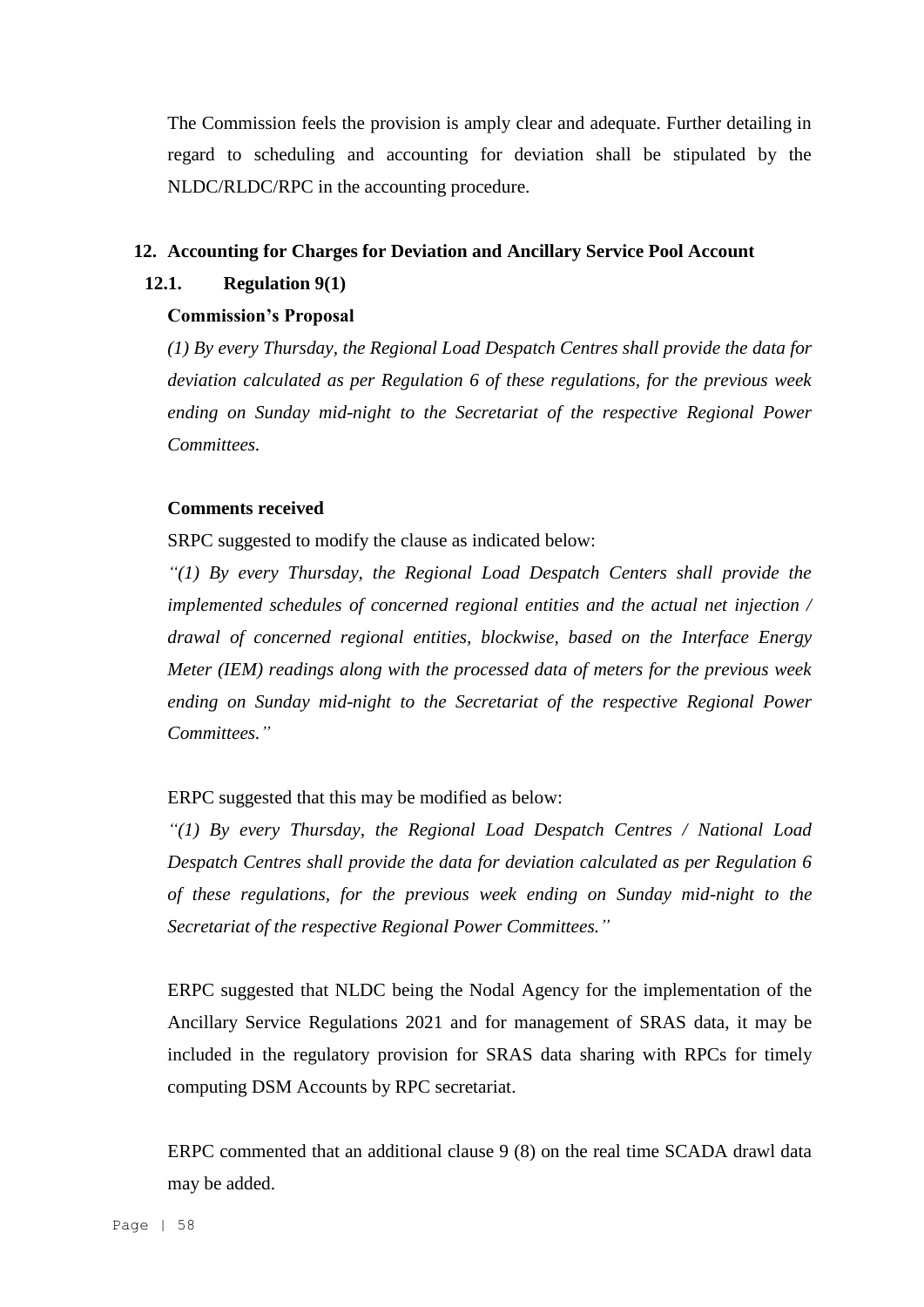### **Analysis and Decisions**

The Commission is of the view that the provision is adequate. Further detailing can be worked by the NLDC/RLDC/RPC and suitably provided in the accounting procedure.

# **12.2. Regulation 9(2)**

# **Commission's Proposal**

*(2) After receiving the data for deviation from the Regional Load Despatch Centre, the Secretariat of the Regional Power Committee shall prepare and issue the statement of charges for deviation prepared for the previous week, to all regional entities by ensuing Tuesday:*

*Provided that transaction-wise DSM accounting for intra-State entities shall not be carried out at the regional level.*

# **Comments received**

SRPC suggested that the clause may be modified as below:

*"(2) After receiving the data for deviation from the Regional Load Despatch Centre, the Secretariat of the Regional Power Committee shall prepare and issue the statement of charges for deviation prepared for the previous week, to all regional entities by ensuing Tuesday."*

### **Analysis and Decisions**

The Commission is of the view that the provision is adequate. Further detailing can be worked by the NLDC/ RLDC/ RPC and suitably provided in the accounting procedure.

# **12.3. Regulation 9(3)**

# **Commission's Proposal**

*(3) Separate books of accounts shall be maintained for the principal component and interest component of charges for deviation by the Secretariat of the Regional Power Committees.*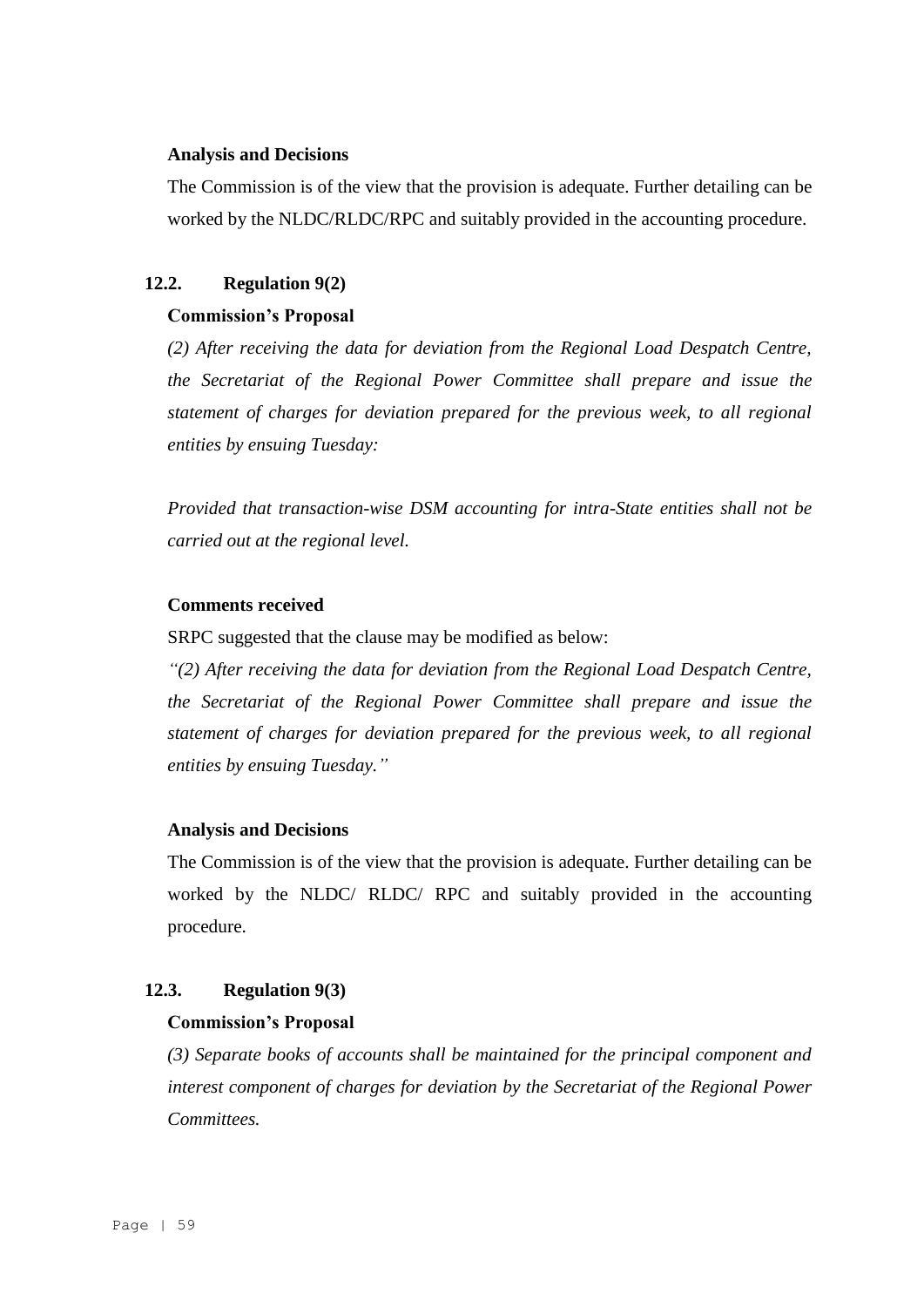### **Comments received**

WRPC suggested that since the collection and disbursal of the charges of deviations is done by RLDCs, the responsibility of separate books of accounts for the principal component and interest component of charges for deviation be maintained by RLDCs. Further, WRPC suggested that these accounts shall be made available to all the regional entities on the web site of RLDCs and the information shall also be put up in the appropriate sub Committees/ Committee of RPCs.

# **Analysis and Decisions**

The Commission is of the view that the provision is adequate. Further detailing including in terms of maintenance of books of accounts can be worked by the NLDC/ RLDC/ RPC and suitably provided in the accounting procedure.

# **12.4. Regulation 9(5)**

# **Commission's Proposal**

*"(5) The Deviation and Ancillary Service Pool Account shall receive credit for: (a) payments on account of charges for deviation referred to in Regulation 8 of these regulations:*

*……."*

### **Comments received**

SRPC suggested that the clause may be modified as below:

*"(5) The Deviation and Ancillary Service Pool Account shall receive credit for: (a) payments on account of charges for deviation referred to in Regulation 8 of these regulations along with the late payment surcharge, if any."*

SRPC also suggested that interest amount due to late payment surcharge @0.04%/day should also be credited to the Pool account.

### **Analysis and Decisions**

The Commission has noted the suggestion of SRPC regarding late payment surcharge and suitably modified the provision in the final Regulations.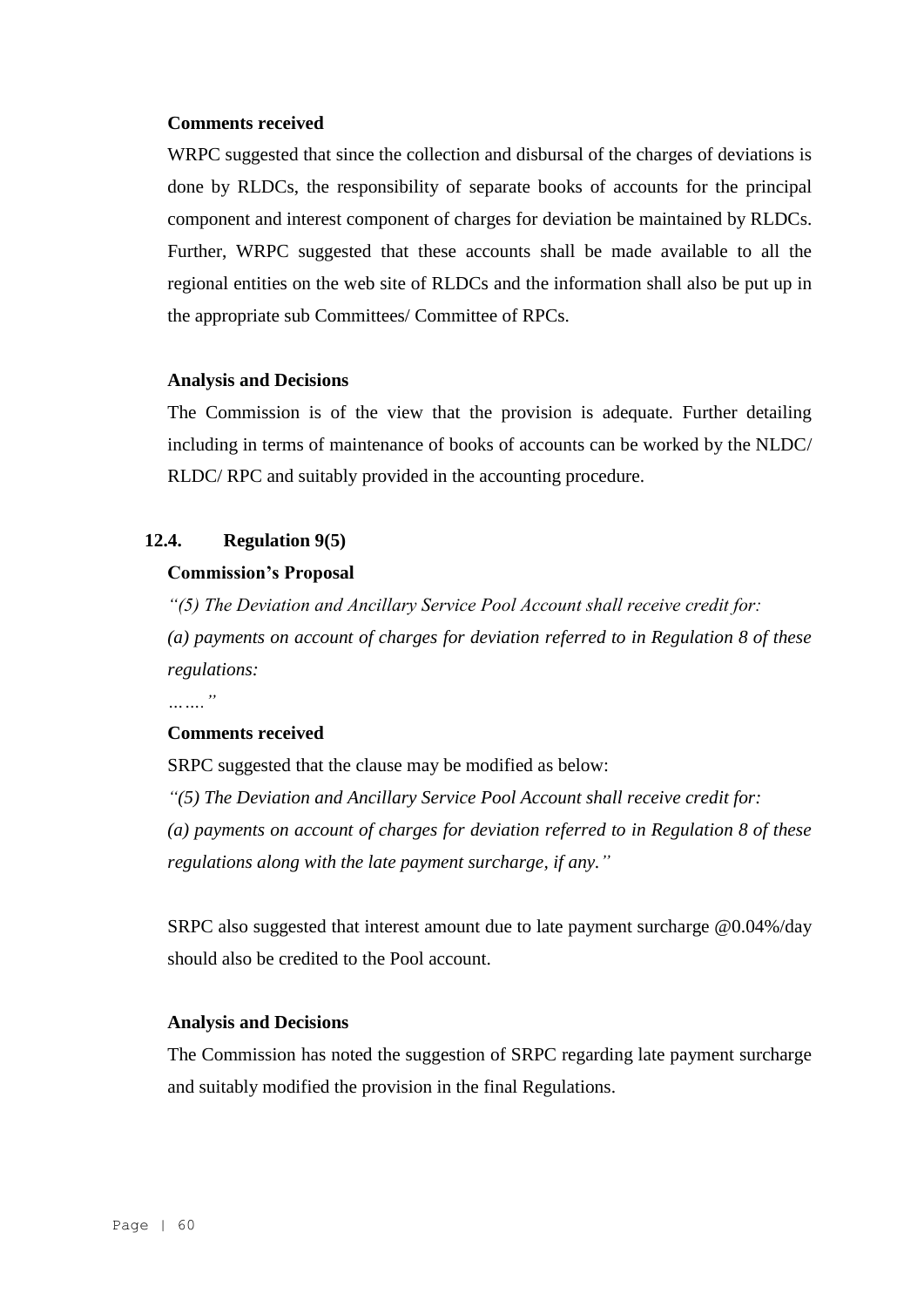# **12.5. Regulation 9(7)**

### **Commission's Proposal**

*(7) In case of deficit in the Deviation and Ancillary Service Pool Account of a region, surplus amount available in the Deviation and Ancillary Service Pool Accounts of other regions shall be used for settlement of payment under clause (6) of this Regulation:* 

*Provided that in case the surplus amount in the Deviation and Ancillary Service Pool Accounts of all other regions is not sufficient to meet such deficit, the balance amount shall be recovered through the RLDC Fees and Charges.*

### **Comments received**

GUVNL suggested that it would not be prudent to recover the deficit in Deviation and Ancillary Service Pool Account from DISCOMs as such deviation/ deficit may not be attributable to DISCOMs.

Tata Power suggested that instead of recovering the deficit amount through RLDC Fees and Charges, the same may be recovered from the entity which has caused the Ancillary Services to be dispatched as the recovery of such deficit from RLDC Fees and Charges would unfairly burden the non-defaulting entities too. Instead, the causer pay principal should be followed.

# It was also suggested to add new Clause below Clause 9 (7)

"*The surplus amount, if any in the Deviation and Ancillary Service Pool Accounts as on last day of the month, shall be transferred to "Power Systems Development Fund" specified by the Commission in the first week of the next month and shall be utilized, for the purpose specified by the Commission."*

Tamil Nadu Transmission Corporation Ltd and Transmission Corporation of Telengana Limited suggested that Deviation and Ancillary Service Pool Account should be maintained only at regional level. Interlinking with other region and RLDC Fees and charges should not be done as this will discourage the disciplined and well planned region.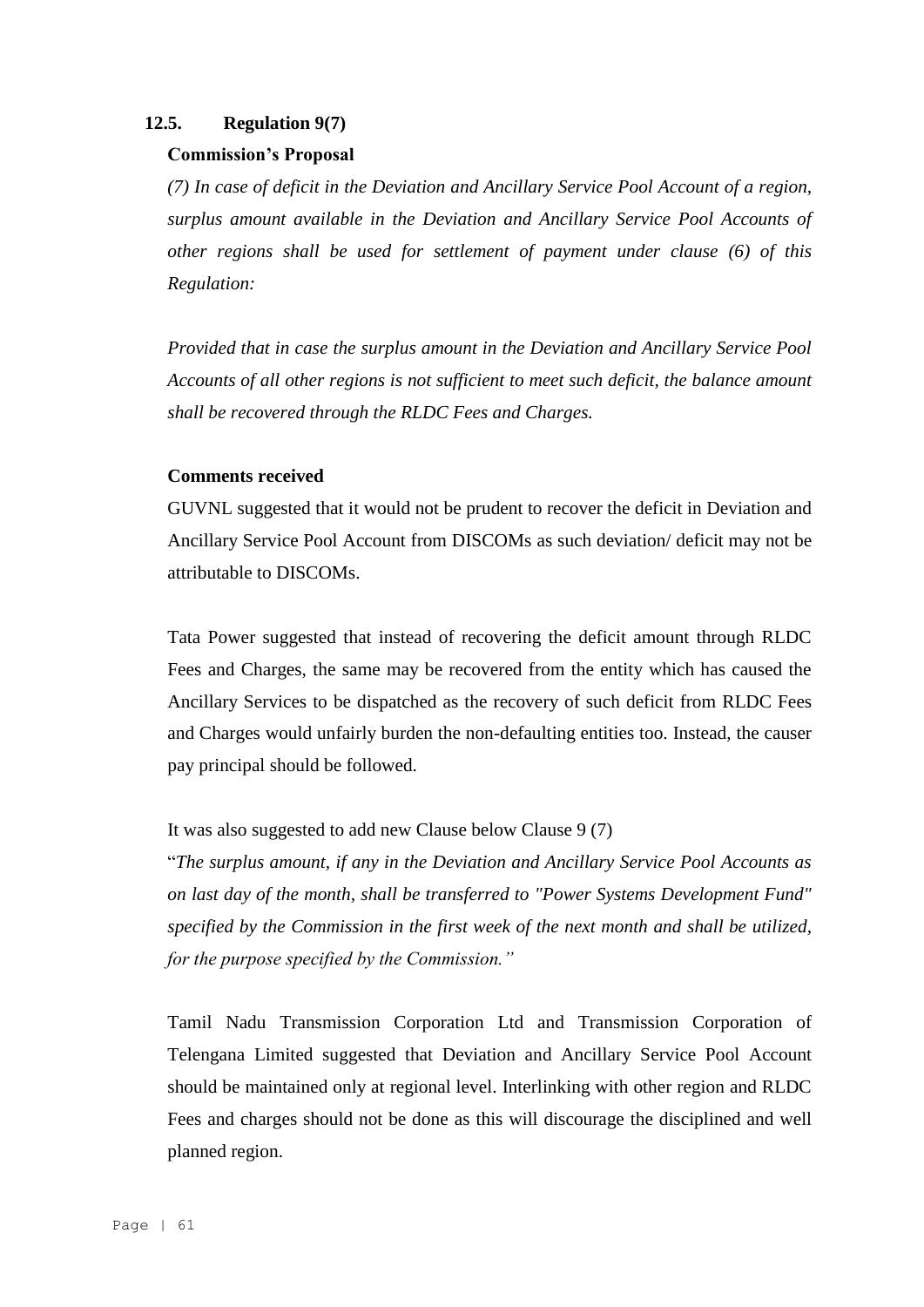WBSEDCL and RPG Power Trading Company Ltd inquired about the treatment of surplus fund available in the Deviation and Ancillary Service Pool Account after settlement of payments. SLDC (Odissa) suggested that the surplus in the Pool Account should be disbursed between entities on weekly basis for specified reasons.

Adani Power highlighted that the draft regulation is silent on monthly billing mechanism/ payment flow and its adjustment toward DSM and suggested to lay down strict guidelines on payment defaulters.

### **Analysis and Decisions**

The Commission has examined the comments of the stakeholders and would like to reiterate that the surplus if any accumulated in any regional DSM pool cannot be viewed as money available to the participants in the concerned region. DSM is a deterrent mechanism and the charges paid by the grid connected entities are for violation of grid discipline and such entities cannot have any claim over surplus if any created in the DSM pool. Further, the provision of usage of surplus in one region to make good the deficit in another region is as per the present practice. The provision of the net deficit to be charged to the RLDC fees and charges is premised on the fact that there could be situations when the ancillary services have to be paid for despite having no deviation, for instance, payment of commitment charges for holding the AS capacity etc. As these charges to be paid for maintaining grid security, it is appropriate to socialise these costs through RLDC fees and charges. Therefore, the Commission does not find any reason for change in this clause.

# **13. Schedule of Payment of charges for deviation**

# **13.1. Regulation 10(1)**

### *Commission's Proposal*

*(1) The payment of charges for deviation shall have a high priority and the concerned regional entity shall pay the due amounts within 7 (seven) days of the issue of statement of charges for deviation by the Regional Power Committee, failing which late payment surcharge @0.04% shall be payable for each day of delay.*

# **Comments received**

Some stakeholders commented that the time period allowed for the payment of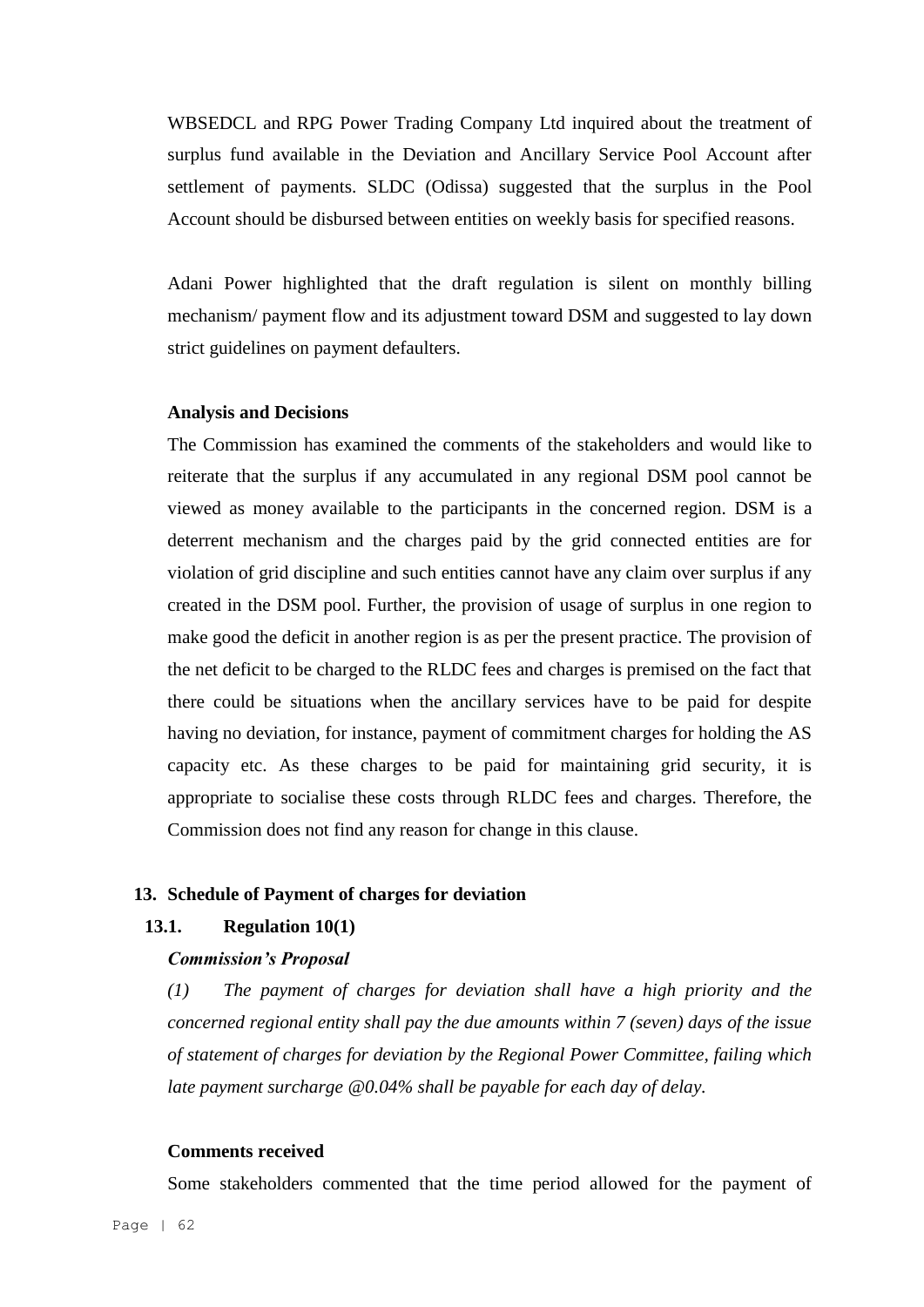deviation charges should be 12 days as per the existing Regulations or 7 days (excluding public holidays) or 10 days or 14 days or 30 days with incentive of 1.5% for making payment within 5 days/ 1% for making payment after 5 days or 45 days with rebate 1.5% to 2% for making payment within one week.

Tata Power suggested that rate of late payment surcharge may be linked to SBI MCLR, while KPTCL suggested late payment surcharge should be fixed at @0.02%.

### **Analysis and Decisions**

Regarding rate of late payment surcharge, the Commission is of the view that there is no need for any change in this regard and hence the provision as proposed in the draft Regulations has been retained.

### **13.2. Regulation 10(2)**

# **Commission's Proposal**

*(2) Any regional entity which at any time during the previous financial year fails to make payment of charges for deviation within the time specified in these regulations, shall be required to open a Letter of Credit (LC) equal to 110% of their average payable weekly liability for deviations in the previous financial year in favour of the concerned Regional Load Despatch Centre within a fortnight from the start of the current financial year.*

### **Comments received**

POSOCO suggested that the extant DSM regulation allows a deviation volume limit of 12% for overdrawing buyers. Accordingly, the new regional entity buyers may be advised to open Letter of Credit (LC)/ Bank Guarantee (BG) equivalent to the energy charge corresponding to for 12% of their contacted capacity/ installed capacity. Further, the LCs must be made unconditional, revolving and irrevocable so that RLDCs can encash them whenever the default continues beyond a defined period in case of default in payment of weekly DSM charges by such entities.

Adani Power suggested that if any regional entity fails to make payment of Charges for Deviation including Additional Charges for Deviation by the time specified in these regulations during the current fiscal year, it should be required to open anLC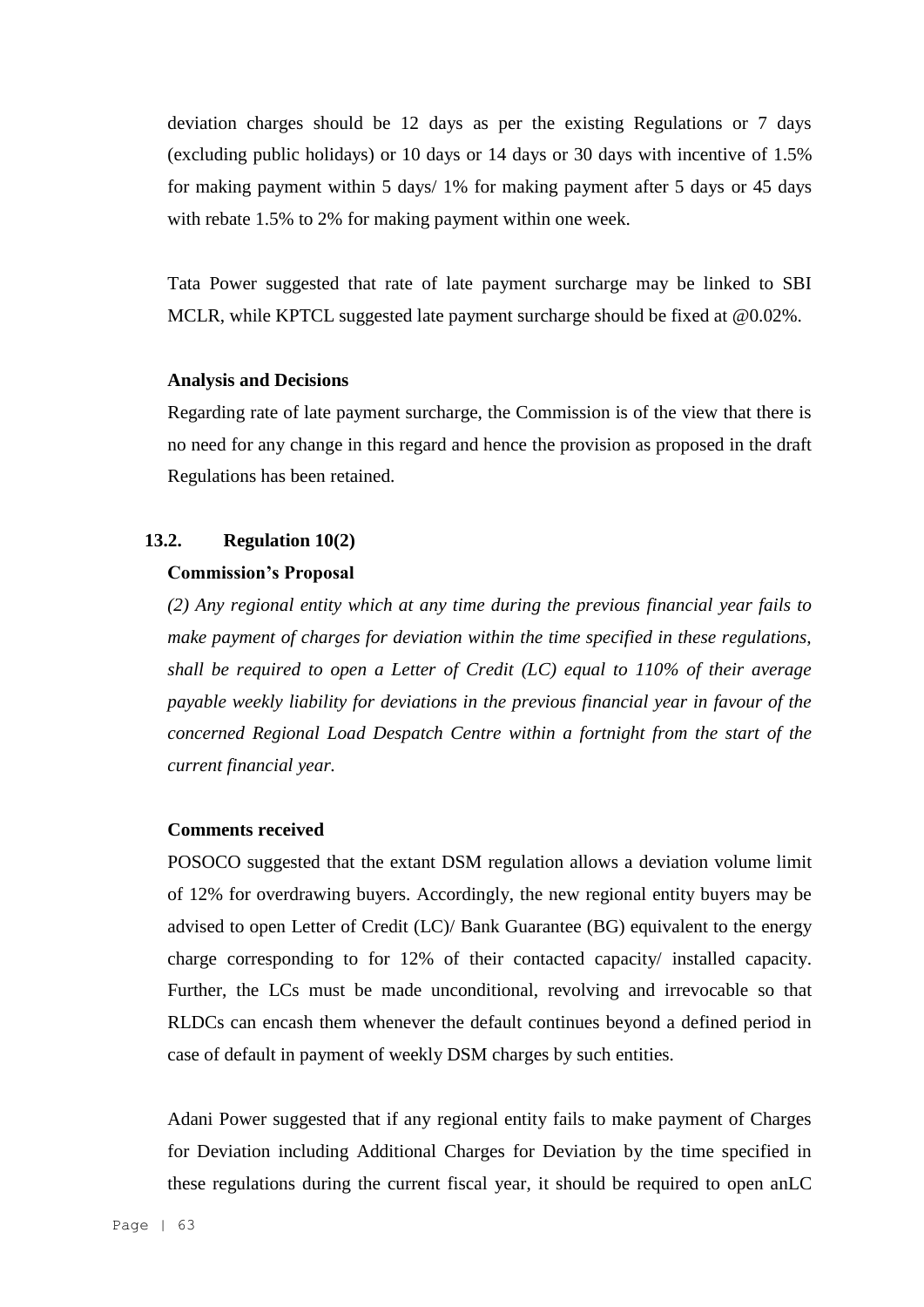equal to 110% of weekly outstanding liability in favour of RLDC within a fortnight from the due date of payment.

SLDC (Gujarat) suggested that LC should be equal to 200% of their average payable weekly liability for deviations in the previous financial year because the LC amount may not be sufficient in case of continuous default to make payment of charges for deviation within the time specified in these regulations.

### **Analysis and Decisions**

The Commission is of the view that the provision is adequate and takes care of the deterrence sought to be enforced in payment of DSM charges by the entities liable to pay such charges. Hence, no change is warranted in this clause.

# **13.3. Regulation 10(3)**

### **Commission's Proposal**

*(3) In case of failure to pay into the Deviation and Ancillary Service Pool Account within 7 (seven) days from the date of issue of statement of charges for deviation, the Regional Load Despatch Centre shall be entitled to encash the LC of the concerned regional entity to the extent of the default and the concerned regional entity shall recoup the LC amount within 3 days.*

### **Comments received**

SLDC (Gujarat) suggested to continue the Regulation 10 (5) of (Deviation Settlement Mechanism and related matters) Regulations, 2014 w.r.t. proposed 10 (3) regulation.

### **Analysis and Decisions**

The Commission is of the view that the provision is adequate and takes care of the deterrence sought to be enforced in payment of DSM charges by the entities liable to pay such charges. Hence, no change is warranted in this clause.

### **13.4. Other suggestions**

There were some suggestions from the stakeholders which were not specific to any Regulationof the Draft Regulations. However, the Commission has studied these comments also and has provided its analysis and Decisions on the same.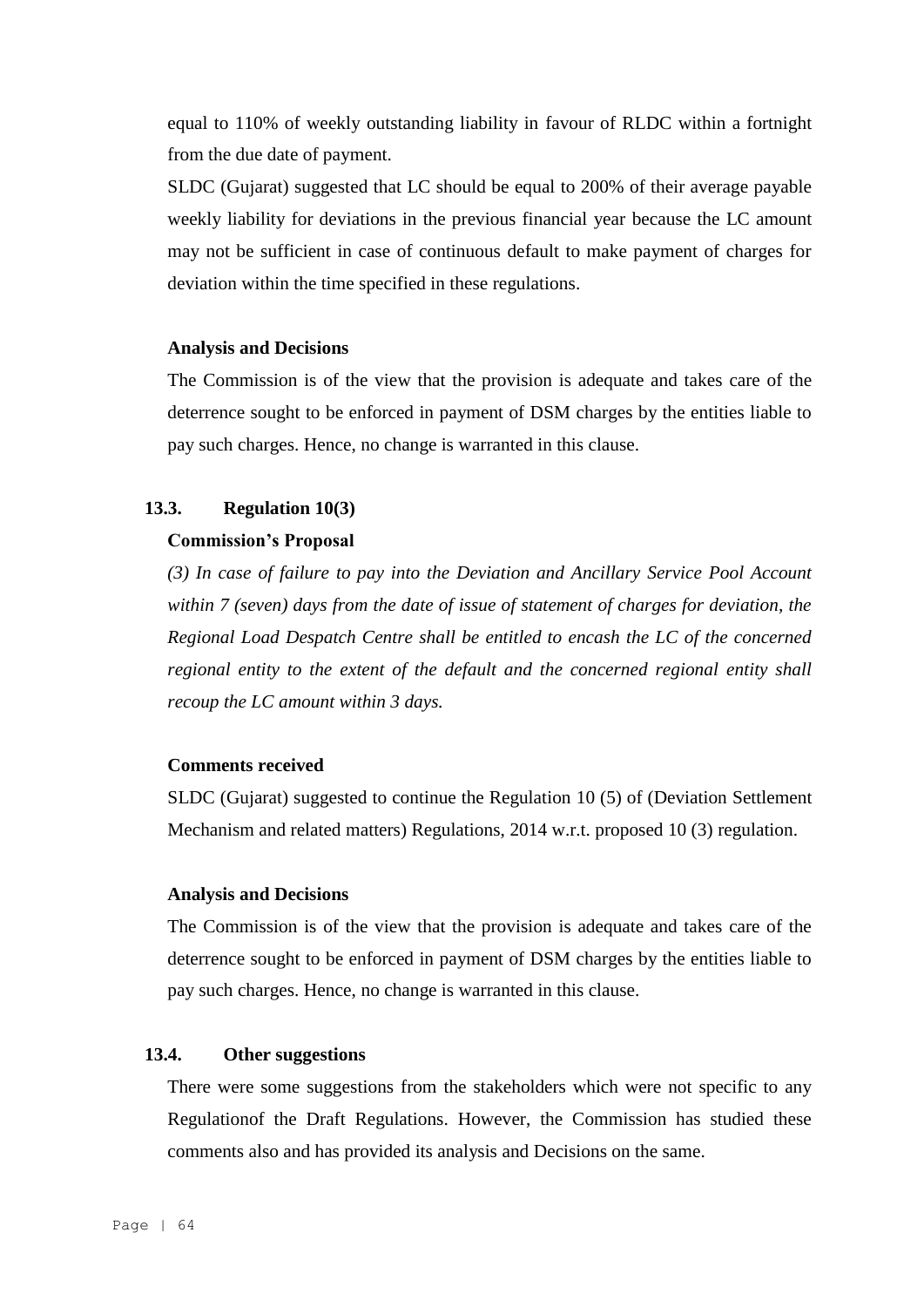# **1) Suggestion 1:**

Tata Power suggested to:

- a. allow Discoms to be DR providers and to compensate the Discoms for this service at AS charges.
- b. reduce the timelines for real time market, so that entities may trade and correct their positions at real time.
- c. SERCs may also be asked to notify Deviation Settlement Regulations which are consistent with the CERC DSM Regulations and CERC Ancillary Service Regulations.
- d. the Hon'ble Commission may also notify Regulations related to creation of Spinning Reserves in the system.
- e. right to withhold the payment in case of dispute.

# **Analysis and Decision**

The Commission is of the view that these suggestions are beyond the scope of the DSM Regulations.

# **2) Suggestion 2:**

Tata Power suggested that energy supplied by from RE generators eligible for RPO/ HPO under SRAS-Up and TRAS-Up, should get accounted for RPO & HPO of the concerned DISCOM which is overdrawing the power.

# **Analysis and Decision**

The Commission is of the view that these suggestions are beyond the scope of the DSM Regulations.

### **3) Suggestion 3:**

Mr Asit Singh suggested that till the Intra-state SRAS/TRAS is implemented in the States, differential/controlled/regulated payment for over injection/ under drawl can be considered with strict volume limits to avail the reserves from states/ sellers for which they have margins and to avoid the inherent deficit Load Generation Balance.

### **Analysis and Decision**

The Commission would like to reiterate that DSM mechanism cannot be used to meet the reserves requirement. The Commission has already detailed out the road map for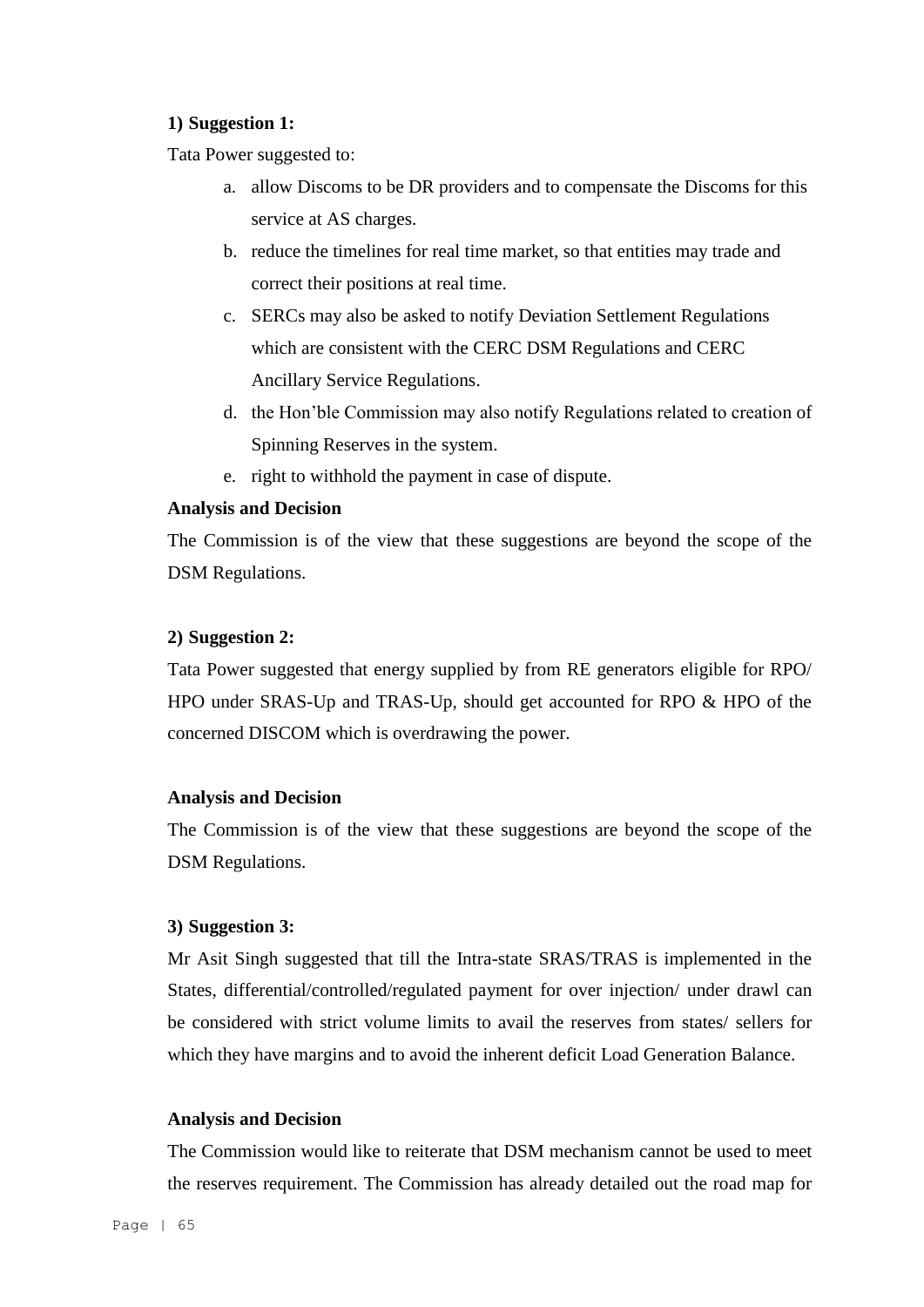reservesand States are expected to take steps with or without a formal regulation to maintain reserves.

### **4) Suggestion 4:**

Enel Green Power has stated that the current restriction of allowing only 16 revisions per day as per IEGC to RE generators should be removed and suitable amendments may be introduced in IEGC.

### **Analysis and Decision**

The Commission is of the view that this suggestion is beyond the scope of the DSM Regulations.

#### **5) Suggestion 5:**

Greenko Group suggested that towards the RPO compliance obligation of the buyers with respect to schedule, deviations by all wind and solar generators which are regional entities should first be netted off for the entire pool on a monthly basis and any remaining shortfall in renewable energy generation must be balanced through purchase of equivalent solar and non-solar Renewable Energy Certificates (RECs), as the case may be, by NLDC by utilising funds from the Pool Account.

IEX suggested that this mechanism is necessary to enable claiming of RPO on the basis of schedule energy.

### **Analysis and Decision**

The Commission feels that RPO compliance is the obligation of the buying entities. Going forward, it is expected that the obligated entities and the concerned SERCs shall evolve mechanism to account for RPO compliance in cases where payment is made based on scheduled energy.

#### **6) Suggestion 6:**

HPPC suggested that definition of "Time block" should not be altered to implement time block of 5 minutes from the existing 15 minutes. This is because the SRAS provider mentioned in the draft Ancillary Regulation, becomes operational after 30 seconds and sustains up to 15 minutes. Hence, 5 minutes time block would require the generators to have a very high ramp rate (MW/Min) which is not feasible at present.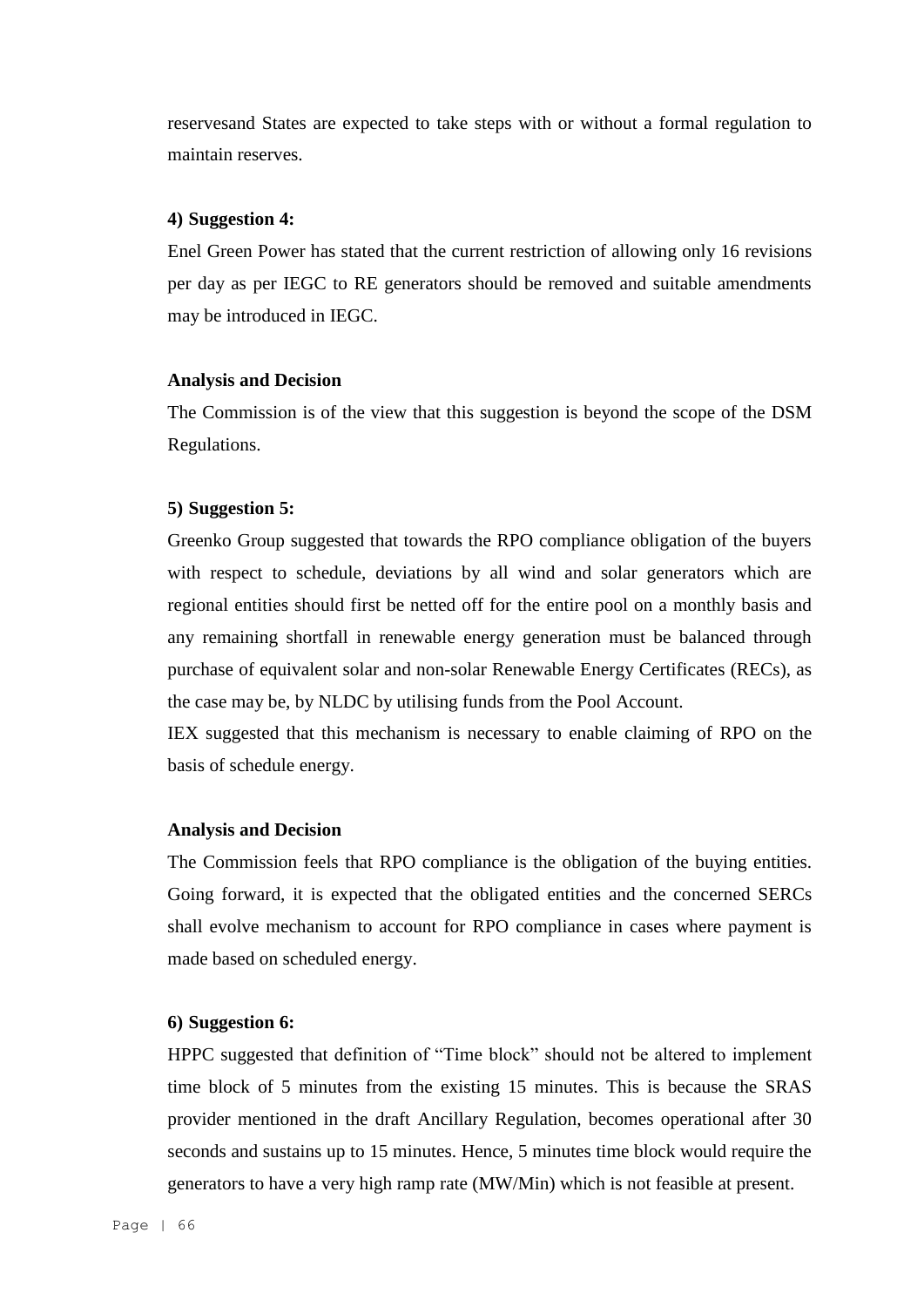### **Analysis and Decision**

This suggestion of the stakeholder is beyond the scope of these Regulations.

### **7) Suggestion 7:**

Kreat Energy and MSEDCL suggested that deviation settlement mechanism linked with frequency is a must for grid stability. MSPGCL suggested that it is too early for payment to be delinked from frequency as AS market is not mature enough. MSEDCL suggested that regional entities shall be benefitted for maintaining grid frequency in real time operations which inturn would encourage regional entities to ensure grid frequency within the desired band at all times. On the other hand, Prayas termed the effort to move to a centralised mode of frequency regulation through Ancillary Services rather than continuing with the existing decentralised frequency linked DSM framework, as a necessary and logical move going ahead.

Nabha Power suggested that before the Regulations are notified, the Commission must mandate GPS based metering for accounting of energy for all LDCs to ensure accurate computing of Deviations and elimination of prevalent meter drift errors.

#### **Analysis and Decision**

In the Explanatory Memorandum to the draft Regulations, the Commission has clearly indicated the reasons for delinking of the DSM from frequency. The reasons provided are indicated below:

- 1) In the absence of large frequency excursions as at present, there hardly remains any scope for frequency linked price arbitrage. Therefore, the system frequency is no longer an indicator of generation being short or surplus, and there exists no longer any link between the system marginal price and frequency.
- 2) Introduction of ancillary services has made linkage of DSM rate to frequency redundant. In fact, co-existence of ancillary services and frequency linked DSM could be counter-productive. Ancillary services are deployed centrally by the system operator to restore and maintain system frequency closer to 50 Hz. On the other hand, the frequency linked DSM rate is a decentralised tool of controlling frequency. Existence of both centralised mode of frequency regulation through Ancillary Services and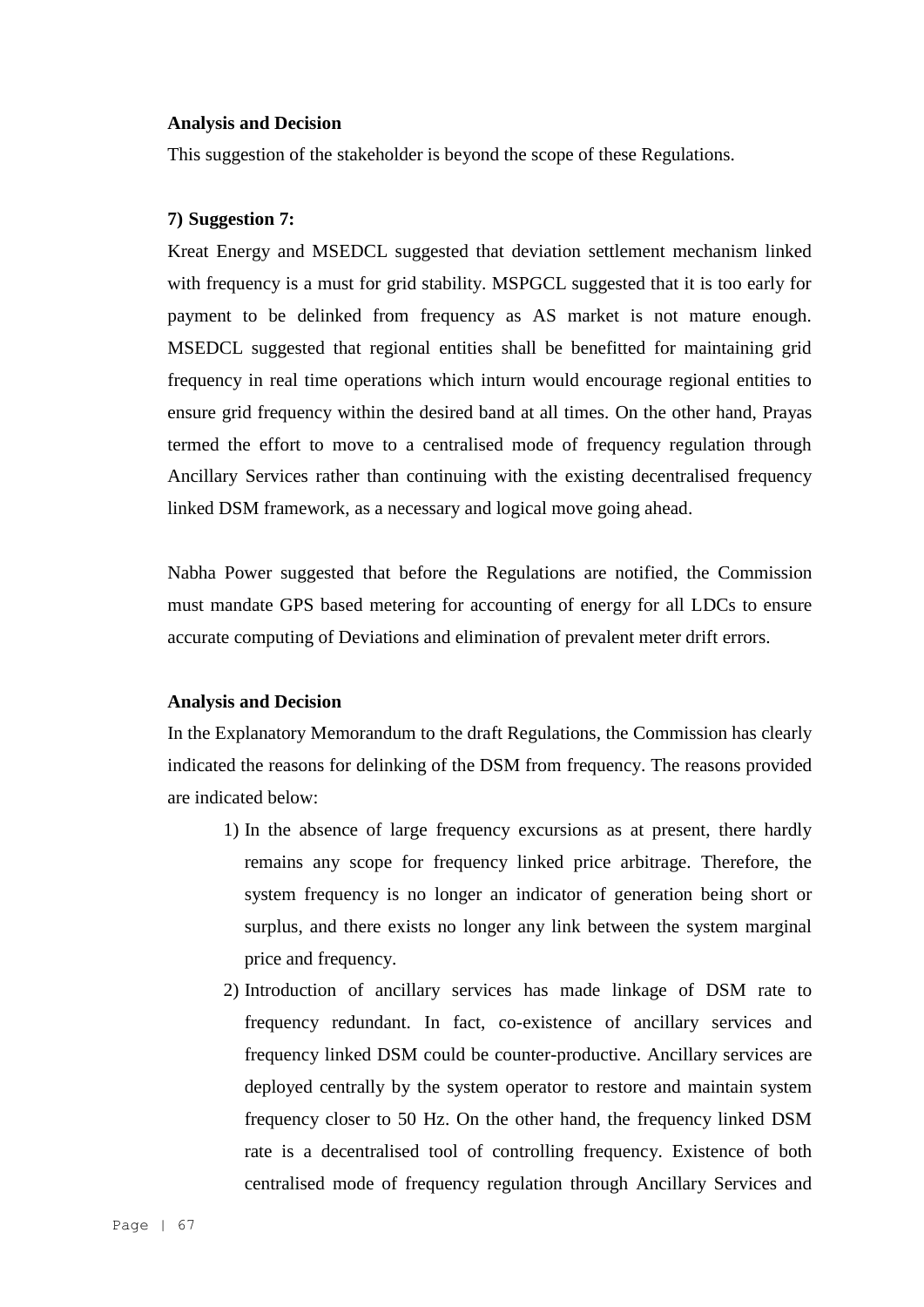decentralised mode of controlling frequency through frequency linked DSM could lead to avoidable conflict in system operation.

3) Another fallout of linkage of frequency to DSM rate is the perverse tendency of the Discoms to deviate from the schedule, especially during high frequency conditions. In view of the prevailing stability in grid operation and frequency and consequent DSM rate being predictable, the drawee entities can choose to deviate during high frequency hours as DSM rates are low or zero at those times.

In view of the above, the Commission does not find any cause of concern for delinking of DSM with frequency.

As regards the suggestion of energy accounting based GPS based meters, the Commission would like to emphasise that it would be an added advantage as it would decrease the efforts in data collection and compilation. However, energy accounting is not dependent on the implementation of GPS based metering system.

### **8) Suggestion 8:**

Some stakeholders suggested that the DSM Charges for co-generation should be same, as applicable to a generating station based on municipal solid waste. It was also suggested that proposed DSM Charges are impractical for small sellers such as captive generators, co-generators, and other generators selling surplus power to the grid as per open access regulations. For example, a small generator, exporting surplus power up to 25 MW to the grid, for them 2% deviation from schedule is merely 500 KW (maximum). Such small deviation, which could be due to various operational / technical constraints, meter related issues etc. will not affect grid stability significantly. Thus, for such small generators deviation up to 1 MW or 20% from the schedule, whichever is higher, with zero Charges for Deviation should be allowed.

### **Analysis and Decision:**

The Commission would like to reiterate that the grid connected entities are expected to follow their schedule. Seen from an individual buyer or seller point of view, the size of deviation might appear small, but from the system point of view the deviations could assume larger proportion if several such small buyers and sellers start resorting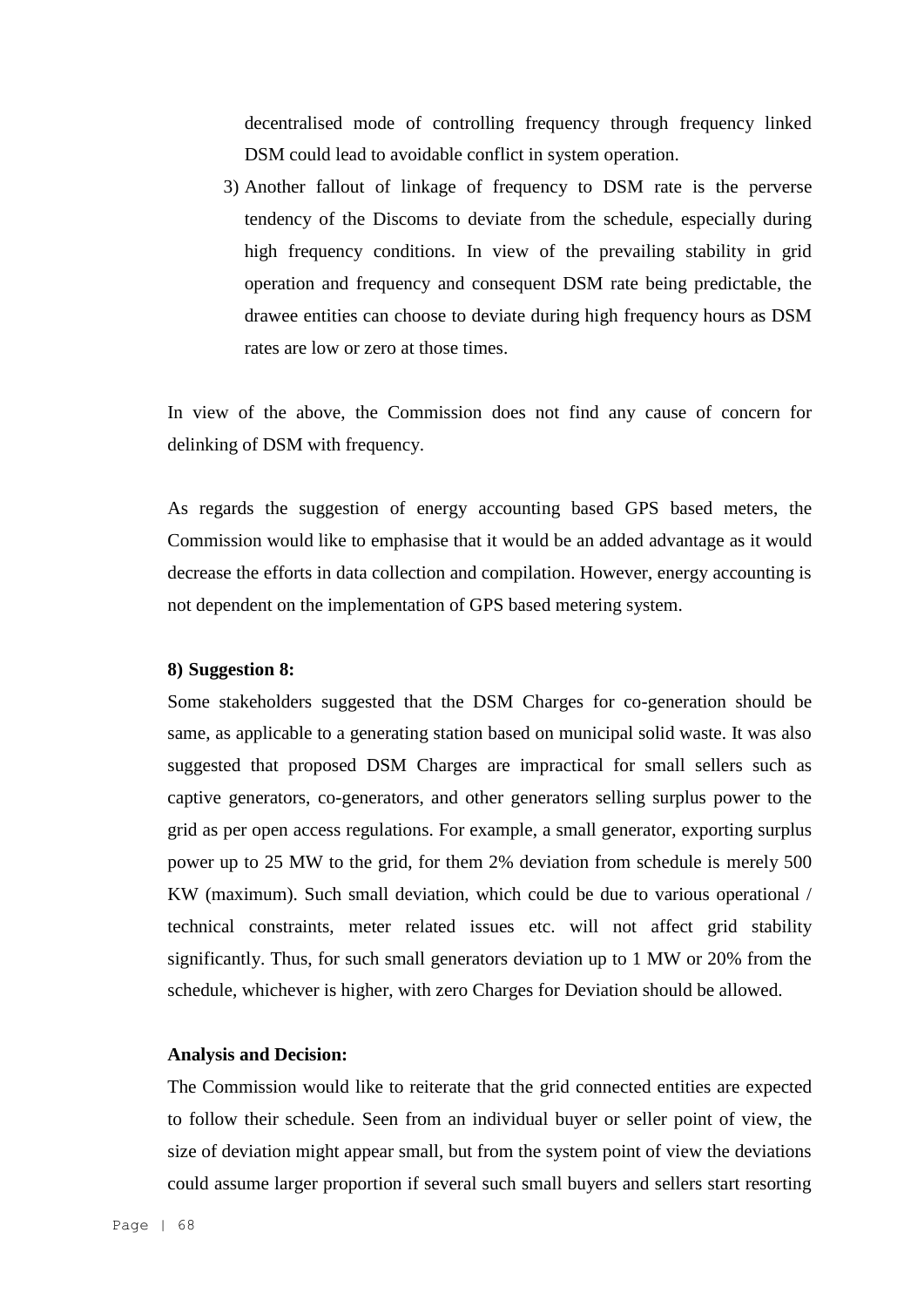to deviation. As such, the Commission is not inclined to consider this suggestion.

### **Suggestions from POSOCO:**

### **9) Suggestion 9:**

Implementation of Scheduling, Accounting, Metering and Settlement of Transactions (SAMAST) in Electricity in the States has been taken up by the Technical Committee of the Forum of Regulators. Delinking of DSM from frequency, being proposed in the draft Regulations, would lead to confusion and further delays in implementation for intra-state ABT.

#### **Analysis and Decision**

Regulation making is an evolving process, and the Commission hopes the Forum of Regulators and its Committees would take note of the developments at the Centre and formulate a complementary AS and DSM framework for the States.

#### 10) **Suggestion 10:**

For the past few years, on an average, Ancillary Service 'Down' is given for 33-– 45 time-blocks in a day. Therefore, there would be complex issues with pricing of deviation linked with Ancillary Services despatch as in some time blocks in a day when Ancillary Service "Up" may not be required to be deployed or only "Down" may have been deployed. Further, it would be limited to a particular set of generators which would not represent the true marginal cost.

#### **Analysis and Decision**

The Commission would like to clarify that the new Ancillary Service framework has opened the door for all types of resources, including for energy storage and demand response. As such, the argument that the AS would be limited to a particular set of generators is not correct. All ancillary services deployed will have to accounted and paid for/to. Accordingly, the Commission does not envisage any problem in linking DSM price to AS price. In any case, the DSM Regulations 2022 have already provided for a transition period before the DSM price is linked to AS price and it is expected that NLDC as the nodal agency would take necessary steps to resolve implementation challenges if any.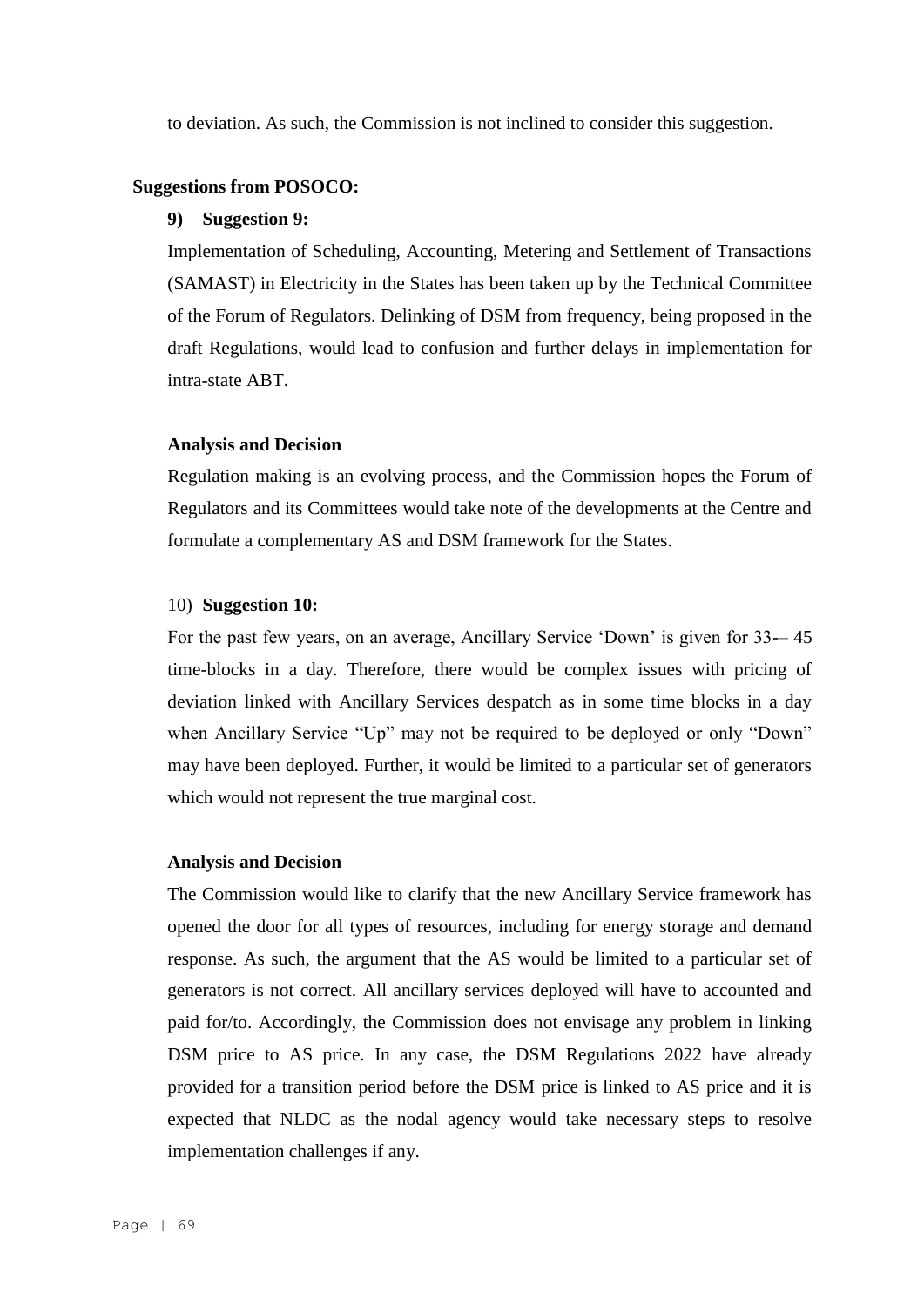### 11) **Suggestion 11:**

In the short-term markets such as day-ahead and real time, bids don't factor in the ramping constraints as it is assumed that it would be implicitly factored by the bidding entity. It has been observed that due to non-clearing of short-term trades in day-ahead and real time markets, there is excessive leaning on the grid by the entities. It results in sudden change in schedules leading to huge deviations of grid entities. Hence, factoring of ramping constraints in the short-term market bidding along with focus on ramping reserves needs to be there. These drawbacks have to be removed through provisions in the Grid Code with respect to scheduling. Delinking the frequency component in DSM without adequate provisions in the former would create insecure conditions.

#### **Analysis and Decision**

While the Commission appreciates the need for a framework to take care of the ramping constraints, it is difficult to comprehend how linkage of DSM charge to frequency would help address this problem, especially when the message that DSM is not a trading platform is loud and clear. Whether in the short-term market or in the scheduling framework under long-term or medium-term contracts, the generator has to give schedule based on its ramping capability and failure to adhere to schedule due to the ramping constraints which it could not anticipate, would make it liable for payment of DSM charges. Nonetheless, the Commission is already engaged in finalising the revised Grid Code and would address the issues regarding ramping capability while underscoring the need for honouring the same.

### 12) **Suggestion 12:**

For the period of January2020 - October2021, in around 9.7 % of time blocks, frequency remained above 50.05 Hz. There are even some days when more than 45 % of the time, frequency remained above 50.05 Hz. There could be aspects of gaming involved too if the deviation charge for over-injection/under drawal would be made zero. In the absence of any price signal linked with frequency and in the scenario of shortfall in procurement of 'Down' Ancillary services by Nodal Agency, it would be detrimental to grid security. Further, zero deviation charge payable for under-drawals would lead to a sharp increase in Renewable Energy curtailment from commercial considerations alone rather than technical reason. Hence, deviation in any direction by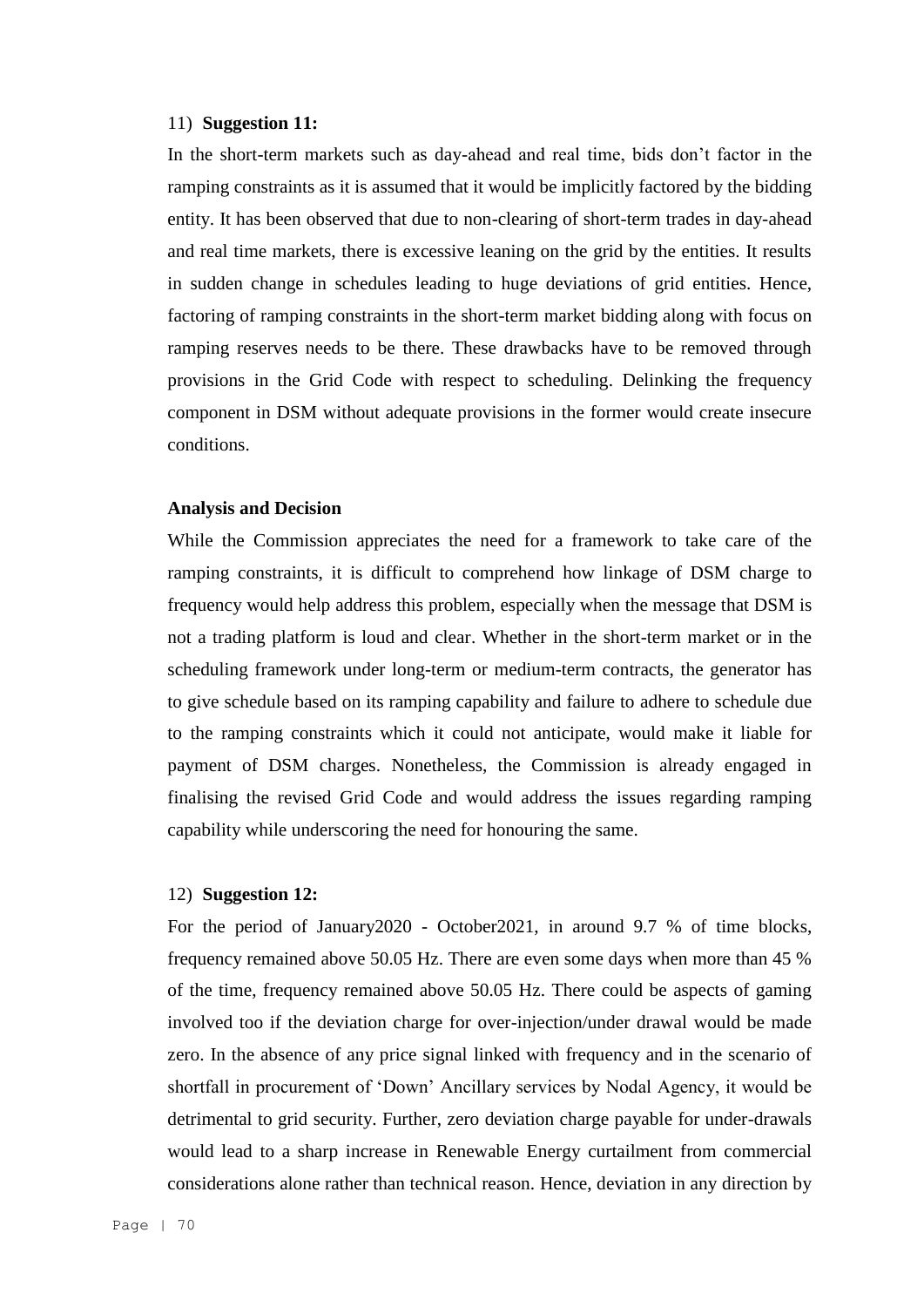all grid entities must be priced at all times in the interest of grid security. Any Under Drawal/ Over Injection above 50.10 Hz and for Over Drawal/ Under-Injection below 49.90 Hz, additional charges for deviation would need to be considered.

#### **Analysis and Decision**

The Commission would once again like to reiterate that frequency management is the responsibility of the system operator and going forward, the Commission would expect the NLDC/RLDC to estimate the requirement for, and procure the ancillary services in advance which it can deploy to maintain frequency close to 50 Hz. As regards the suggestion of compensation for over injection and under drawal, the Commission has already addressed this issue in the final Regulations.

### 13) **Suggestion 13:**

As per CERC Order in Petition 142/MP/2012, RLDCs may invoke Regulation 25A of Open Access Regulations and deny open access to such entities whenever they wilfully and persistently default in payment of regulatory charges including DSM charges. As per the said Order such default trigger date is defined as 90 days from the due date of payment. Consequently, the defaulting regional entities are taking advantage of the 90 days default trigger date provision for initiating the regulatory measures by RLDCs and wilfully delaying in payment of weekly DSM charges to 30- 40 days. Thus, by making payments after 30-40 days, these entities are avoiding to get regulated by RLDCs and continuing with the same cycle for each weekly DSM account. Further, RLDC can invoke this clause (25A of Open Access Regulations) only to stop STOA transactions and not the LTA & MTOA transactions. It may be appreciated that the amount of weekly deviation charges is very less when compared with the payable generation and transmission charges. Accordingly, to address this issue of persistent delay/default in DSM charge payment, it is suggested that if any regional entity defaults the DSM payments for a long period (i.e. beyond 30 days), RLDCs shall curtail/ restrict their schedules (LTA/ MTOA/ STOA) in a graded fashion say 25% restriction for first week of default, followed by 50% the next week and so on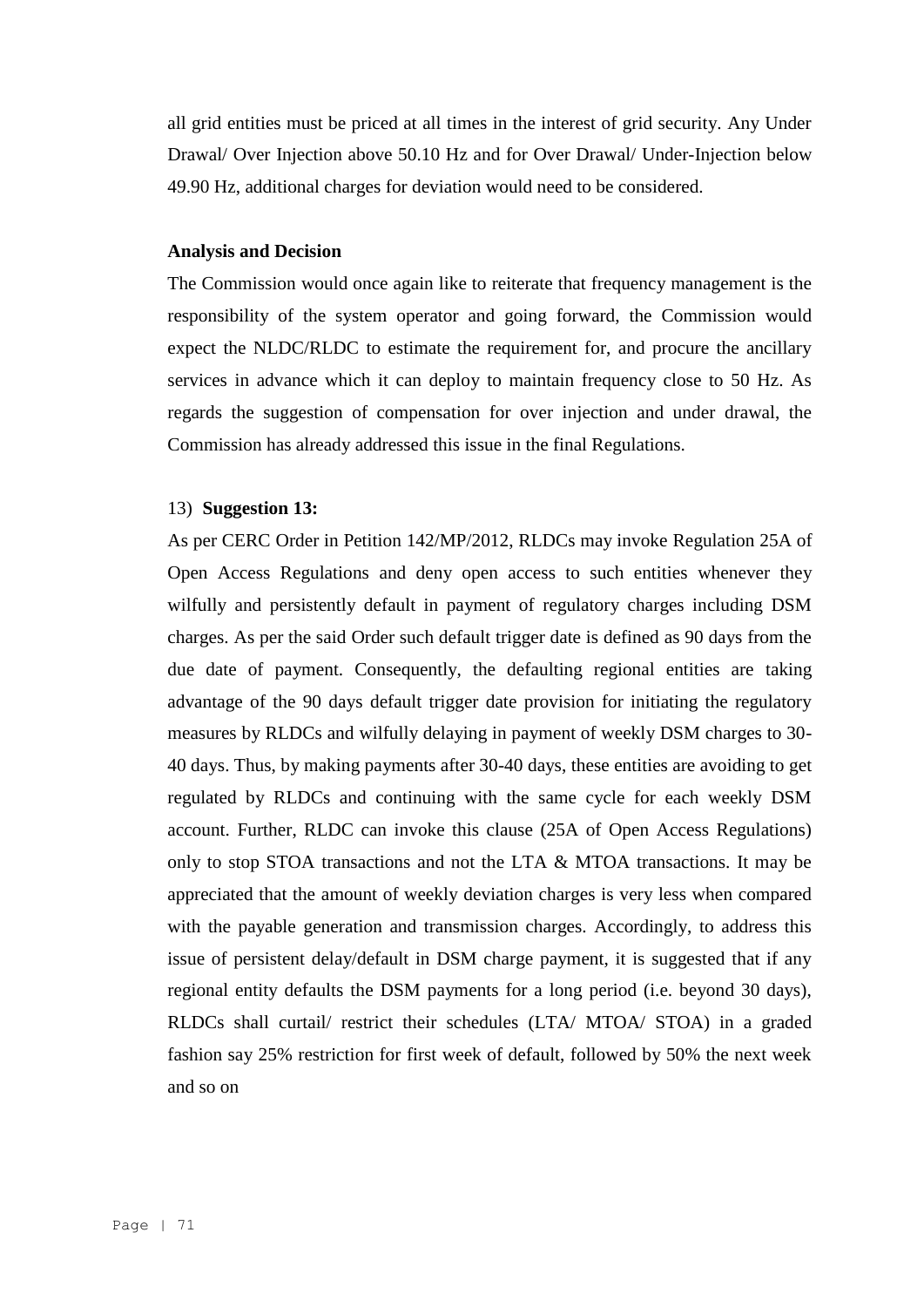### **Analysis and Decision**

The Commission appreciates the concern of POSOCO in this context but is of the view that the suggestion of curtailment of schedules is beyond the scope of the DSM Regulations.

### 14) **Suggestion 14:**

Deterministic imbalances, such as schedule leaps at hourly boundaries in Indian case, could be efficiently targeted by passive balancing. In India, there is need for hybrid approach of distributed passive balancing (through frequency linked DSM) as back-up to integrated active balancing by LDCs.

### **Analysis and Decision**

The Commission would like to reiterate that the line of demarcation between passive balancing to help the grid and the deliberate imbalance causation driven by commercial considerations to earn through frequency-linked-DSM, is very thin, as has been highlighted in the preceding paras (reference Reports on the Grid Disturbance on 30th July 2012 and Grid Disturbance on 31st July 2012).

Through the new DSM framework, the Commission expects the same set of generators and discoms who were purportedly providing 'passive balancing' to provide active balancing through participation in SRAS and TRAS, under scheduled transactions and not through unscheduled interchange. Nonetheless, the Commission has already made suitable provisions in the final Regulations about compensation for over injection and under drawal, which could also be seen as an avenue for passive balancing by the entities in a limited way.

#### 15) **Suggestion 15:**

The respective distribution licensees need to publish yearly adequacy statement of generation (basket of resources) & transmission on a rolling basis. These statements need to consider reasonable margins for generation and transmission to take care of the contingencies. The determination of resource adequacy guidelines for each region is important including LoLP (Loss of Load Probability), VoLL (Value of Lost Load) and Optimal Reserve Margin. These provisions need to be strengthened through the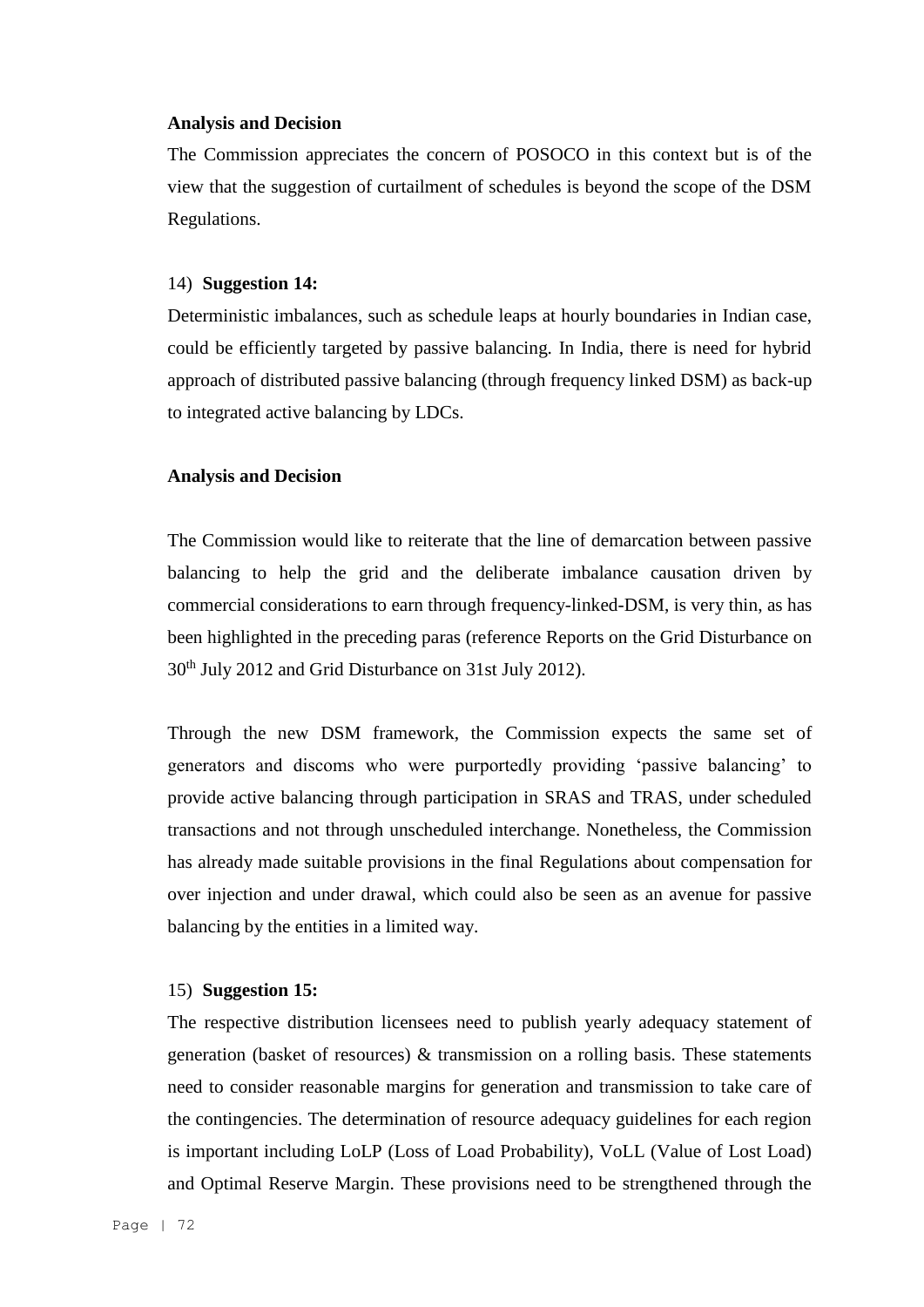National Electricity Policy and the Indian Electricity Grid Code and implementation enforced through the SERCs.

## **Analysis and Decision**

The suggestions of POSOCO are beyond the scope of the present Regulations. However, the Commission appreciates the suggestions and would take up the suggestions during the revamping of the Grid Code.

## 16) **Suggestion 16:**

In accordance with the stipulations in Clause 5.3 of the IEGC regarding demand estimation, each SLDC has to prepare the block wise daily forecast of demand on day-ahead basis by 1500 hrs of current day for next day taking into account various factors such as historical data, weather forecast data, outage plan of units / transmission elements, etc. Each state control area may also give block-wise reserves quantum. This provision is required to be given in the regulations for enforcement and compliance. Robust forecasting would be key for activation and deployment of reserves to tackle the deviations, by the system operators.

### **Analysis and decision**

The suggestions of POSOCO are beyond the scope of the present Regulations. Demand forecasting is important for the load serving entities. It not only helps these entities in optimal contracting of resources but also helps them manage their schedule. These aspects would be suitably addressed while revamping the Grid Code.

## 17) **Suggestion 17:**

DSM, per-se, does not balance the system; it is simply an ex-post mechanism for defraying the costs of balancing and at the same time incentivizing good contracting and portfolio management behaviour on the part of grid entities. Therefore, deviation (as physical 'real time' manifestation in grid having impact on grid security and reliability) and settlement (commercial impact of deviation whether helping the grid or otherwise with incentive/disincentive) are two different yet complementary aspects. DSM has been recognized an integral part of Grid Code and hence, any change in fundamentals of DSM would necessitate amendment in the Grid Code a-priori.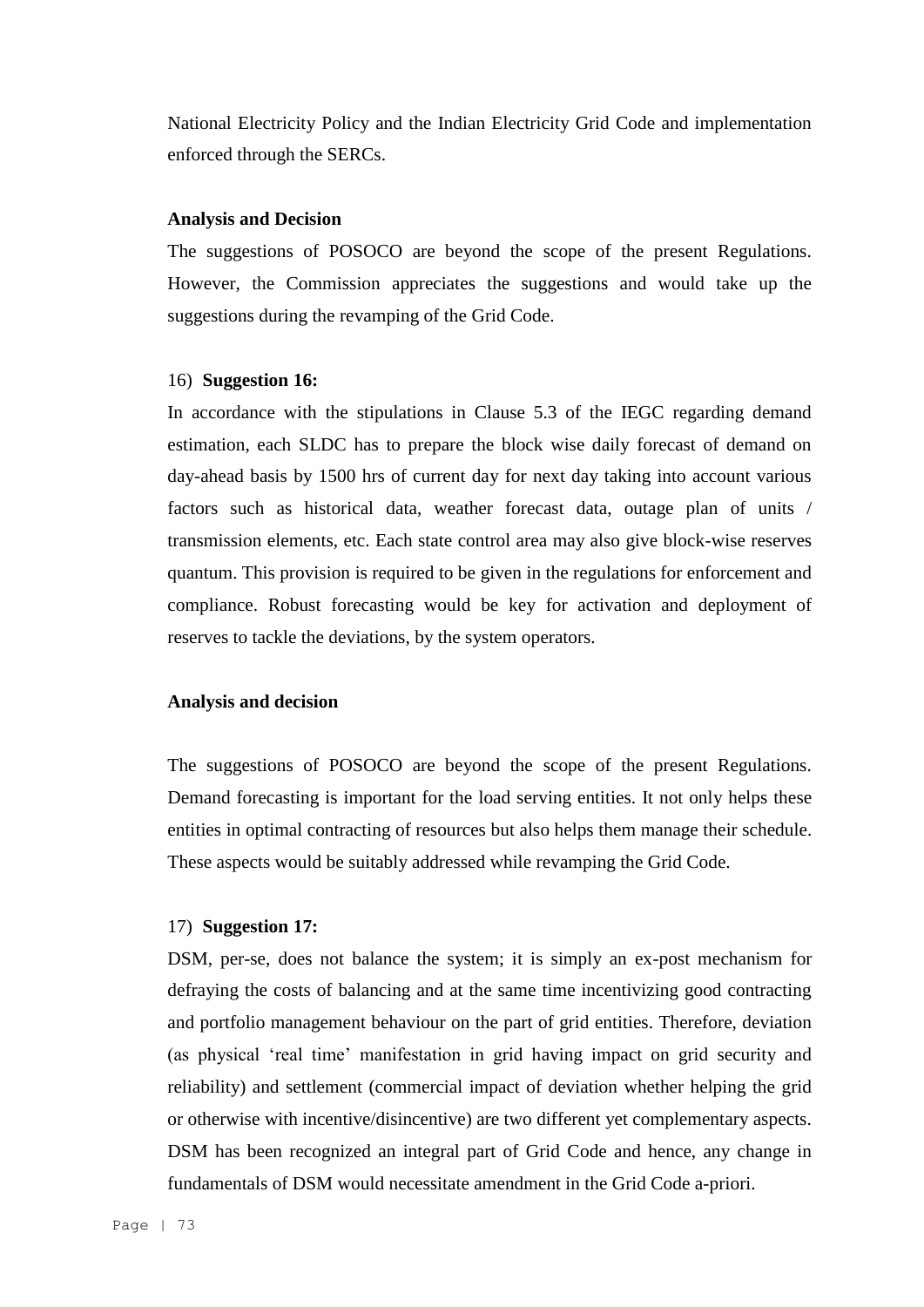#### **Analysis and Decision**

The Commission appreciates the statement that 'DSM does not balance the system'. In fact, it is this message that the Commission has been trying to convey through the new DSM framework. This statement also belies the assertion of DSM being a passive balancing mechanism. As regards the linkage of DSM with Grid Code, the Commission would like to clarify that DSM deals with 'deviation' from 'schedule' and schedule is governed by the provisions of the Grid Code.

#### 18) **Suggestion 18:**

Frequency is an inseparable component of deviation. The frequency control component, represents the value of the response and underlying reserves activation used to deliver the balancing energy necessary to offset unscheduled energy by individual entities. In addition to frequency control component, the deviation also consists of the energy component, representing the value of the energy included in the Inadvertent Interchange. Further, the third component i.e. the transmission component, representing the reliability value of the transmission congestion and which is in the form of energy price. Hence, world over, any deviation settlement mechanism would have to factor the three components of energy, reliability and frequency control for deviation handling (security) and formulating suitable commercial aspects.

It can be inferred that that there is a long journey ahead in terms of stabilization of frequency profile in line with international standards. It is a fact that there is improvement in power system operation (in terms of stable operation and frequency remaining within a close band) over the years with various regulatory interventions by Hon'ble Commission. Still, there are large frequency excursions experienced on daily basis with constraints in the demand and supply with frequency touching 49.50 Hz as recently as 07th October, 2021.

#### **Analysis and Decision**

The Commission finds it difficult to comprehend how frequency is an 'inseparable component' of deviation. Frequency is a reflection of load-generation balance and change in frequency is a consequence of deviation. As explained above, there could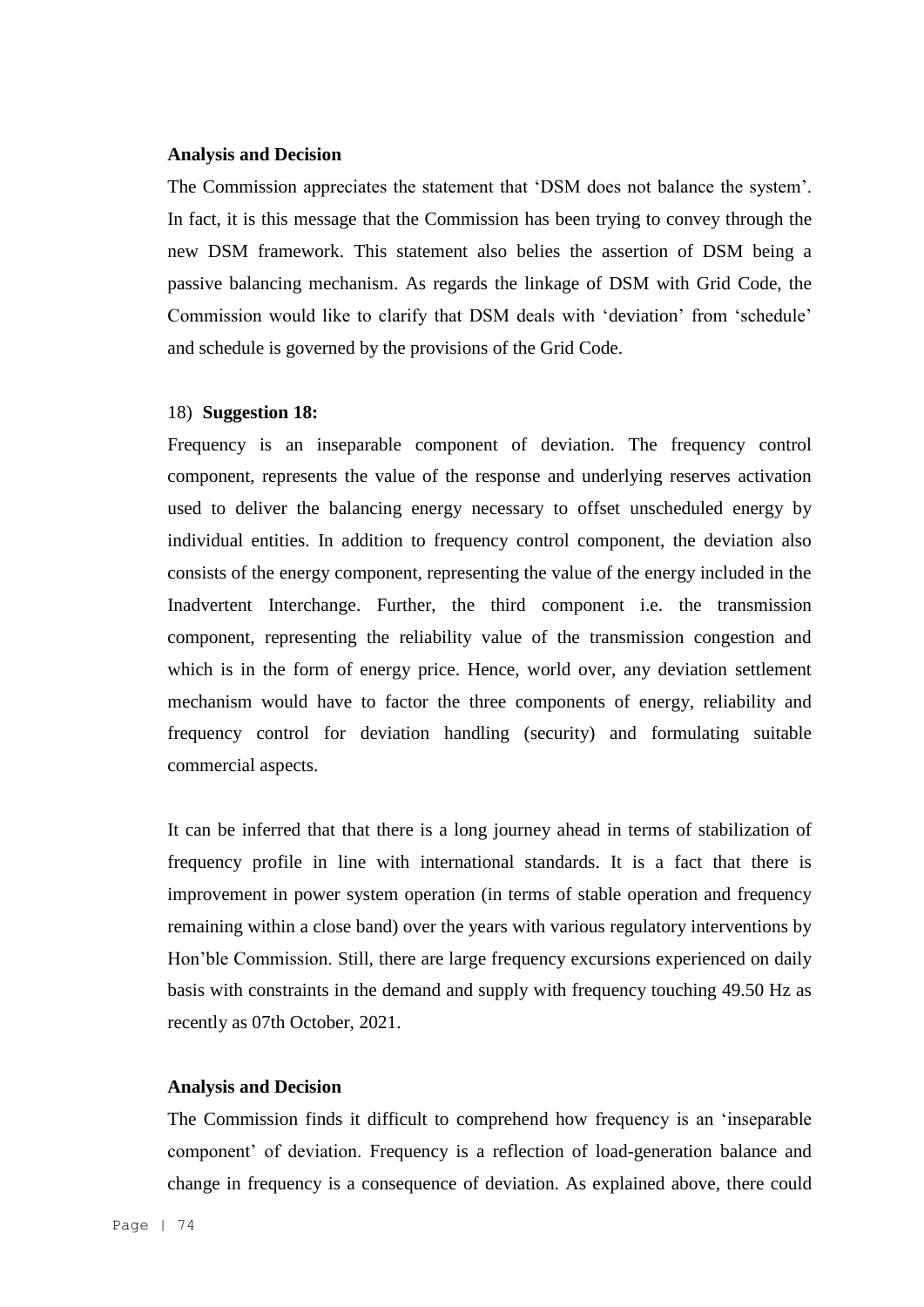be situations when the deviation occurs without affecting frequency. However, the Commission appreciates the assertion that a lot needs to be done to stabilise frequency profile and the new framework of AS and DSM and the upcoming revised Grid Code are all aimed at achieving stable frequency in the larger interest of grid security.

#### 19) **Suggestion 19:**

At an All India level, the RLDCs despatch typically 45% of the country's generation and so NLDC/RLDCs would need to spend amount in the range of  $\bar{\tau}$  2000-5000 crores annually. The DSM regulatory pool account must have sufficient funds to facilitate ancillary services despatch and the differential DSM rates would be needed to capture this aspect.

#### **Analysis and Decision**

The Commission believes, the DSM Regulations 2022 do address this aspect adequately. There are provisions for use of surplus in one region to meet the deficit in another region, followed by the provision of overall deficit to be made good by the RLDC fees and charges.

#### 20) **Suggestion 20:**

At present, SCED optimization is taking place after unit commitment has taken place based on requisitions by constituents. Formulation for Security Constrained Unit Commitment has been operational in offline mode since June 2020, and its results over an eight months period were shared in the SCED detailed feedback report submitted to Hon'ble Commission. The Expert Group constituted by the Central Commission to review Indian Electricity Grid Code also proposed that the Security Constrained Unit Commitment (SCUC) exercise may be carried out to facilitate reliability of supply to the regional entities/beneficiaries taking into account optimal cost, adequate reserves, ramping requirements factoring security constraints. In order to ensure availability of adequate secondary and tertiary reserves with sufficient ramping capability, there is a need to identify the generating unit for purpose of unit commitment at the national level on at least 3-day rolling basis. In addition to the above, subjects like more frequent declaration of variable charges, declaration of incremental heat rate curves, need for lower turn down level, mandate for reserves, national pool account, and optimization considering full transmission network have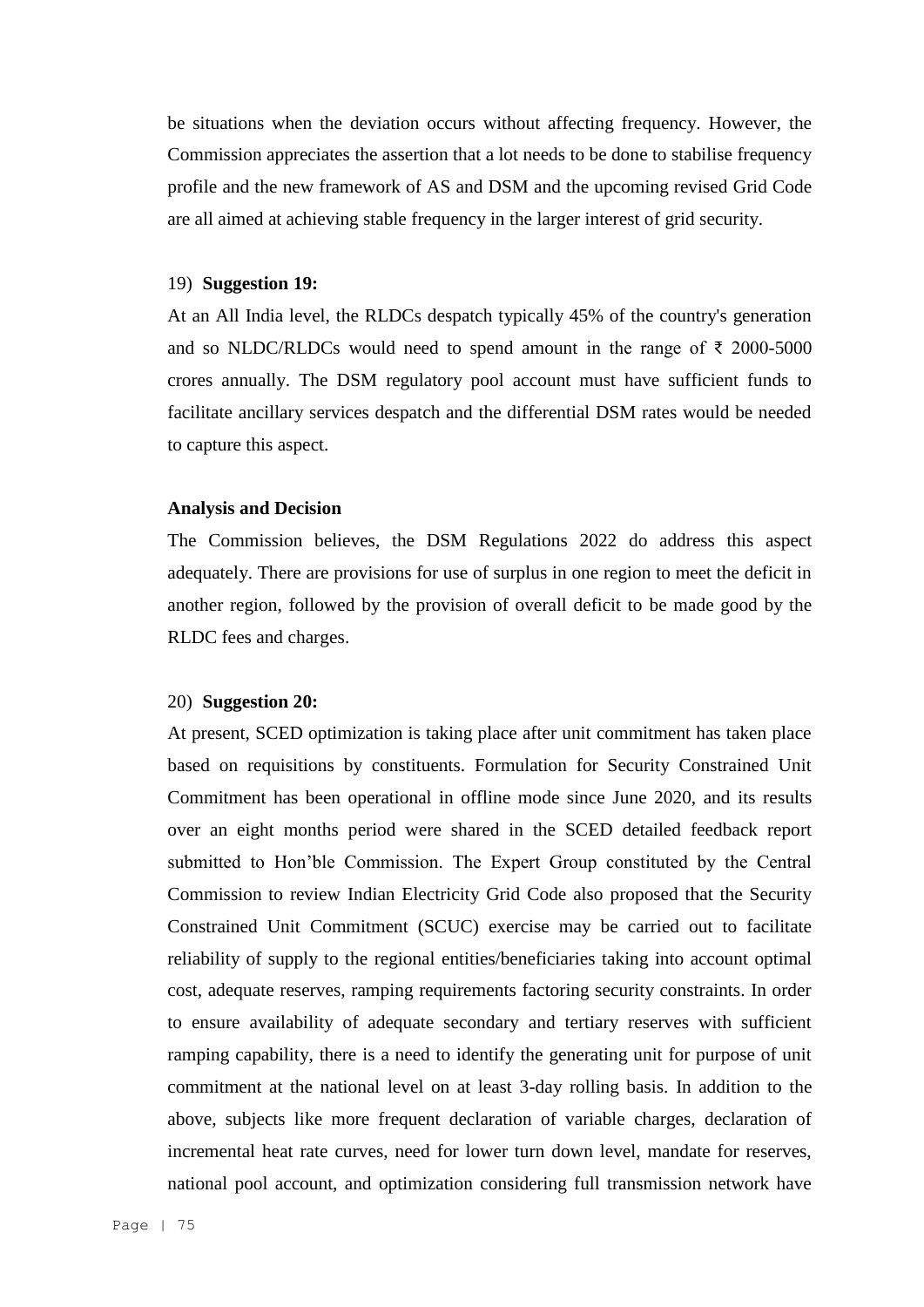been flagged in the Pilot on SCED detailed feedback report.

#### **Analysis and Decision**

The suggestions of POSOCO are beyond the scope of the DSM Regulations and would be taken up during the formulation of revised Grid Code and other relevant Regulations.

## 21) **Suggestion 21:**

Maintaining ACE within limits is an immediate requirement for grid security. Automatic control mechanisms like AGC at the interstate level can only work effectively if the States maintain ACE within reasonable limits. The culture of maintaining reserves also has to be adopted by every control area. There is a need for a paradigm change from monitoring of simple deviations to monitoring of "Area Control Error (ACE)".

#### **Analysis and Decision**

The suggestions of POSOCO are beyond the scope of the DSM Regulations and would be taken up during the formulation of the revised Grid Code and other relevant Regulations.

#### 22) **Suggestion 22:**

There is a need for putting in place the complete framework of Resource Adequacy, portfolio management and balancing through generation reserves as available in all developed systems worldwide before we de-link frequency from DSM.

### **Analysis and Decision**

The suggestions of POSOCO are beyond the scope of the DSM Regulations and would be taken up during the formulation of the revised Grid Code and other relevant Regulations.

### 23) **Suggestion 23:**

In order to facilitate the administration of the market trades, another essential requirement is the need for assessment of transfer capability State-wise in advance. Though some of the States have started declaring TTC/ATC, many States are yet to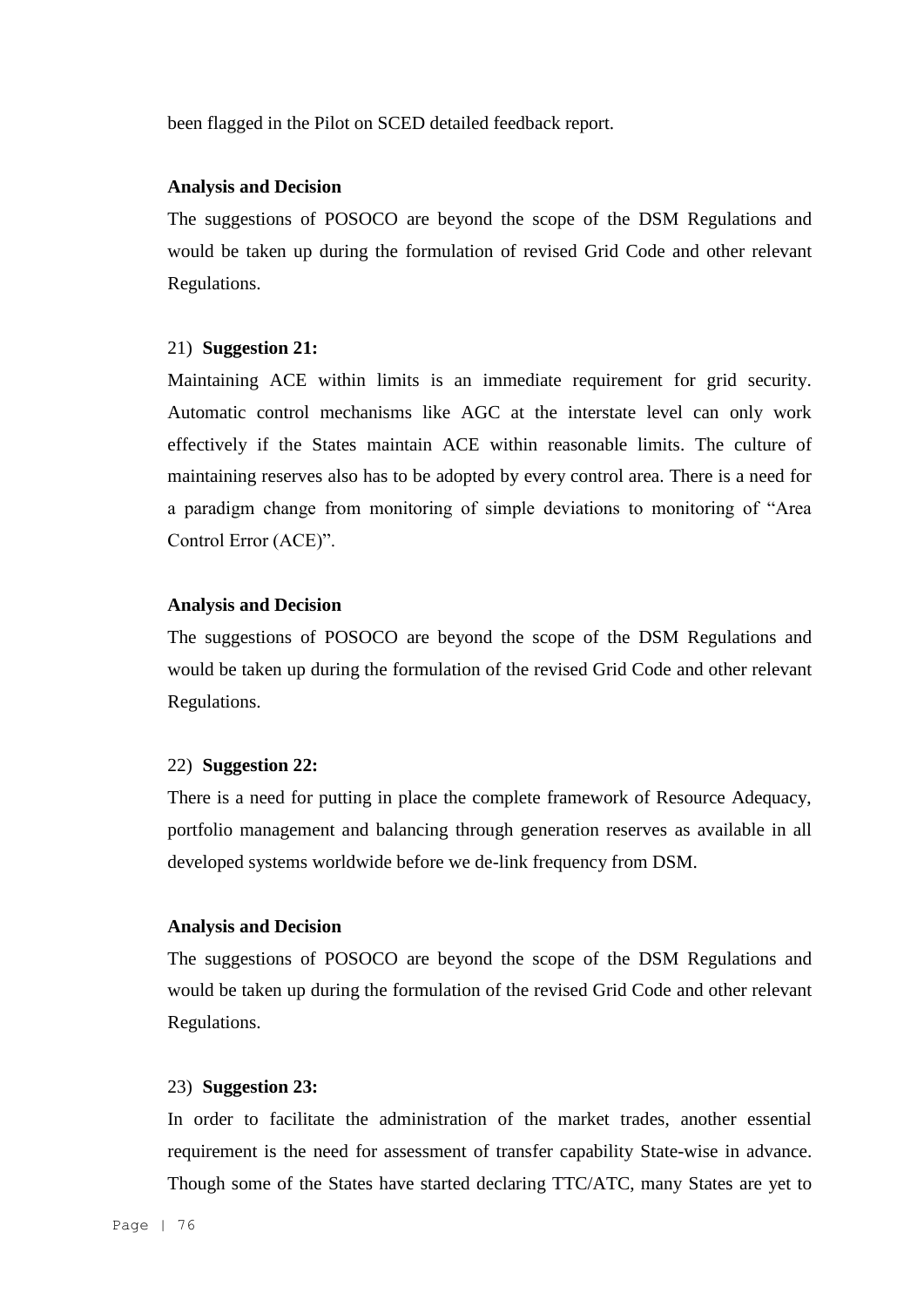start reporting these parameters. This would have to then translate to creation of more bid areas in the PX (with each state control area as a bid area). Only this would make the Area Control Prices more robust and factor network congestion.

#### **Analysis and Decision**

The suggestions of POSOCO are beyond the scope of the DSM Regulations.

## 24) **Suggestion 24:**

There are instances in the recent past wherein the States have procured upto 18 % of their demand through DAM and upto 10.9 % from RTM. Further, certain States had drawal schedule consisting of more than 40 % through DAM and upto 14.5 % from RTM. There is an urgent need to review the thresholds regarding relative proportion of energy procured in long-term and short-term markets including real time market. The dependence of the states on day ahead market and real time market as mode of last minute procurement poses a threat to grid security. Such high volumes would also lead to price volatility in the market. There is a pervasive grid security threat arising from inflexibility of contracts at the state level with over reliance on short term markets. There is a need for metrics such as resource adequacy for measuring portfolio management diligence of all market players.

## **Analysis and Decision**

While the suggestions of POSOCO are appreciated, they are beyond the scope of the DSM Regulations.

## 25) **Suggestion 25:**

Entities are resorting to imbalance as it is a risk-free option and payments are not required to be made before the delivery unlike other types of short-term contracts. The other challenge is pertaining to handling real time scenario which may be different from the anticipated scenario, while price discovery is in Power exchange. This may be either due to either load crash or any other unforeseen circumstances. The evaluation of DSM price vector based on the market prices would correctly evaluate the opportunity cost based on the expectations of buyers and sellers. This adequate compensation would help to extract the demand response and contribute positively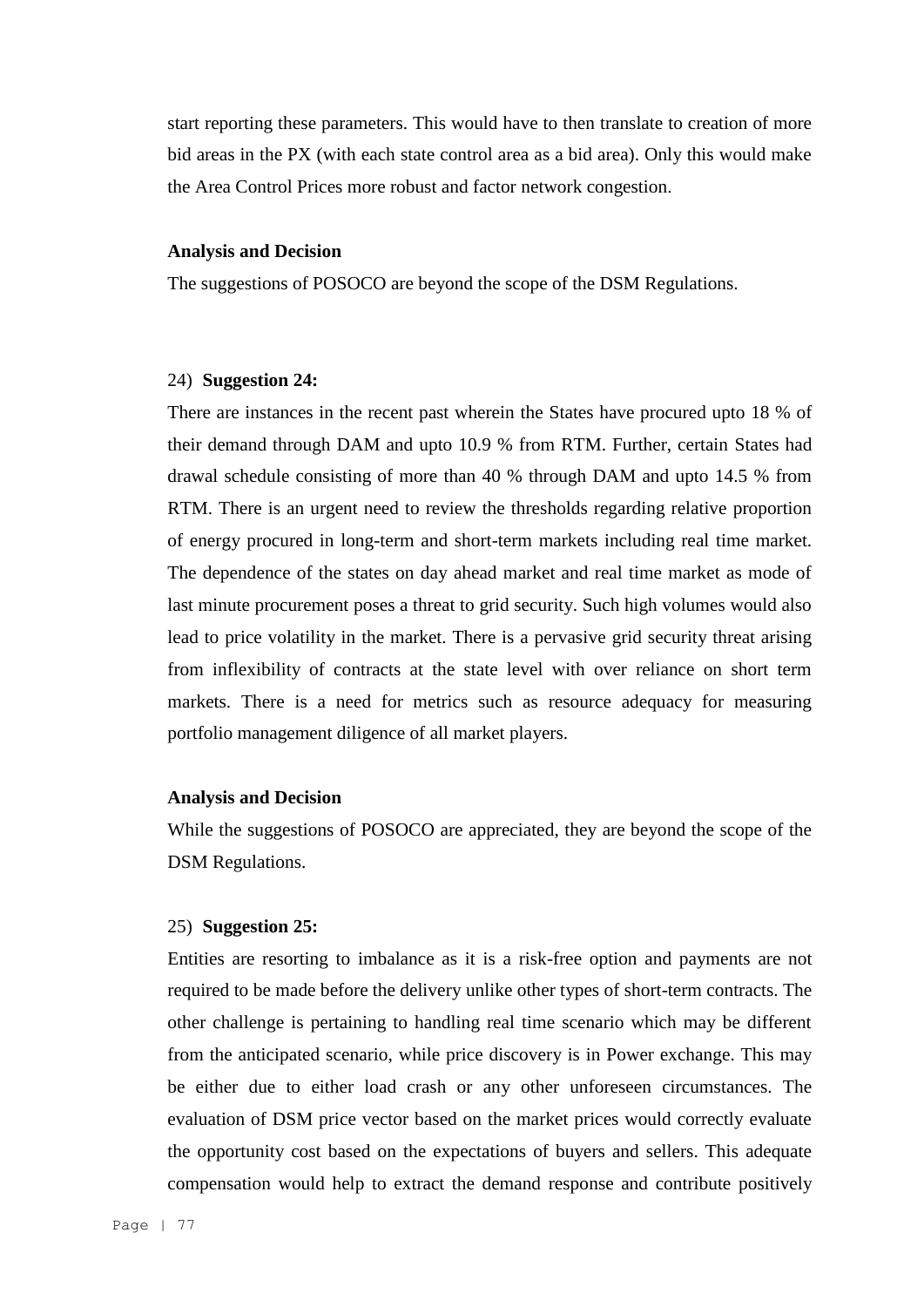towards system reliability. Thus, linkage of DSM rates to market prices would be more appropriate. The base charges for deviation must be linked with 'ex-ante' market discovered prices. The Commission may also like to review the Rs 20 per kWh ceiling currently in vogue at the PX.

### **Analysis and Decision**

The Commission has already explained in detail the rationale behind linkage of DSM charge to AS price, the basic idea being to enable recovery of the cost of AS which is deployed to correct the deviation. However, a transition period has been kept during which the DSM charge would be linked to market prices. The suggestion for review of the ceiling currently in vogue at PX is beyond the scope of the DSM Regulations.

## 26) **Suggestion 26:**

The present DSM mechanism defines volume limits violation,which attracts penalties in terms of additional charges varying from 20% to 100% of the applicable DSM rate for that time block. The utilities have been representing that there are instances such as generating unit tripping etc. and, in such cases, the volume limits get violated. However, during such an event, the violations can occur in the initial few blocks and the utility must quickly respond by taking actions to achieve balance once again. Another contention is that the deviation limits are violated because of variability of renewable generation. It needs to be appreciated that variation of renewables does not happen in the few-minute time frames and variability of renewables can be handled with better load and RE forecasting techniques as is being done elsewhere in the world. Every state control area needs to monitor its ACE and have appropriate tools to minimize the deviations. The regional level ACE for the October 2020 – September 2021 makes it clear that even if the top 10 states with high demand implement AGC at intra-state level, majority of the issues with the ACE may be addressed. In the interest of secure grid operation, all the volume limits along with associated additional charges for violating the deviation limits should be retained in the proposed market linked DSM price mechanism.

#### **Analysis and Decision**

The Commission has already put various volume limits in the DSM Regulations 2022 and believes that the compensation and deterrent charges specified would be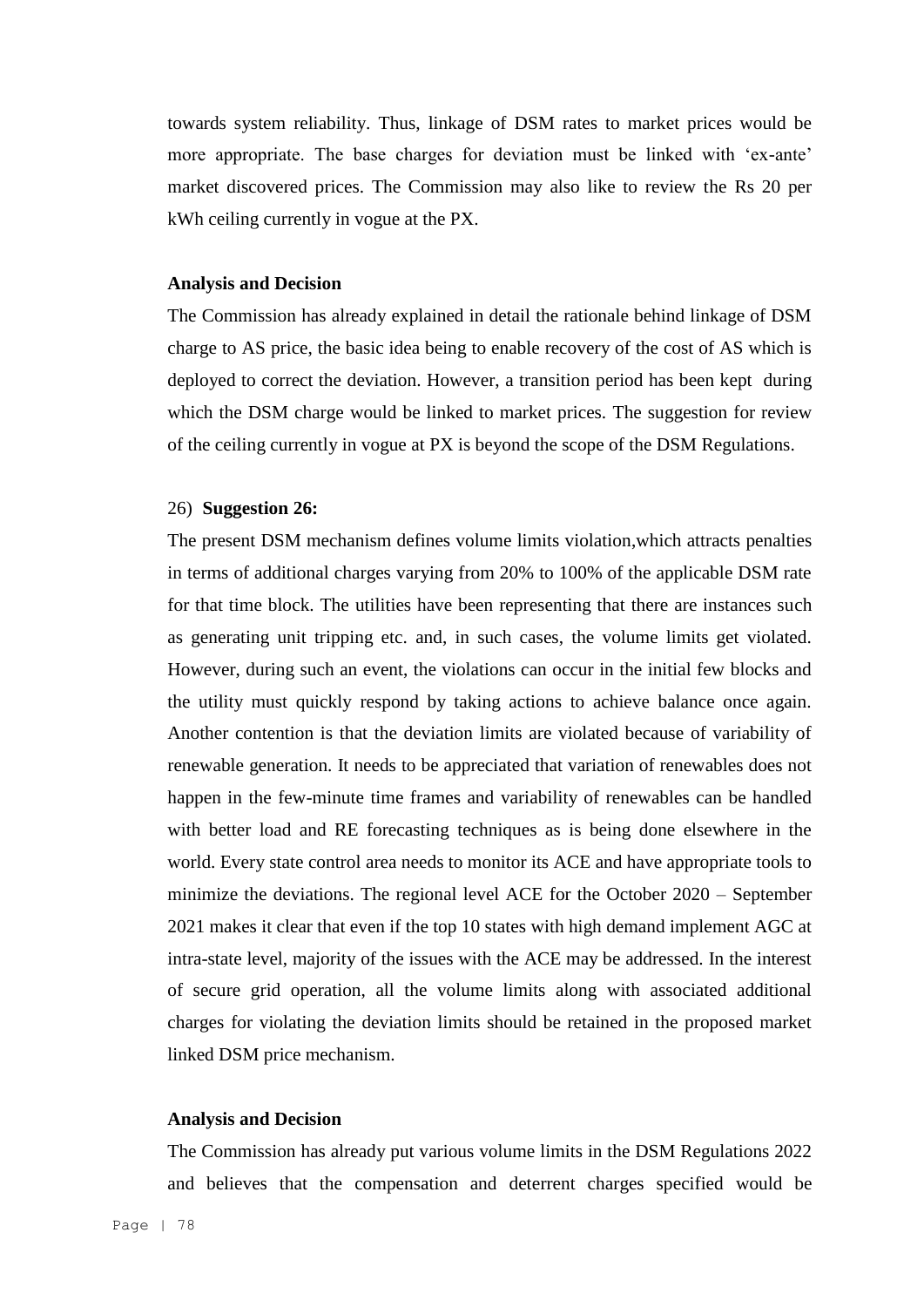sufficient for ensuring secure grid operation and would deter the grid connected entities from deviating from their schedule.

## 27) **Suggestion 27:**

There is a need of national pool account to avoid transfer of fund to deficit region from surplus region while making payment to the recipients of Deviation Pool Account. The disbursement can be done in an integrated manner from the national pool without any procedural delay.

## **Analysis and Decision**

In the DSM Regulations 2022, there are provisions for use of surplus in one region to meet the deficit in another region, followed by the provision of overall deficit to be made good by the RLDC fees and charges. The Commission believes, this will address the concern of POSOCO.

| $Sd/-$       | Sd/-         | $Sd/-$      | $Sd/-$         |
|--------------|--------------|-------------|----------------|
| (P.K. Singh) | (Arun Goyal) | (I. S. Jha) | (P. K. Pujari) |
| Member       | Member       | Member      | Chairperson    |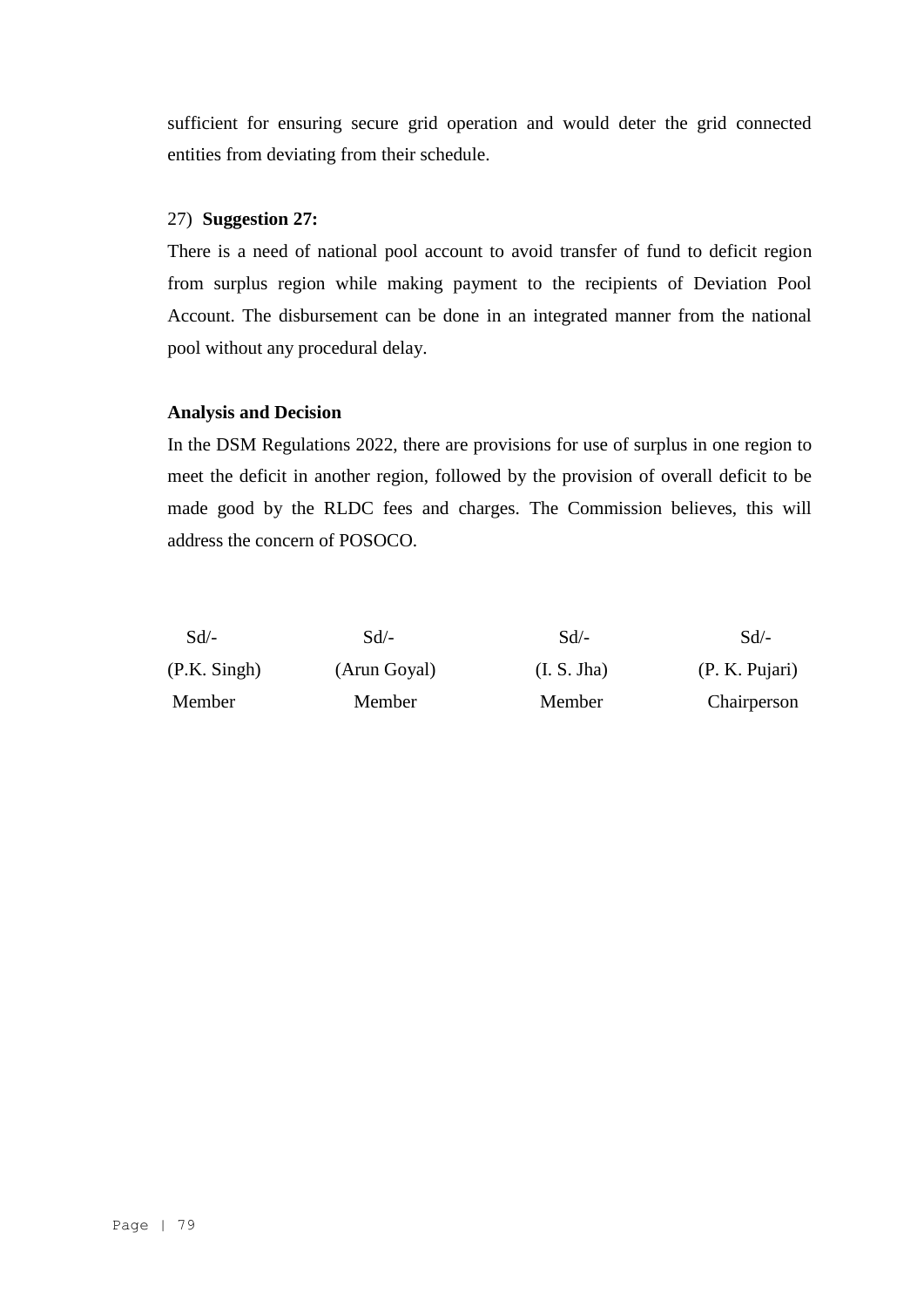## **Annexure – I**

List of the stakeholders who submitted written suggestions/ observations on the draft Regulations.

| S No           | <b>Name of the Stakeholder</b>                                  |
|----------------|-----------------------------------------------------------------|
|                | Association of Power Producers (APP)                            |
| $\overline{2}$ | Federation of Indian Chamber of Commerce and Industries (FICCI) |
| 3              | Indian Sugar Mills Association (ISMA)                           |
| $\overline{4}$ | India Wind Power Association (IWPA)                             |
| 5              | Wind Independent Power Producer Association                     |
| 6              | Uttar Pradesh Electricity Regulatory Commission (UPERC)         |
| 7              | Calcutta Electric Supply Corporation (CESC)                     |
| 8              | Haryana Power Purchase centre (HPPC) for Haryana discoms        |
| 9              | <b>BRPL</b>                                                     |
| 10             | M.P. PashchimKshetra Vidyut Vitran Company Ltd (MPPKVVCL)       |
| 11             | Maharastra State Energy Distribution Company Ltd (MSEDCL)       |
| 12             | India Energy Exchange (IEX)                                     |
| 13             | Power Exchange India Limited                                    |
| 14             | Adani Power (Mudra) Ltd                                         |
| 15             | Adhunik Power and Natural Resources Ltd (APNRL)                 |
| 16             | Jhabua Power Limited (Jhabua Power)                             |
| 17             | Madhya Pradesh Power Generating Co. Ltd. (MPPGCL)               |
| 18             | Maharastra State Power Generation Company Ltd (MSPGCL)          |
| 19             | Nabha Power                                                     |
| 20             | <b>Shree Cement</b>                                             |
| 21             | Sitapuram Power Limited - Zuari Cement                          |
| 22             | Satluj Jail Vidyut Nigam Ltd                                    |
| 23             | Narmada Hydroelectric Development Corporation Ltd (NHDC)        |
| 24             | National Hydro Power Corporation (NHPC)                         |
| 25             | AD Hydro Power Ltd                                              |
| 26             | Apraava Energy                                                  |
| 27             | <b>Azure Power</b>                                              |
| 28             | Continuum Green Energy (India) Pvt. Ltd.                        |
| 29             | DANS Energy Pvt Ltd                                             |
| 30             | Enel Green Power India Private Limited                          |
| 31             | Greenko Group                                                   |
| 32             | Hero Future Energy                                              |
| 33             | <b>Kreate Energy</b>                                            |
| 34             | Mahindra Susten Pvt Ltd                                         |
| 35             | <b>MB</b> Power                                                 |
| 36             | Mytrah Energy (India) Private Limited                           |
| 37             | O <sub>2</sub> Power                                            |
| 38             | Phillips Carbon Black Limited (PCBL)                            |
| 39             | <b>RE Connect Energy</b>                                        |
| 40             | <b>RE New Power Pvt Ltd</b>                                     |
| 41             | Torrent Power Ltd (TPL)                                         |
| 42             | Damodar Valley Corporation (DVC)                                |
| 43             | Prayas Energy Group                                             |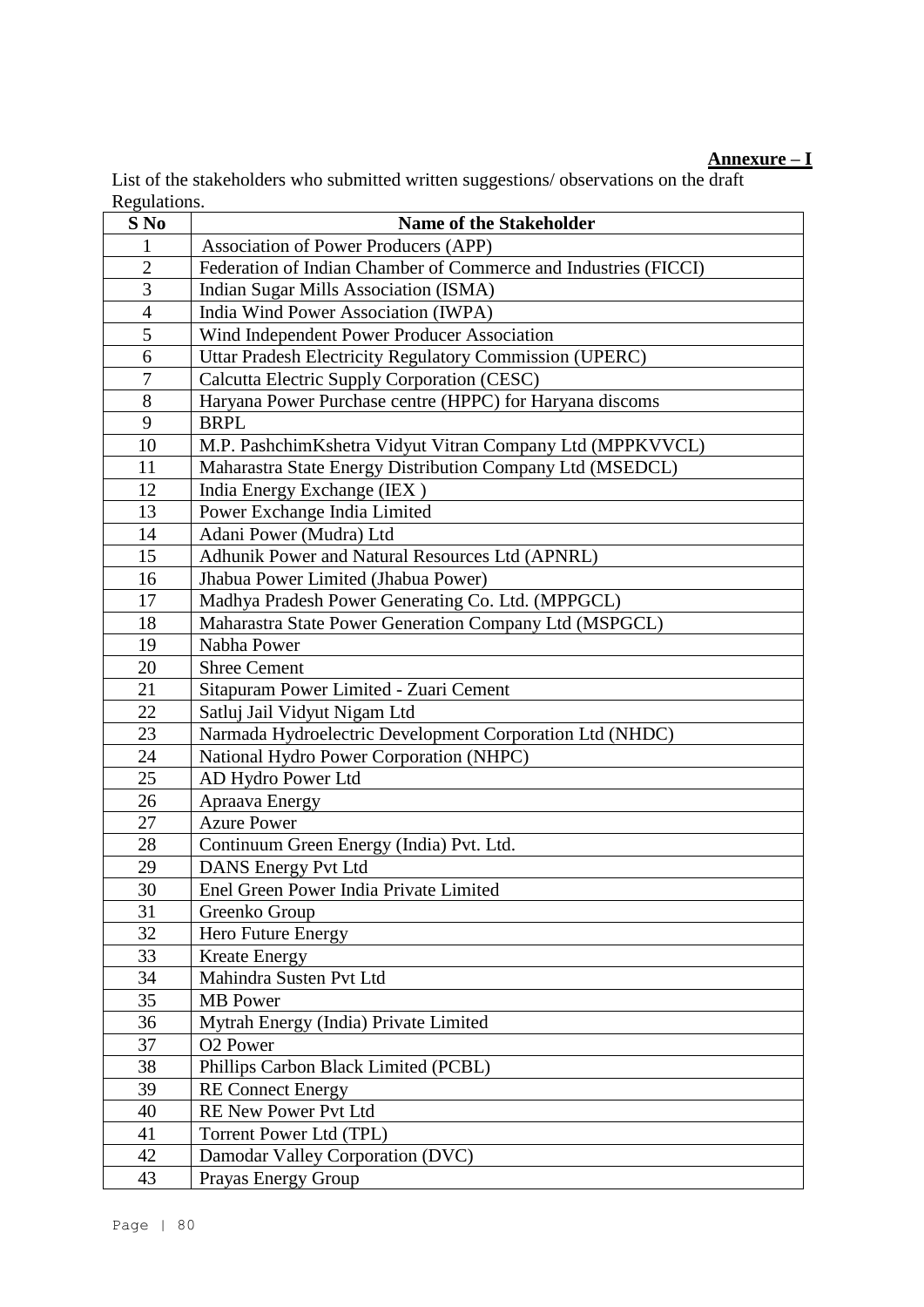| 44 | Sembcorp Energy India Limited                                    |
|----|------------------------------------------------------------------|
| 45 | Statkraft India Pvt Ltd                                          |
| 46 | Vector Green Energy Pvt Ltd (VGEPL)                              |
| 47 | Indian Wind Power Association -Northern Region                   |
| 48 | Jindal India Thermal Power Limited                               |
| 49 | Manikaran Analytics Ltd                                          |
| 50 | National Thermal Power Corporation (NTPC)                        |
| 51 | Neyveli Lignite Corporation India Ltd (NLCIL)                    |
| 52 | NLC Tamil Nadu Power Limited (NTPL)                              |
| 53 | <b>Tata Power, Additional Comments</b>                           |
| 54 | Central Electricity Authority (CEA)                              |
| 55 | Gujarat Urja Vikas Nigam Ltd (GUVNL)                             |
| 56 | Power Company of Karnataka Ltd (PCKL)                            |
| 57 | Uttar Pradesh Rajya Vidyut Utpadan Nigam Ltd (UPRVUNL)           |
| 58 | West Bengal Power Development Corporation Ltd (WBPDCL)           |
| 59 | <b>Asit Singh</b>                                                |
| 60 | Mr Bhanu Bhusan                                                  |
| 61 | Mr Nadeem Ahmed Khan                                             |
| 62 | Mr Shanti Prasad, (Es Chairman, RERC)                            |
| 63 | Mr ShivamPuri                                                    |
| 64 | <b>BASK Research Foundation</b>                                  |
| 65 | Deloitte                                                         |
| 66 | Energy Analytics Lab (EAL)- IIT Kanpur                           |
| 67 | Centre for Energy, Environment and Water (CEEW)                  |
| 68 | Southern Region Power Committee (SRPC)                           |
| 69 | <b>Western Regional Power Committee</b>                          |
| 70 | Eastern Region Power Committee (ERPC)                            |
| 71 | State Load Dispatch Centre (SLDC) - Odisha                       |
| 72 | State Load Dispatch Centre (SLDC) - Gujarat                      |
| 73 | Abelllon Clean energy, Additional Comments                       |
| 74 | <b>POSOCO</b>                                                    |
| 75 | RPG Power Trading Company Ltd (RPTCL)                            |
| 76 | Tamil Nadu Transmission Corporation Ltd                          |
| 77 | Karnataka Power Transmission Corporation Ltd                     |
| 78 | Power Grid Corporation of India Ltd (PGCIL)                      |
| 79 | Transmission Corporation of Telangana Ltd                        |
| 80 | India Grid Trust                                                 |
| 81 | Bharat Aluminium Company Ltd (Balco)                             |
| 82 | Dhariwal Infrastructure Ltd (DIL)                                |
| 83 | <b>HP ALDC</b>                                                   |
| 84 | Penna Cement Industries Limited                                  |
| 85 | <b>Uttar Pradesh Power Corporation Ltd</b>                       |
| 86 | West Bengal State Electricity Distribution Company Ltd (WBSEDCL) |
| 87 | DNV GL Energy India Private Limited                              |